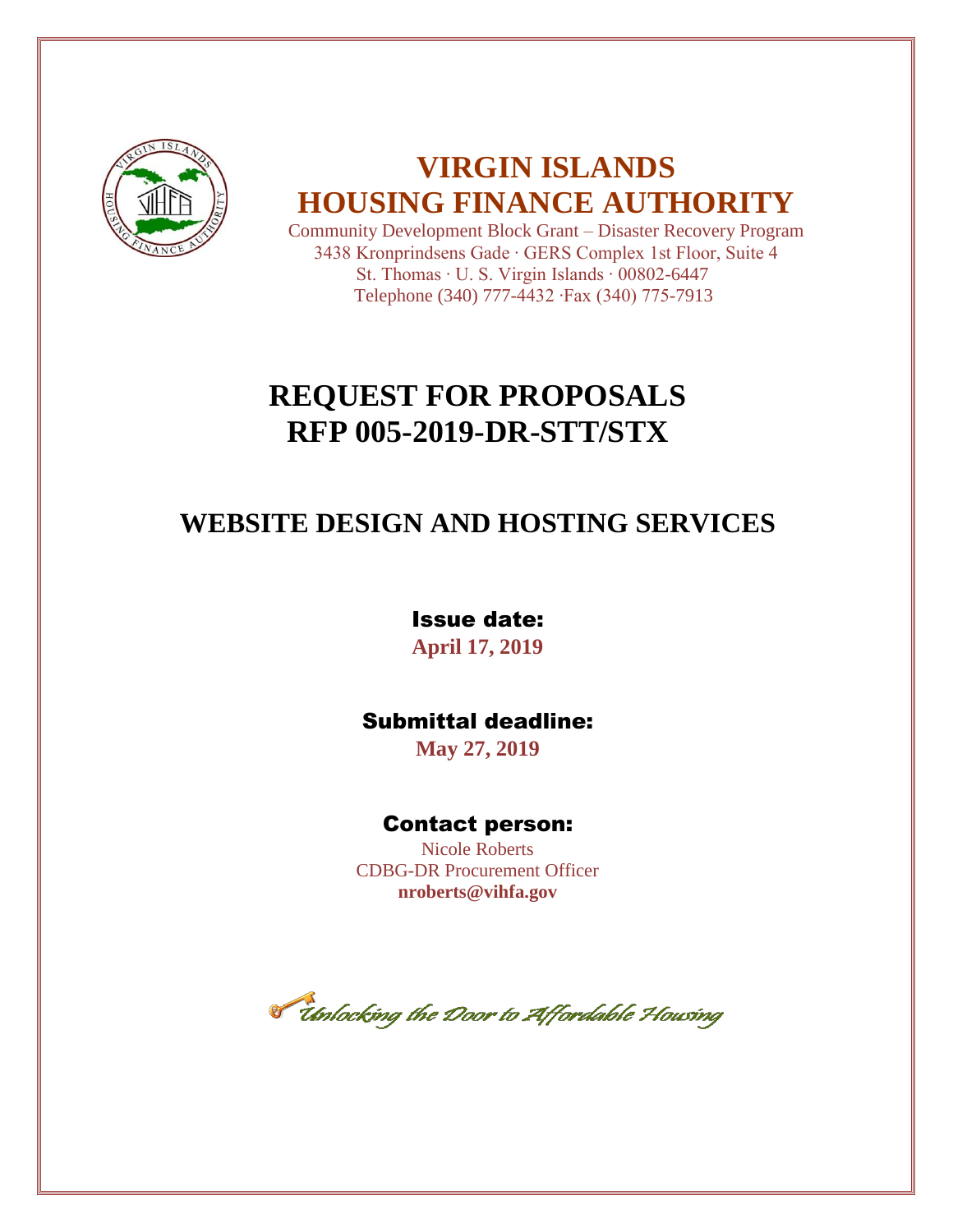# **TABLE OF CONTENTS**

| 1.0   |                                                                          |  |
|-------|--------------------------------------------------------------------------|--|
| 1.1   |                                                                          |  |
| 2.0   |                                                                          |  |
| 2.1   |                                                                          |  |
| 2.2   |                                                                          |  |
| 2.3   |                                                                          |  |
| 2.3.1 |                                                                          |  |
| 2.3.2 |                                                                          |  |
| 2.3.3 | Phase 3: Publish and Maintenance (1 year with possibility of extension)3 |  |
| 2.3.4 |                                                                          |  |
| 2.4   |                                                                          |  |
| 2.5   |                                                                          |  |
| 3.0   |                                                                          |  |
| 3.1   |                                                                          |  |
| 3.2   |                                                                          |  |
| 4.0   |                                                                          |  |
| 5.0   |                                                                          |  |
| 6.0   |                                                                          |  |
| 7.0   |                                                                          |  |
| 8.0   |                                                                          |  |
| 9.0   |                                                                          |  |
| 10.0  |                                                                          |  |
| 11.0  |                                                                          |  |
| 12.0  |                                                                          |  |
| 13.0  |                                                                          |  |
| 14.0  |                                                                          |  |
| 15.0  |                                                                          |  |
| 16.0  |                                                                          |  |
| 17.0  |                                                                          |  |
| 18.0  |                                                                          |  |
| 18.1  |                                                                          |  |
| 18.2  |                                                                          |  |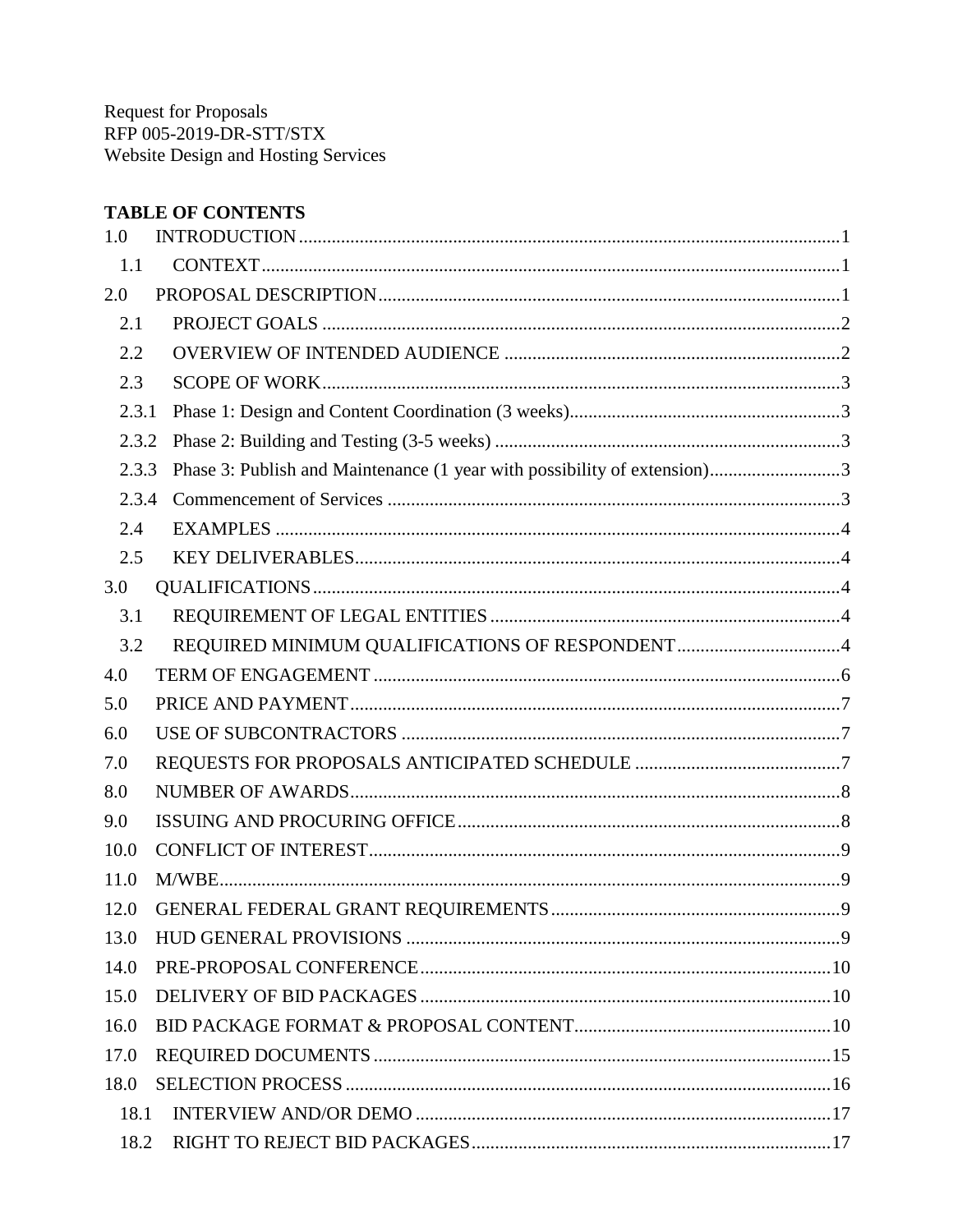| 18.3                                                          |  |
|---------------------------------------------------------------|--|
| 18.4                                                          |  |
| 18.5                                                          |  |
|                                                               |  |
|                                                               |  |
|                                                               |  |
|                                                               |  |
|                                                               |  |
|                                                               |  |
| AUTHORIZATION FOR BACKGROUND CHECK & FINANCIAL INFORMATION 27 |  |
|                                                               |  |
|                                                               |  |
|                                                               |  |
|                                                               |  |
|                                                               |  |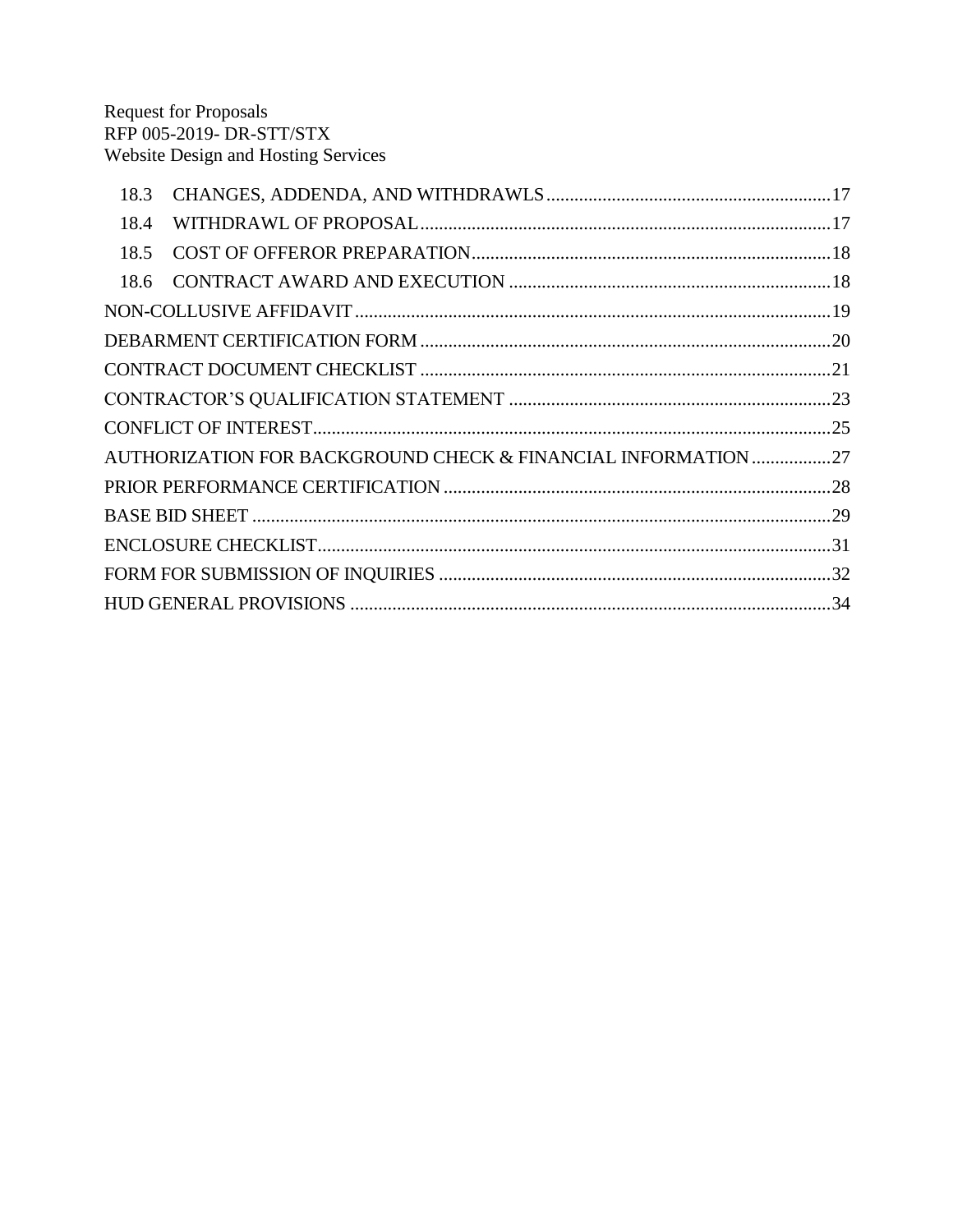# Virgin Islands Housing Finance Authority

# $RFP 005-2019-DR-STT/STX$ REQUEST FOR PROPOSALS WEBSITE DESIGN AND HOSTING SERVICES

## <span id="page-3-0"></span>**1.0 INTRODUCTION**

The Virgin Islands Housing Finance Authority ("VIHFA") is soliciting proposals from qualified firms or individuals to provide Website Design and Hosting Services for VIHFA located at 3438 Kronprindsens Gade, GERS Complex 1st Floor, Suite 4, St. Thomas, VI.

## <span id="page-3-1"></span>**1.1 CONTEXT**

Hurricanes Irma and Maria had a devastating impact on the United States Virgin Islands (U.S. Virgin Islands or "the Territory"). The two back-to-back Category 5 storms in September 2017 caused significant damage and destruction to the islands' housing stock. The entire population—over 100,000 residents—were impacted by the devastation brought on by the storms, with winds of over 185 miles per hour and up to 20 inches of rain in some areas. Irma crossed the islands as a windstorm tearing the roofs off buildings in her path; Maria came behind and caused water damage to all of the unprotected structures in the St. Thomas and St. John district, while inflicting severe damage on St. Croix.

# <span id="page-3-2"></span>**2.0 PROPOSAL DESCRIPTION**

To address unmet needs for hurricane recovery in the Territory, the U.S. Department of Housing and Urban Development (HUD) has awarded \$1,863,742,000 of Community Development Block Grant Disaster Recovery (CDBG-DR) funds to the U.S. Virgin Islands. CDBG-DR funds are intended by HUD to address (i) unmet needs in housing, infrastructure, and economic revitalization from the 2017 hurricanes, as well as (ii) mitigation activities to protect the Territory from the damage of future events. A dedicated disaster recovery website is a key component of coordinating and communicating with stakeholders about the opportunities created by and administration requirements of these funds. The basic information is currently hosted at [www.vihfa.gov/disaster-recovery,](file:///C:/Users/headlch/Documents/USVI/HFA%20RFP%20Reviews/www.vihfa.gov/disaster-recovery) but a separate site is needed to separate the unique requirements of this grant program from VIHFA's other services.

In accordance with HUD requirements, VIHFA maintains a public website that provides information accounting for how all grant funds are used and managed/administered. The creation and maintenance of the public website is one component of the Department's certification of a grantee's proficient financial controls and procurement processes and adequate procedures for proper grants management. To meet this requirement, each grantee must make the following items available on its website:

- Action plan (including all amendments);
- Current approved DRGR action plan;
- Each QPR (as created using the DRGR system);
- Citizen participation requirements;
- Program policies;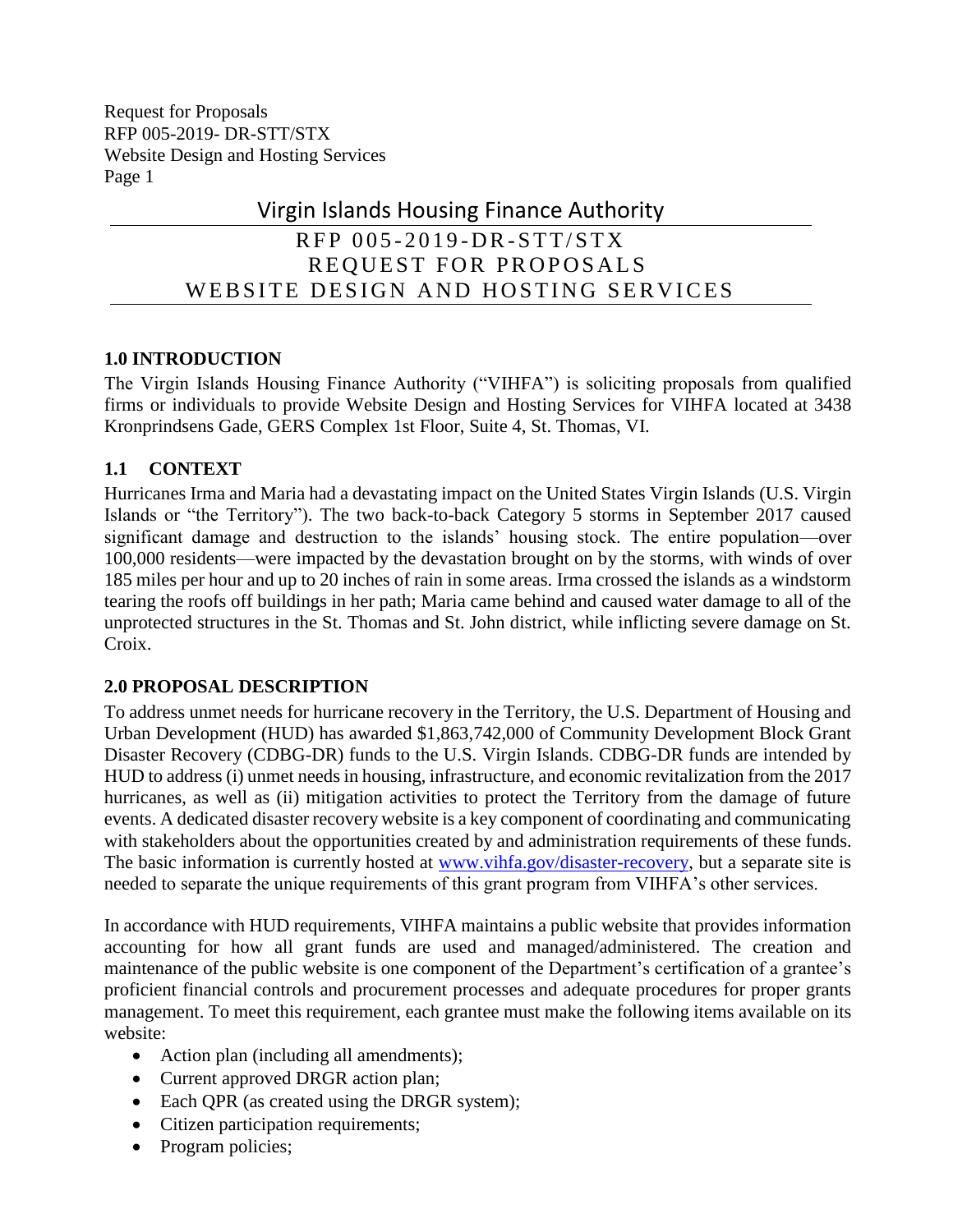- Procurement policies and procedures;
- Description of services or goods currently being procured by the grantee;
- Copy of contracts the grantee has procured directly;
- Summary of all procured contracts as defined in 2 CFR 200.22, including those procured by the grantee, recipients, or subrecipients utilizing HUD's Contract Reporting Template (available at: [https://www.hudexchange.info/programs/cdbg-dr/cdbg-dr-laws-regulations](https://www.hudexchange.info/programs/cdbg-dr/cdbg-dr-laws-regulations-and-federal-register-notices/)[and-federal-register-notices/\)](https://www.hudexchange.info/programs/cdbg-dr/cdbg-dr-laws-regulations-and-federal-register-notices/) and updated on a monthly basis*;*
- Summary outlining how all grant funds are used; and
- Access to application status<sup>1</sup>
- Each grantee is required to use this template and attach an updated version to the DRGR system each quarter as part of its QPR submissions. Updated summaries must also be posted monthly on each grantee's website.<sup>2</sup>

The requirements above may also be found in Federal Register Notice FR–6066–N–01 (available at: <https://www.govinfo.gov/content/pkg/FR-2018-02-09/pdf/2018-02693.pdf> )

# <span id="page-4-0"></span>**2.1 PROJECT GOALS**

l

VIHFA's dedicated CDBG-DR website should:

- 1. Exemplify modern elements of universal design so the content is highly accessible for people of all backgrounds and abilities.
- 2. Meet the requirements as outlined by HUD for a public website per applicable federal regulations.
- 3. Be driven by visual storytelling and incorporate social media sharing opportunities.
- 4. Be compatible for embedded forms and features (calendars, comment forms, maps, videos, database inputs) to make it the "one-stop-shop" for all activities of the CDBG-DR programs.
- 5. Be able to interface with VIHFA's Case Management, Grants Management and Financial Systems to provide real-time data.
- 6. Have responsive design to present cleanly and clearly on desktops and mobile devices.
- 7. Enable VIHFA access to informatics data relative to how many hits the site is seeing on a daily basis.

# <span id="page-4-1"></span>**2.2 OVERVIEW OF INTENDED AUDIENCE**

The audience for the website is, in general, all residents of the Territory with three key segments that will be emphasized for the content design and function:

- 1. General members of the public seeking information on recovery, status, and program services
- 2. Contractors seeking information on project procurement and work opportunities
- 3. Special Needs Residents: including low technical literacy, non-English speakers, and those who are differently-abled.

<sup>&</sup>lt;sup>1</sup> VIHFA has issued an RFP for CDBG-DR Case Management Services and System which will include a website where applicants can find out the status of their application. VIHFA requires that there be a link to this site on the VIHFA Disaster Recovery page.

<sup>2</sup> https://www.gpo.gov/fdsys/pkg/FR-2018-02-09/pdf/2018-02693.pdf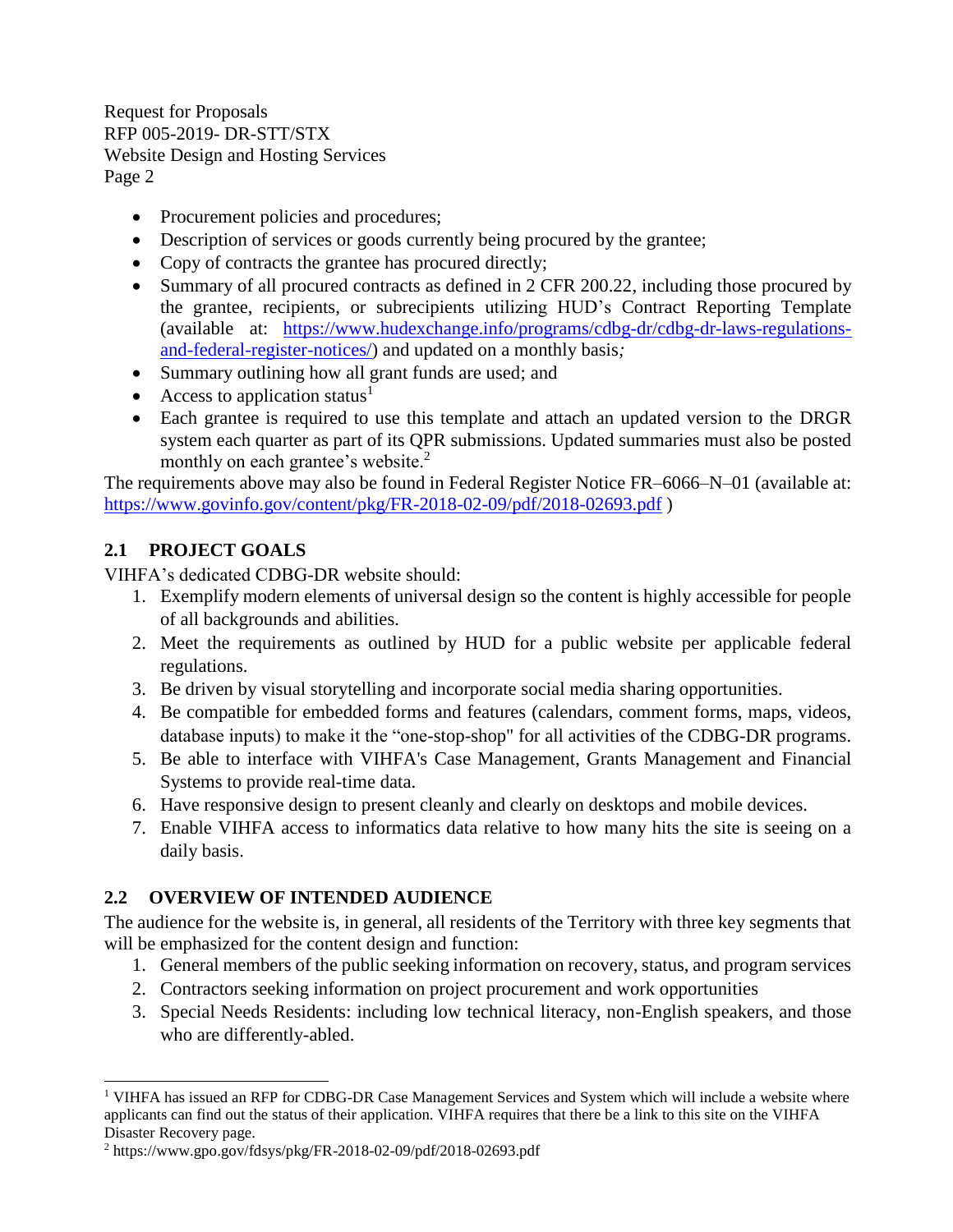## <span id="page-5-0"></span>**2.3 SCOPE OF WORK**

The Scope of Work for Website Design and Hosting Services includes the following:

## <span id="page-5-1"></span>**2.3.1 Phase 1: Design and Content Coordination (3 weeks)**

- Meet with VIHFA staff (remotely if necessary) to evaluate the current website, provide a transition plan to implement a new website and determine a new design using a Content Management System (CMS) based application. The current website is available at [www.vihfa.gov/disaster-recovery.](http://www.vihfa.gov/disaster-recovery)
- Facilitate VIHFA staff through a re-design process, coordinating timelines and requesting content production as needed.
- Provide suggestions for branding and designing content.
- Implement modules within the CMS that deliver specialized capabilities to improve the disaster recovery program support to our citizens.
- Assist VIHFA MIS department with transition of content from the current website to the new website.
- Provide design sheets, templates, and/or other mock-up tools to communicate vision and layout effectively.

# <span id="page-5-2"></span>**2.3.2 Phase 2: Building and Testing (3-5 weeks)**

- Build the new site on an easy-to-use CMS following approved designs and usability functions.
- Conduct necessary user research and usability testing throughout the life of the project to achieve objectives, including accessibility testing.
- Test all links, attachments, and features and provide a final report of usability before publishing.
- Develop a "How-To" Guide for the backend so relevant VIHFA staff can be quickly trained to develop and publish new content efficiently, incorporate SEO, and maintain style standards.
- Identify and provide trainings so relevant VIHFA staff may maintain the website in the future
- Connect site to Google Analytics and set up monthly reports.
- Provide training to administrators, department heads, and content managers.
- Implement Talent Acquisition module, with database and notification capabilities to interested applicants. (This can be a  $3<sup>rd</sup>$  party solution)
- Implement Procurement / Contracts module with database and automated notification to contractors who subscribe to receive communications. (This can be a  $3<sup>rd</sup>$  party solution)

# <span id="page-5-3"></span>**2.3.3 Phase 3: Publish and Maintenance (1 year with possibility of extension)**

• Provide basic long-term site maintenance services and rapid response issue assistance.

# <span id="page-5-4"></span>**2.3.4 Commencement of Services**

Selected Respondents must be prepared to commence these services within five (5) business days of the issuance of a contract, at the direction of VIHFA CDBG-DR Director.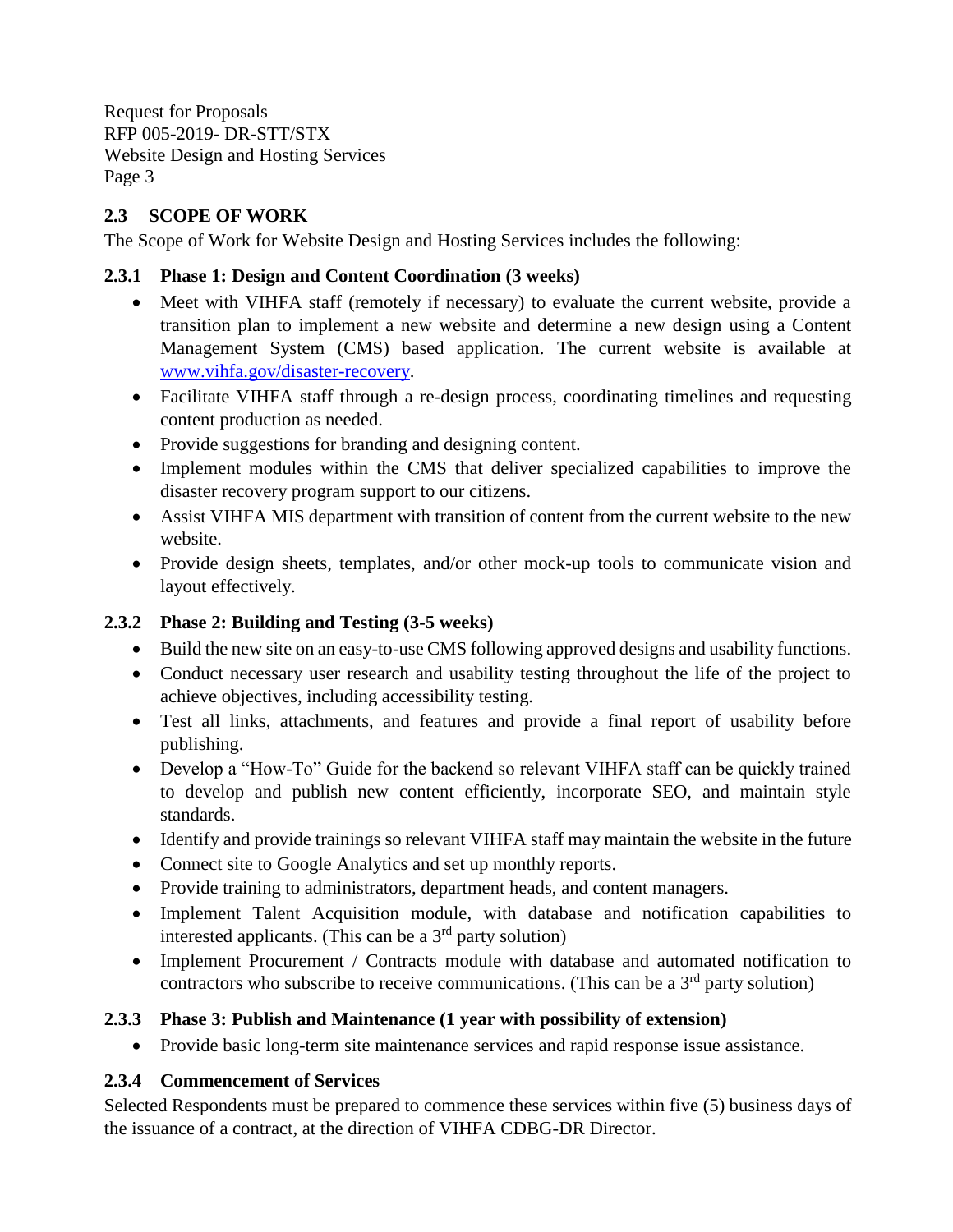# <span id="page-6-0"></span>**2.4 EXAMPLES**

CDBG-DR websites are a requirement by HUD for this grant funding, so there are several examples online. VIHFA would direct applicants to the Louisiana RESTORE site [\(https://www.doa.la.gov/Pages/ocd-dru/Index.aspx\)](https://www.doa.la.gov/Pages/ocd-dru/Index.aspx) and ReNew Jersey Stronger site [\(https://www.renewjerseystronger.org/\)](https://www.renewjerseystronger.org/) as examples of the basic layout and content necessary for the VIHFA site. Please note that these are examples from grantees much further into their programs. The Territory's programs are still under development and much of the content will come after the design and build of this website.

An additional example of content for applicants to consider that demonstrates clearly the accessibility feature of a site can be found at the [St. Thomas Federal Credit Union](https://stthomasfcu.com/) site where the icon in the top right-hand corner is bold, clear, and practical for differently-abled users.

# <span id="page-6-1"></span>**2.5 KEY DELIVERABLES**

- 1. Develop a highly accessible site that meets, at minimum, Section 508 standards (https://www.section508.gov/).
- 2. Develop dynamic infographics that track CDBG-DR program statistics in an easy-to-read graphic that can be updated quickly by staff. (On this site, for example, http://www.usvipfa.com/hurricanehome.html).
- 3. Support embedded iframes from internal databases.
- 4. Site must be built in a way that it maximizes any SEO opportunities and social media sharing.
- 5. Balance design, effectiveness and ADA accessibility.
- 6. Improve communication and access to disaster recovery information.

## <span id="page-6-2"></span>**3.0 QUALIFICATIONS**

VIHFA is seeking a firm or individual with substantial experience and success in Website Design and Hosting Services. The selected respondent must be able to adequately demonstrate their experience in their proposal submittal.

# <span id="page-6-3"></span>**3.1 REQUIREMENT OF LEGAL ENTITIES**

Respondents that are corporations, partnerships, or any other legal entity, domestic or foreign, shall be properly registered to do business in the area in which they are incorporated at the time of the submission of their responses to this RFP. Upon contract execution, the successful Respondent will show evidence of its certificate of good standing and applications to obtain any required licenses or certificates required to do business in the USVI.

## <span id="page-6-4"></span>**3.2 REQUIRED MINIMUM QUALIFICATIONS OF RESPONDENT**

The following subsections are required minimum qualifications.

i. Respondents that are corporations, partnerships, or any other legal entity, domestic or foreign, shall have the appropriate state business license at the time of the submission of their Proposal to this RFQ. Such Respondents shall attach its license to do business.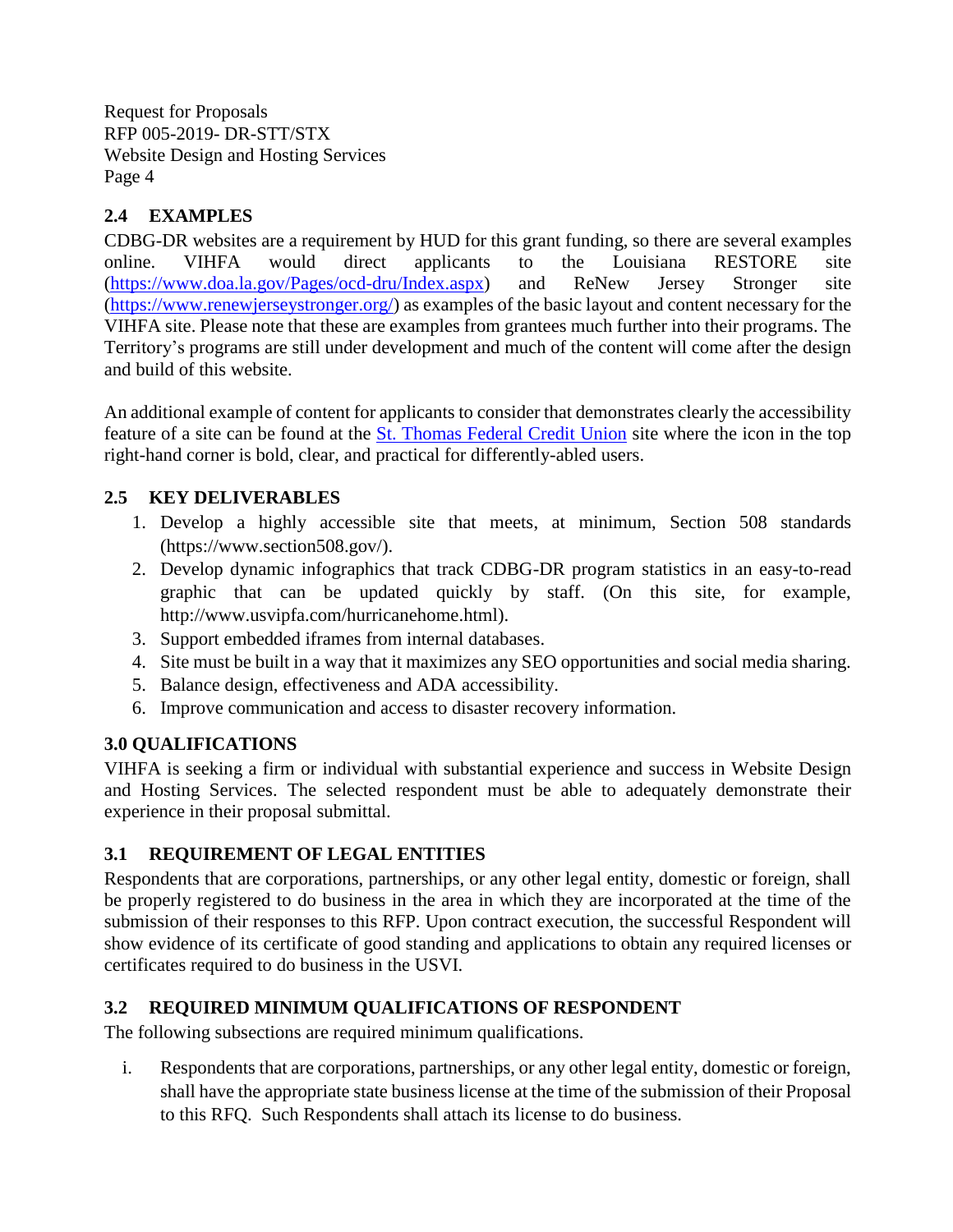> Nevertheless, as noted in Section 3.1, the successful Respondent will be expected to show its application to obtain the required licenses and certification to do business in the USVI.

- ii. Neither Respondent nor any person or entity associated or partnering with Respondent has been the subject of any adverse findings that may prevent VIHFA from selecting Respondent. Such adverse findings may include, but are not limited to, the following:
	- a) Negative findings from the Inspector General, a Federal Inspector General, or from the U.S. Government Accountability Office, or from an Inspector General in another State
	- b) Pending or unresolved legal action from the U.S. Attorney General or from an attorney general in another State or Territory
	- c) Pending litigation with the USVI, any other State or Territory
	- d) Arson conviction or pending case
	- e) Harassment conviction or pending case
	- f) Local, State, Federal or private mortgage arrears, default, or foreclosure proceedings
	- g) In rem foreclosure
	- h) Sale of tax lien or substantial tax arrears
	- i) Fair Housing violations or current litigation
	- j) Defaults under any Federal, Territory, State or locally-sponsored program
	- k) A record of substantial building code violations or litigation against properties owned and/or managed by Respondent or by any entity or individual that comprises Respondent
	- l) Past or pending voluntary or involuntary bankruptcy proceeding
	- m) Conviction for fraud, bribery, or grand larceny
	- n) Listing on the Federal or State excluded parties lists
- iii. Respondent has adequate financial resources to perform the contract, or the ability to obtain them. Financial records for the past two (2) years must be included in the Proposal.
- iv. Respondent can comply with the required or proposed delivery or performance schedule, taking into consideration all existing commercial and governmental business commitments.
- v. Respondent has a satisfactory performance record.
- vi. Respondent has a satisfactory record of integrity and business ethics.
- vii. Respondent must provide full listing of all pending and resolved litigation, failure to provide information will deem the proposal disqualified
- viii. Respondent has the necessary organization, experience, accounting and operational controls, and technical skills, or the ability to obtain them.
- ix. Respondent has thoroughly reviewed the Supplemental Appropriations for Disaster Relief Requirements, 2017 (Pub. L. 115-56) on September 8, 2017 and the Budget Bill (Pub. L. 115- 123), all pertinent Federal Register notices, and the USVI Action Plan and all amendments thereto.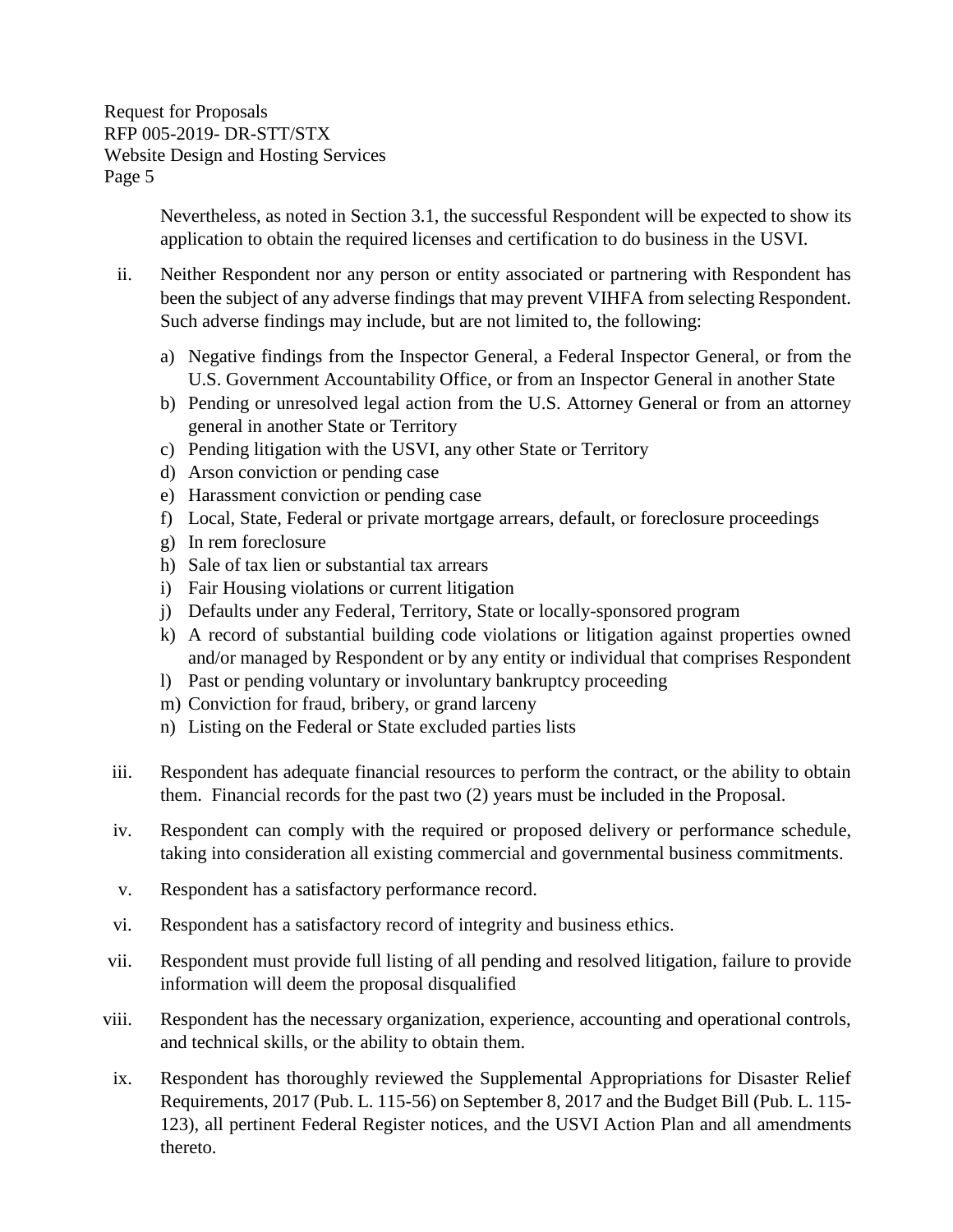- x. Respondent has established prior experience in successfully performing the scope of services requested.
- xi. Respondent and its employees hold and maintain any and all territorial, federal, state, and local licenses or certifications as required to perform the services requested.
- xii. Respondent is otherwise qualified and eligible to receive an award under applicable laws and regulations.

Additionally, the selected firm must have or hire individuals or firms with all of the qualifications, knowledge, skills and abilities for their assigned tasks, and/or have a qualified plan to train staff as necessary with the requisite skills and proficiencies.

A Proposal may be rejected at any time during the evaluation process and thereafter if there are any adverse findings that would prevent VIHFA from selecting the firm or any person or entity associated or partnering with the firm. Such adverse findings include, but are not limited to:

- i. Negative findings from the USVI Inspector General, a federal Inspector General or from the U.S. Government Accountability Office, or from an Inspector General in another state.
- ii. Pending or unresolved legal action from the U.S. Attorney General or from an attorney general in USVI or another U.S. state.
- iii. Pending litigation within the USVI, any other U.S. state, or any municipality located in USVI or another U.S. state.
- iv. Suspension or debarment as ineligible on the System for Award Management (SAM)
- v. Sale of tax lien or substantial local, state or federal tax arrears.
- vi. Fair Housing violations or current litigation.
- vii. Defaults under any Federal, Territory or locally-sponsored program.
- viii. A record of substantial building code violations or litigation against properties owned and/or managed by the Respondent or by any entity or individual that comprises the Respondent.
- ix. Past or pending voluntary or involuntary bankruptcy proceeding.
- x. Conviction for fraud, bribery or grand larceny by any principal of the Respondent.

## <span id="page-8-0"></span>**4.0 TERM OF ENGAGEMENT**

VIHFA will contract for the initial Website Design (Phases 1 and 2) services until the site is approved and published and then contract the Hosting Services (Phase 3) for a period of one (1) year, subject to VIHFA's option to extend the term of the contract for similar term subject to satisfactory performance. It is anticipated the resulting contract will be a fixed price contract. The contract may also include allowance for other additional website design services outside of fixed fee scope as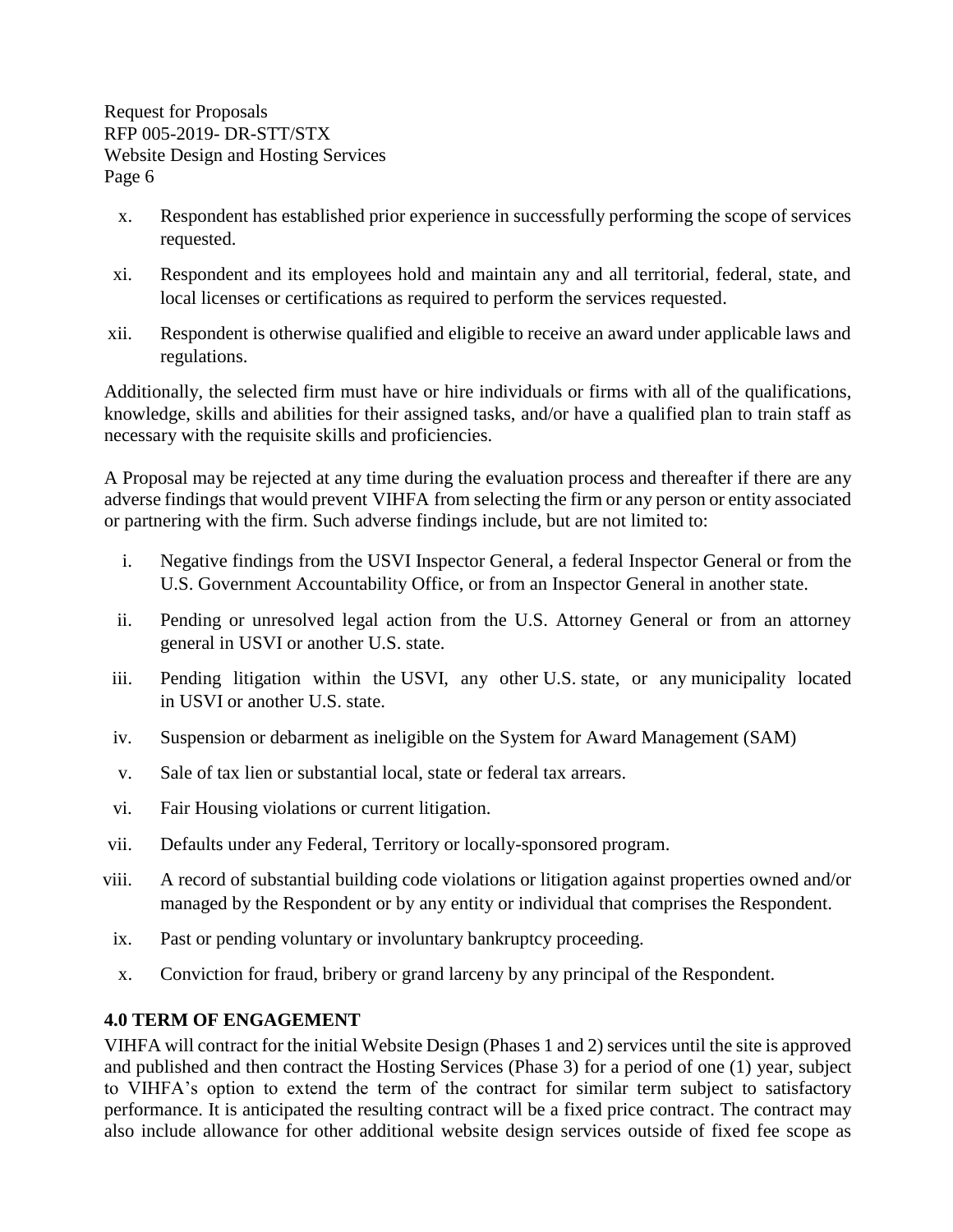determined by VIHFA. VIHFA reserves the right to modify and/or terminate the contract if the successful organization fails to perform in a manner consistent with the terms of the contract.

## <span id="page-9-0"></span>**5.0 PRICE AND PAYMENT**

Respondents must provide proposed pricing per the requirements of the Bid Sheet to complete the Scope of Work. Payments to the successful firm or individual will be made once each Phase or task is complete, or on a monthly basis upon invoice based on services performed. The contractor must submit documented timesheets or other support requested by VIHFA to receive payment for all fees requested.

## <span id="page-9-1"></span>**6.0 USE OF SUBCONTRACTORS**

VIHFA shall have a single prime Contractor as the result of any contract negotiation, and that prime Contractor shall be responsible for all deliverables specified in the RFP and proposal. This general requirement notwithstanding, Respondents may enter into subcontractor arrangements, however, shall acknowledge in their proposals total responsibility for the entire contract.

If the proposer intends to subcontract for portions of the work, the Proposer shall identify in its proposal any subcontractor relationships and include specific designations of the tasks to be performed by the subcontractor. The documentation required of the prime Contractor is also required for any subcontractor. The prime Contractor shall be the single point of contact for all subcontract work. Every subcontract shall incorporate and follow the terms of the contract between the prime Contractor and VIHFA.

Unless provided for in the contract with VIHFA, the prime Contractor shall not contract with any other party for any of the services herein contracted without the express prior written approval of VIHFA. Additionally, the subcontractor shall not subcontract for any portion of work they are expected to complete.

The prime Contractor shall be responsible for fulfillment of all terms of contract, timing, and payments to subcontractors regardless of funding provided by VIHFA.

*The prime Contractor should obtain an executed statement from each subcontractor affirming the following and have available upon request by VIHFA: "I have read and understand the RFP and final version of the proposal submitted by (Proposer)."*

## <span id="page-9-2"></span>**7.0 REQUESTS FOR PROPOSALS ANTICIPATED SCHEDULE**

The following dates are proposed by VIHFA. The deadlines associated with this RFP are further outlined:

| <b>RFP SCHEDULE</b>            | <b>DATES</b>   |
|--------------------------------|----------------|
| <b>RFP Release Date</b>        | April 17, 2019 |
| <b>Pre-Proposal Conference</b> | April 29, 2019 |
| Deadline for Questions         | May 13, 2019   |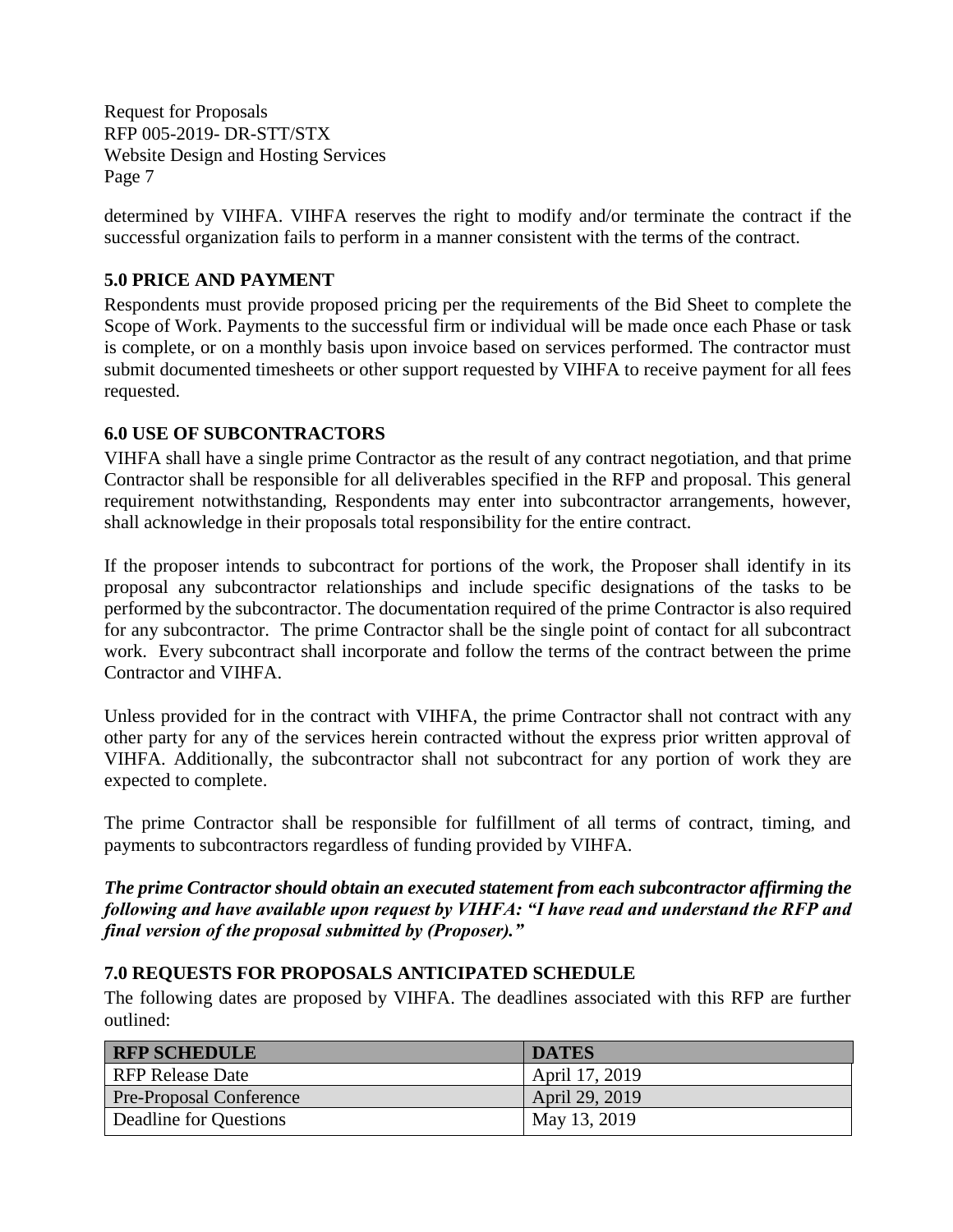| <b>Questions Responses Published</b> | May 20, 2019  |
|--------------------------------------|---------------|
| <b>Proposal Submittal Deadline</b>   | May 27, 2019  |
| Interviews and/or Demo               | June 12, 2019 |
| Anticipated Selection of Vendor      | June 24, 2019 |

### <span id="page-10-0"></span>**8.0 NUMBER OF AWARDS**

The Respondent recognizes that, at the sole discretion of VIHFA and based upon the breadth and experience of respondents to this RFP, VIHFA may decide to award contracts to more than one Respondent, however, VIHFA currently anticipates awarding one contract pursuant to this RFP. Nothing in this paragraph shall be construed in derogation of VIHFA's right, in its sole discretion, to cancel this RFP.

## <span id="page-10-1"></span>**9.0 ISSUING AND PROCURING OFFICE**

This RFP is being issued for VIHFA. All general correspondence and inquiries about the RFP should be submitted in writing and sent to the Procurement/Contract Officer listed below:

> Virgin Islands Housing Finance Authority Community Development Block Grant-Disaster Recovery Program 3438 Kronprindsens Gade GERS Complex 1st Floor, Suite 4 St. Thomas, VI 00802

> > Email: nroberts@vihfa.gov Attention: Nicole Roberts

Inquiries can be made by e-mail and must be completed using Attachment 2. Mark subject line for emails "RFP 005-2019-DR-STT/STX".

From the issue date of this RFP until a determination is made regarding the selection of a Contractor, all contacts concerning this RFP must be made through the Procurement/Contract Officer. Any violation of this condition is cause for VIHFA to reject the contractor's package. VIHFA will not be responsible for any oral information given by any employees.

Failure to ask questions, request changes or submit objections shall constituted the acceptances of all terms, conditions and requirements in this RFP. The issuance of a written addendum by the Procurement/Contract Officer is the **only** official method by which interpretation, clarification or additional information can be given. The potential respondent shall acknowledge the receipt of each addendum in their Cover Letter. VIHFA will send copies to all Respondents in the form of an Addendum to the RFP Seven (7) days after the question deadline, and responses to the questions will be posted on VIHFA website. Respondents shall rely only on written statements issued through or by VIHFA Procurement/Contract Officer.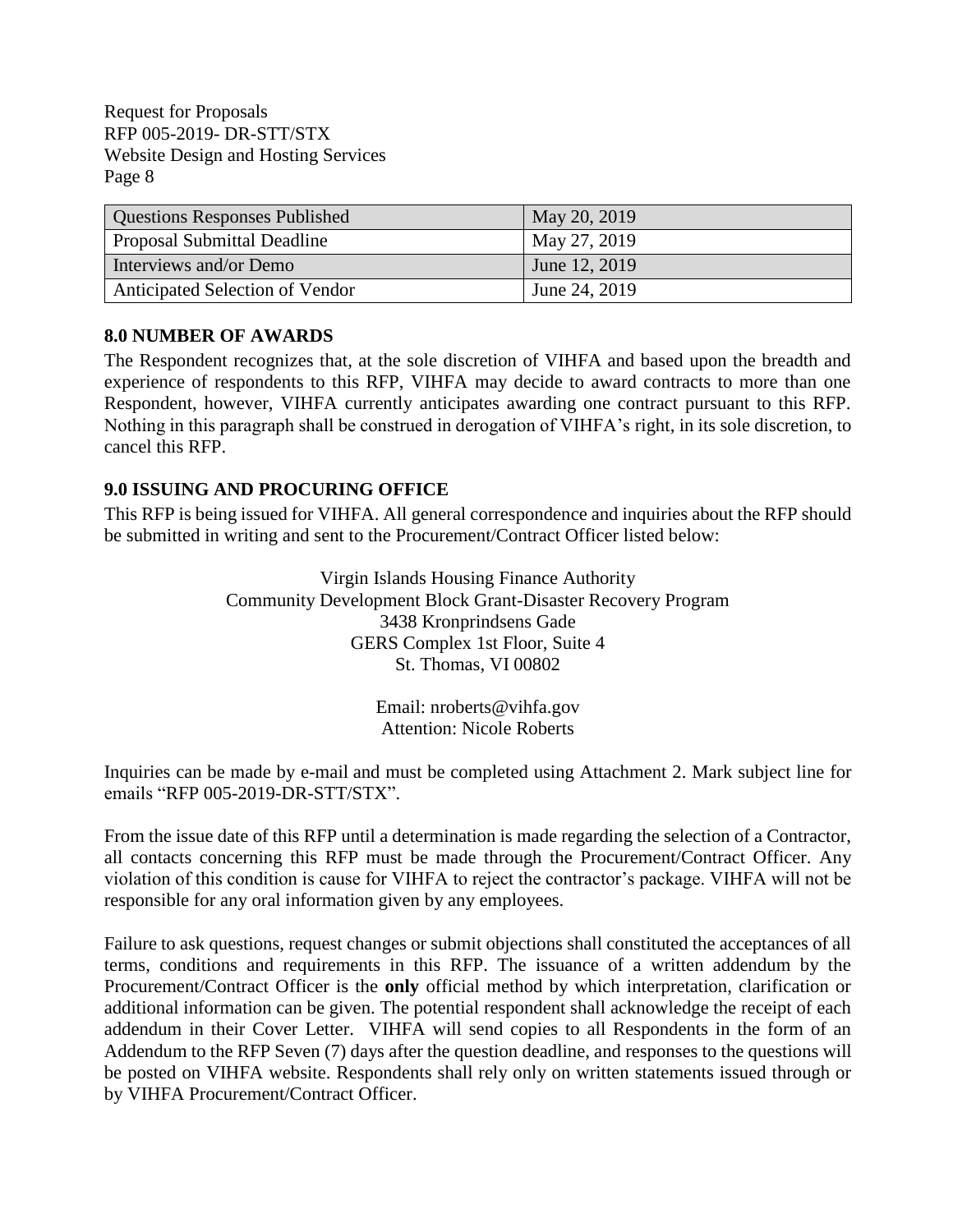If VIHFA amends this RFP, the Procurement/Contract Officer will email the addenda to all potential respondents, and will post such notice on its website. VIHFA will **not** be held responsible if any potential Respondent does not provide current contact information to receive all addenda. It is the responsibility of the potential respondents to update all contact information and contact the Procurement/Contract Officer to ensure that they receive all addenda prior to the submittal of the proposal package. The proposal package will be considered non-responsive if all modifications are not incorporated.

## <span id="page-11-0"></span>**10.0 CONFLICT OF INTEREST**

A respondent submitting a proposal hereby certifies that no officer, agent or employee of VIHFA has a pecuniary interest in this bid or has participated in contract negotiations on behalf of VIHFA; that the proposal is made in good faith without fraud, collusion, or connection of any kind with any other Bidder for the same request for proposals; the Bidder is competing solely in its own behalf without connection with, or obligation to, any undisclosed person or firm.

A respondent must also disclose any existing contractual work for the Territorial Government, whether directly or through a parent company, subsidiary company or associated company or independent contractor(s) hired by respondent; identity any potential conflict of interest, and must certify that respondent nor any parent company, subsidiary company or associated company or contractual/independent contractor(s) hired by respondent has assisted with preparing this RFP.

# <span id="page-11-1"></span>**11.0 M/WBE**

Respondents that are not M/WBEs are strongly encouraged to consider partnering, or other joint venture arrangements, with certified M/WBE firms to achieve the prescribed goals and to give M/WBE firms the opportunity to participate. Respondents may provide evidence of M/WBE certification for the partnering firm from the issuing state as applicable.

Respondents must document [good faith efforts](http://www.ogs.ny.gov/BU/DC/Docs/PDF/GoodFaithEfforts143Point8.pdf) [t](http://www.ogs.ny.gov/BU/DC/Docs/PDF/GoodFaithEfforts143Point8.pdf)o provide meaningful participation by M/WBE firms.

# <span id="page-11-2"></span>**12.0 GENERAL FEDERAL GRANT REQUIREMENTS**

Because the contract is being funded with federal funds, the contract shall be governed by certain federal terms and conditions for federal grants, such as the Office of Management and Budget's ("OMB") applicable circulars. Respondent shall provide a description of experience with such grant requirements and affirmatively represent and certify that the respondent shall adhere to any requirements of applicable federal requirements. Any funds disallowed by any federal government entity shall be disallowed from fee or compensation to contractor.

## <span id="page-11-3"></span>**13.0 HUD GENERAL PROVISIONS**

Because the contract is being funded with HUD funds, the contract shall be governed by certain general HUD terms and conditions, attached hereto as Attachment 3. Respondent shall provide a description of experience with such requirements and affirmatively represent and certify that the respondent shall adhere to the terms and conditions set forth in the attachment.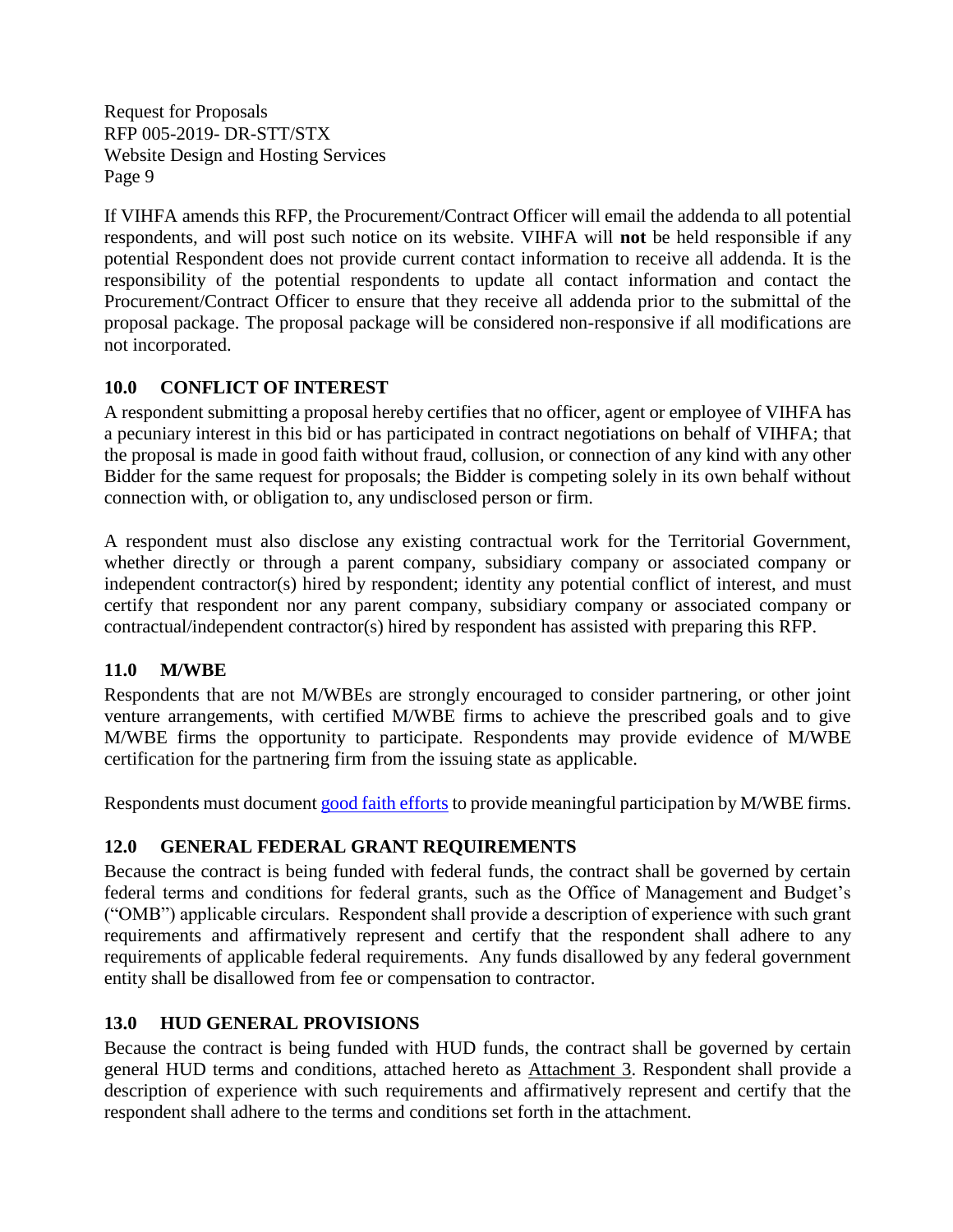## <span id="page-12-0"></span>**14.0 PRE-PROPOSAL CONFERENCE**

VIHFA will conduct a Pre-Proposal Conference in its Training Room located at #3202 Demarara Plaza, Suite 200, St. Thomas, VI 00802 at **10:00 AM Atlantic Standard Time (AST)** on April 29**, 2019.** Respondents may also participate via teleconference by dialing: 1-877-309-2073, Access Code 685-897-229.

### <span id="page-12-1"></span>**15.0 DELIVERY OF BID PACKAGES**

All responses to this RFP are to be submitted no later than **4:00 PM AST** on **May 27, 2019**. Submissions must be packaged as set forth below. Respondents should clearly describe their ability to meet or exceed the requested scope of work and qualifications described in Sections 2.0 and 3.0. VIHFA reserves the right to request any additional information to assure itself of a Proposer's financial condition and experience.

### **Bid Packages must be submitted via mail or hand delivered to:**

Virgin Islands Housing Finance Authority Community Development Block Grant-Disaster Recovery Program 3438 Kronprindsens Gade GERS Complex 1st Floor, Suite 4 St. Thomas, VI 00802 Attention: Nicole Roberts

### RFP 005-2019-DR-STT/STX

Bids may **not** be submitted via email or fax.

The bid package should include five (5) properly labeled, sealed envelopes. One labeled original and containing an original hardcopy of all the materials and the other four containing copies of the original. Within each of these bid package envelopes, the contents should be divided into two (2) sub-envelopes, according to the specifications below and sealed. Bid packages should also include one USB flash drive in Microsoft Office Suite Software or PDF format that contains all two (2) subenvelope files corresponding to the envelope labels and containing a digital copy of all documents with the original hard copy package in the order specified below.

The envelopes must be clearly marked. Failure to clearly mark each bid package with this information may cause VIHFA to inadvertently open the bid package before official closing date and time. VIHFA will mark all received bid packages with the date and time of receipt. Bids received after the official deadline will be considered **LATE** and will **not** be opened nor considered.

## <span id="page-12-2"></span>**16.0 BID PACKAGE FORMAT & PROPOSAL CONTENT**

To be considered for award, the bid package shall meet the following requirements. Failure to meet the requirements as outlined will disqualify the respondent.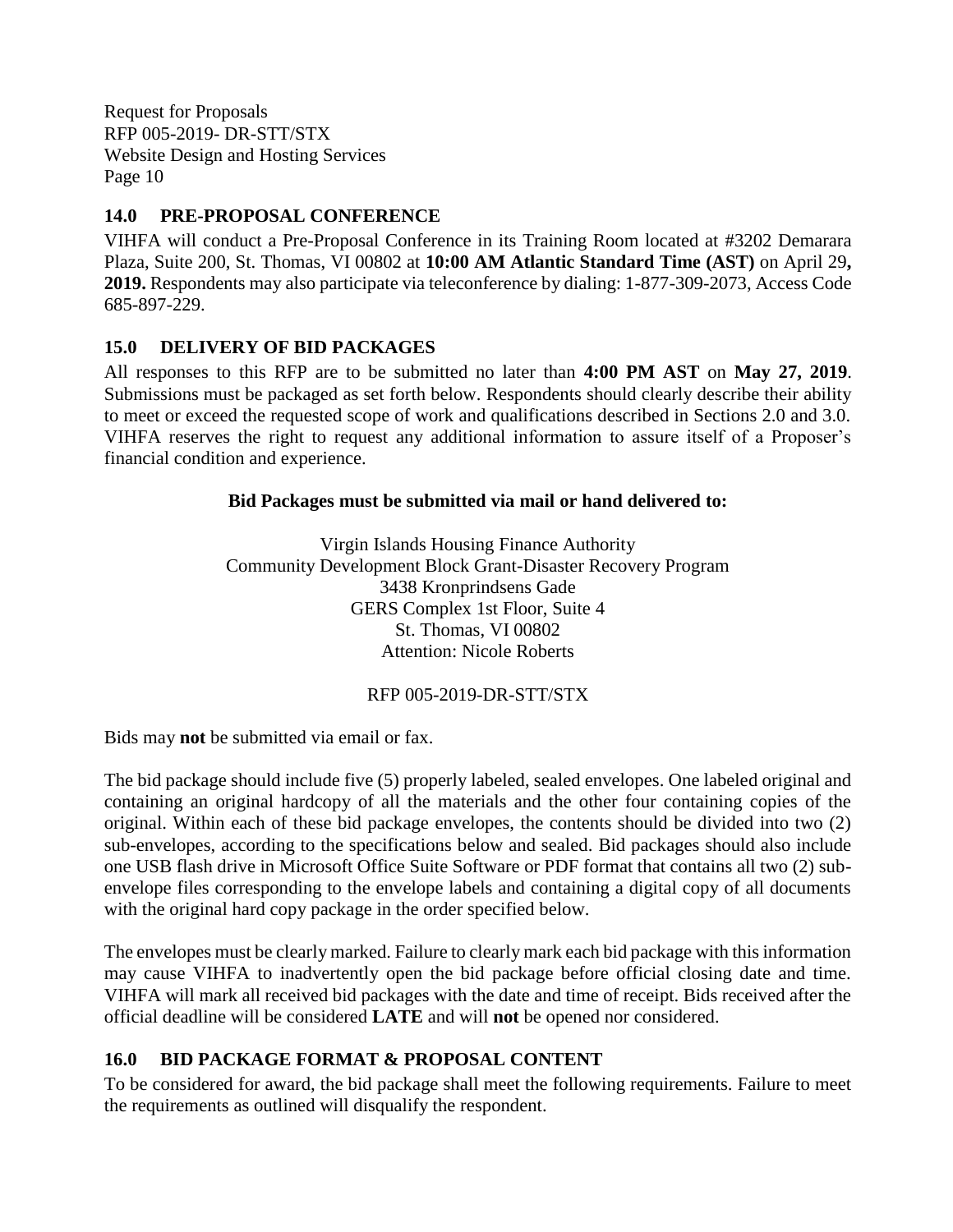## **Main Envelope (Labeled "Originals" or "Copy 1, 2, 3, or 4")**

## **Sub-Envelopes to include:**

### **Sub-Envelope 1**

## **A. Cover Letter** –

- i. The cover letter should be on the company's official business letterhead with contact information and must be signed by an officer of the organization that is authorized to bind the company contractually to all of the commitments made in their submittal.
- ii. The letter should acknowledge the receipt of all addenda.
- iii. It shall state, if awarded the contract, that the firm will be solely responsible for all aspects of the engagement including any portion that may be performed by its subcontractors, if any.
- iv. It should make a positive commitment to perform the work required as specified to industry standards of workmanship and in a professional manner.
- v. It should also state that the bid package will remain in effect for a period of 90 days from the submission deadline and thereafter, until the firm withdraws it, or a contract is approved and executed, or the procurement is canceled, whichever occurs first.
- vi. The Proposer must also disclose, and identify, any existing contractual work for the Territorial Government, whether directly or through a parent company, subsidiary company or associated company or independent contractor(s) hired by respondent; identity any potential conflict of interest, and must certify that respondent nor any parent company, subsidiary company or associated company or contractual/independent contractor(s) hired by respondent has assisted with preparing this RFP.

### **B. Executive Summary –**

- i. A summary of the Respondent's qualifications;
- ii. A brief statement of the Respondent's understanding of the scope of work to be performed;
- iii. Confirmations addressing any pending litigation statements detailed in L below;
- iv. Ability to meet or exceed the overall requirements in the timeframes requested by VIHFA;
- v. Confirmation that the Respondent has any appropriate state business license(s) required for this proposal, or, if allowed by law, will obtain such business license;
- vi. Confirmation that the Respondent has not had a record of substandard work within the past five (5) years;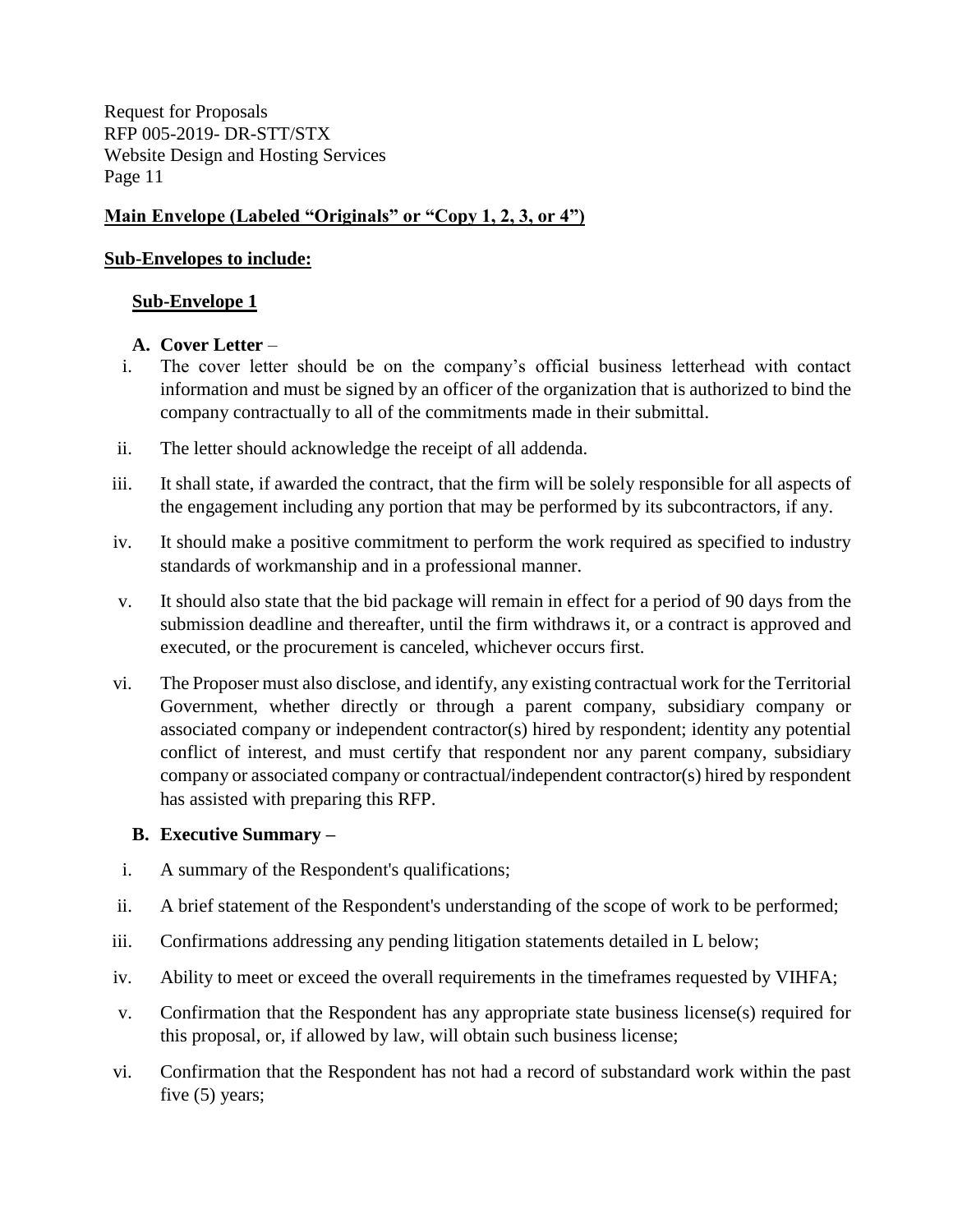- vii. Confirmation that the Respondent has not engaged in any unethical practices within the past five (5) years;
- viii. Confirmation that, if awarded a contract, the Respondent acknowledges its complete responsibility for the entire contract, including payment of any and all charges resulting from the contract;
- ix. Confirmation that Respondent has adequate financial resources for performance, or has the ability to obtain such resources as required during performance;
- x. Has a written agreement with any person or subcontractor listed in the proposed project staff or team;
- xi. Provide a brief statement describing the adequacy of the Respondent's financial capacity to handle the requirements of this RFP;
- xii. Provide a descriptive list of any and all criminal convictions in the past ten (10) years or active investigations or prosecutions in which the Respondent or any of its officers, directors, or management personnel were or are defendants or targets of investigation;
- xiii. Provide a descriptive list of any and all civil lawsuits in the past five (5) years in which the Respondent or any of its officers, directors, or management personnel were or are plaintiffs or defendants with claims in excess of \$100,000; and
- xiv. Any other information that the Respondent feels appropriate.
	- **C. Enclosure Checklist –** Complete **Attachment 1** to confirm that all documents have been submitted and enclosed.
	- **D. Non-Collusive Affidavit –** Complete **Enclosure Document A.** The form must be notarized.
	- **E. Debarment Certification Form –** Complete **Enclosure Document B.**
	- **F. Contract Document Checklist Form –** Complete **Enclosure Document C** and submit your current Business License. The Business License must be relevant to the Scope of Work for this solicitation.
	- **G. Contractor's Qualifications Statement Form** Complete **Enclosure Document D**. For the Reference Section of the form, provide at least three (3) references for the most recent, relevant work comparable to the scope requested in this RFP. At a minimum, one of the three (3) references must be for the prime Contractor.
	- **H. Conflict of Interest** Complete **Enclosure Document E.**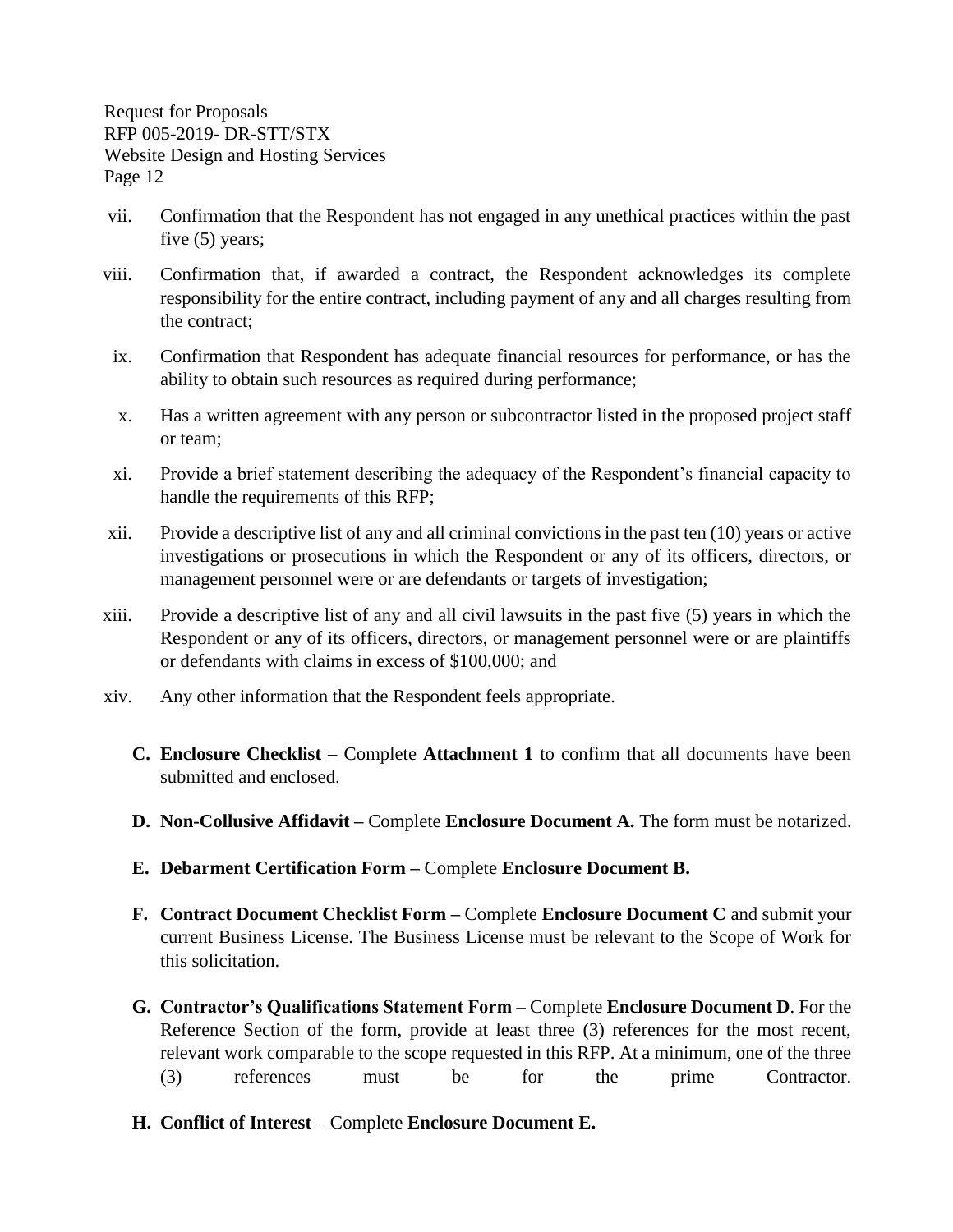- **I. Authorization for Background Check & Financial Information** Complete **Enclosure Document F.**
- **J. Prior Performance Certification**  Complete **Enclosure Document G.**
- **K. Firm Background/Credentials –** Provide the resumes of the key staff that will perform the work and any other documentation that demonstrates their qualifications, including degrees, licenses, certifications, and years of relevant experience.
- **L. Pending Litigation Notifications**  *Proposers must provide statements in the Executive Summary regarding the following even if there are/were no such proceedings. Full details must be provided in this section of the response.*
- The Proposer shall provide a statement of whether, in the last ten (10) years, the Proposer has filed (or had filed against it) any bankruptcy or insolvency proceeding, whether voluntary or involuntary, or undergone the appointment of a receiver, trustee, or assignee for the benefit of creditors, and if so, the explanation providing relevant details.
- The Proposer shall provide a statement of whether there are any pending Securities Exchange Commission investigations involving the Proposer, and if such are pending or in progress, an explanation providing relevant details and an attached opinion of counsel as to whether the pending investigation(s) will impair the Proposer's performance in a contract under this RFP.
- The Proposer shall provide a statement documenting all potential, open, pending or resolved litigation initiated by Proposer or where Proposer is a defendant in a customer matter within the past ten (10) years.
- **M. Proposal**  Provide a synopsis of your approach to managing the outlined scope of work, proposed schedule for staff and overall management style for achieving the Scope of Work. Proposal content shall include:
	- a. Summary
		- a. Provide a summary including a description of the respondent's mission, and an explanation of the types of services the respondent provides that relate to this RFP.
		- b. Briefly describe any significant changes to the management and/or structure of the respondent that are related to the work contained in this RFP, including any mergers that occurred in the last five (5) years.
		- c. The name, address, telephone, fax, and email of the respondent should be included. The Respondent shall provide its office locations, number of full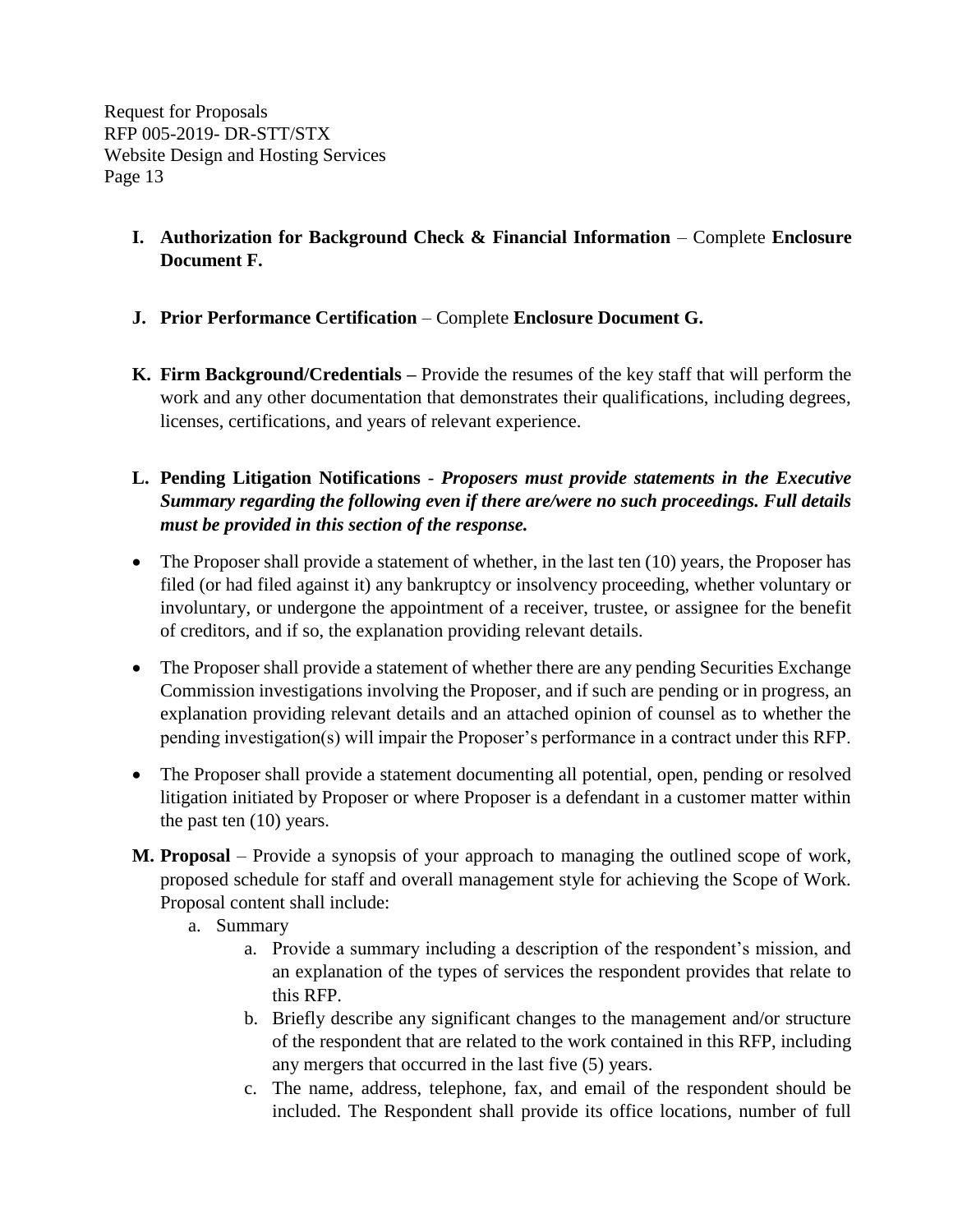> time employees, date of incorporation, and number of years providing website design and hosting services.

- b. Experience and Qualifications
	- a. Provide a summary of the types of services the Respondent offers that relate to this RFP.
	- b. Provide specific details on any previous experience with website design and hosting services.
	- c. Proposals must demonstrate that the respondent has each of the necessary minimum qualifications listed in this RFP and is able to carry out each of the specific Phases/Tasks and Deliverables identified in this RFP.
	- d. Respondents should provide detailed information about the experience and qualifications of its staff who are considered key to the success of the project.
	- e. Respondents should demonstrate that all proposed staff have the requisite necessary experience and knowledge to successfully implement and perform the tasks and services under this RFP.
	- f. Provide examples of current or past experiences for the Respondent and for any partners or subcontractors related to projects of similar size and scope as requested in this RFP. Respondent must include the links to five (5) previously designed websites similar to the scope of work requested.
	- g. If the respondent will be subcontracting or partnering for any portion of the work, please also summarize the qualifications and experience of the subcontractor/partner's relevant staff and attach any contracts or agreements pertaining to the proposal.

Any subcontractor included in the Proposal must have agreed in writing to being included in the Respondent's proposed project staff or team. Any such written agreement must be produced to VIHFA upon request. Any personally identifying information (i.e. social security number) may be redacted from the production to VIHFA.

- c. Organizational Chart
	- a. Respondent shall submit an organizational chart detailing the identity of each staff member who shall perform the services required under this contract. Specifically identify people currently employed by the Respondent who will serve in key roles listed in the organizational chart.
	- b. In addition, for any staffing functions for which specific roles have not been provided in this RFP, the respondent should submit a list, describe, and discuss the need for specific roles to perform certain functions and provide an organizational chart that shows how and by whom these functions will be performed.
- d. Approach & Methodology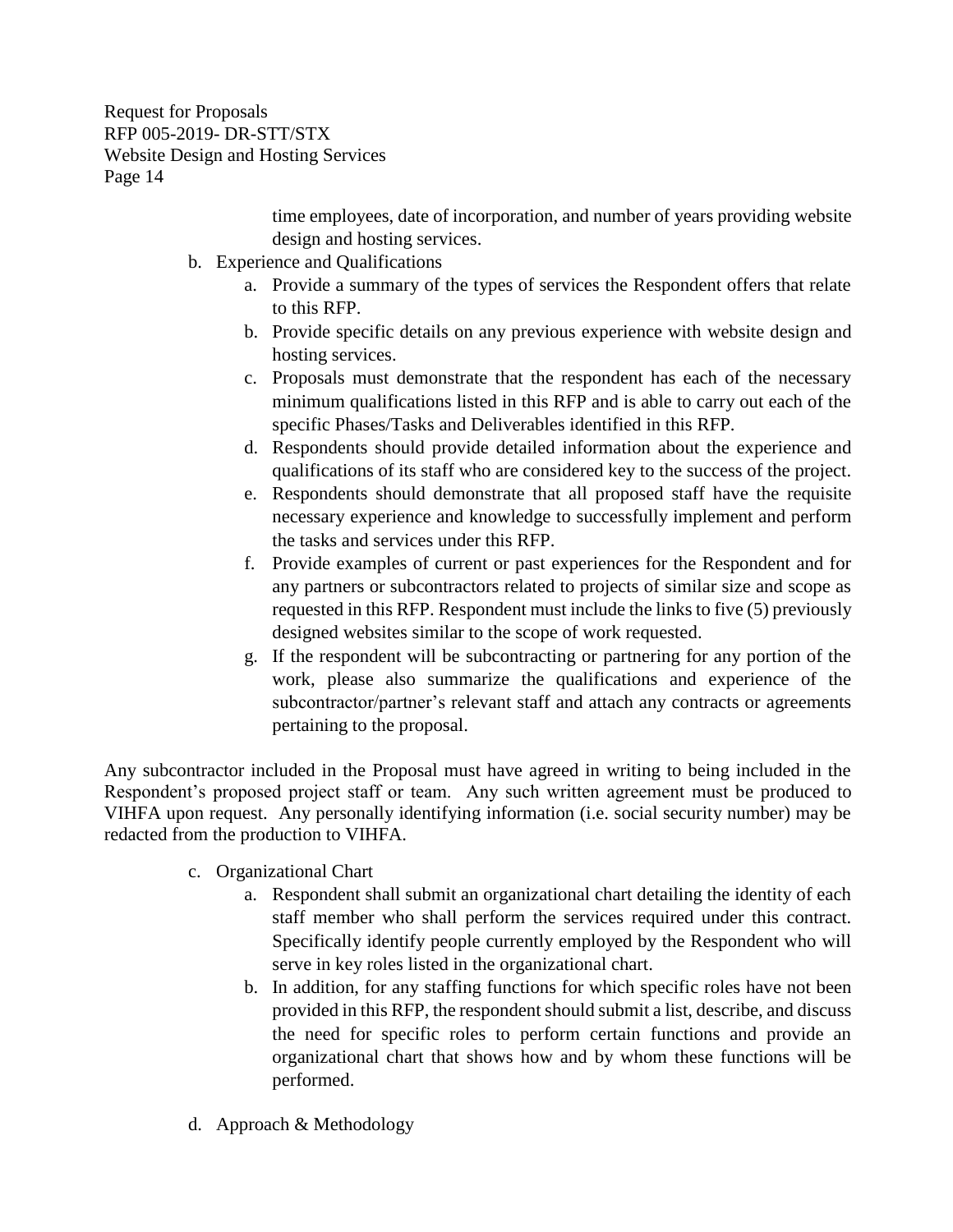- a. Describe the Respondent's understanding of the nature of the Scope of Services and how its Proposal will best meet the needs of VIHFA.
- b. Explain how the respondent will achieve the goals, objectives, tasks, and deliverables outlined.
- c. Provide any relevant recommendations for the website design and hosting services based on prior experiences providing similar disaster recovery website design services and related to the timely execution of the Scope of Services.
- e. Timeline and Staffing Plan
	- a. The Respondent shall provide a timeline for the execution of services as detailed in the RFP.
	- b. The Respondent should demonstrate their ability to adequately staff and scale each functional area to maintain agreed upon service levels from initial startup and throughout the life of the project.
	- c. The staffing plan should clearly identify whether any roles are to be provided by subcontractors or will need to be hired to provide the scope of services.
- f. Management Plan and Quality Assurance / Quality Control
	- a. The Respondent shall provide detailed information on its management plan for the services and its quality assurance / quality control procedures associated with the scope of work.
	- b. Outline procedures for ensuring compliance with all federal and state requirements, including but not limited to CDBG-DR eligibility requirements, hiring and contracting requirements, including Section 3, federal and state labor standards, and M/WBE compliance.

## **Sub-Envelope 2**

**A. Bid Sheet –** Complete **Enclosure Document H**. All bid pricing must be valid for 90 days from the submission deadline and thereafter until the company withdraws it, or a contract is approved and executed, or the procurement is canceled, whichever occurs first.

Each respondent must adhere to the requirements of this section relative to the proposal package content and format in order to simplify the review process and facilitate the maximum degree of comparison. Respondents should ensure that their proposal package closely follow the sequence and organizational outline described in this section.

# <span id="page-17-0"></span>**17.0 REQUIRED DOCUMENTS**

The successful respondent shall have ten (10) days from the day the notice of selection is received to submit the following documents: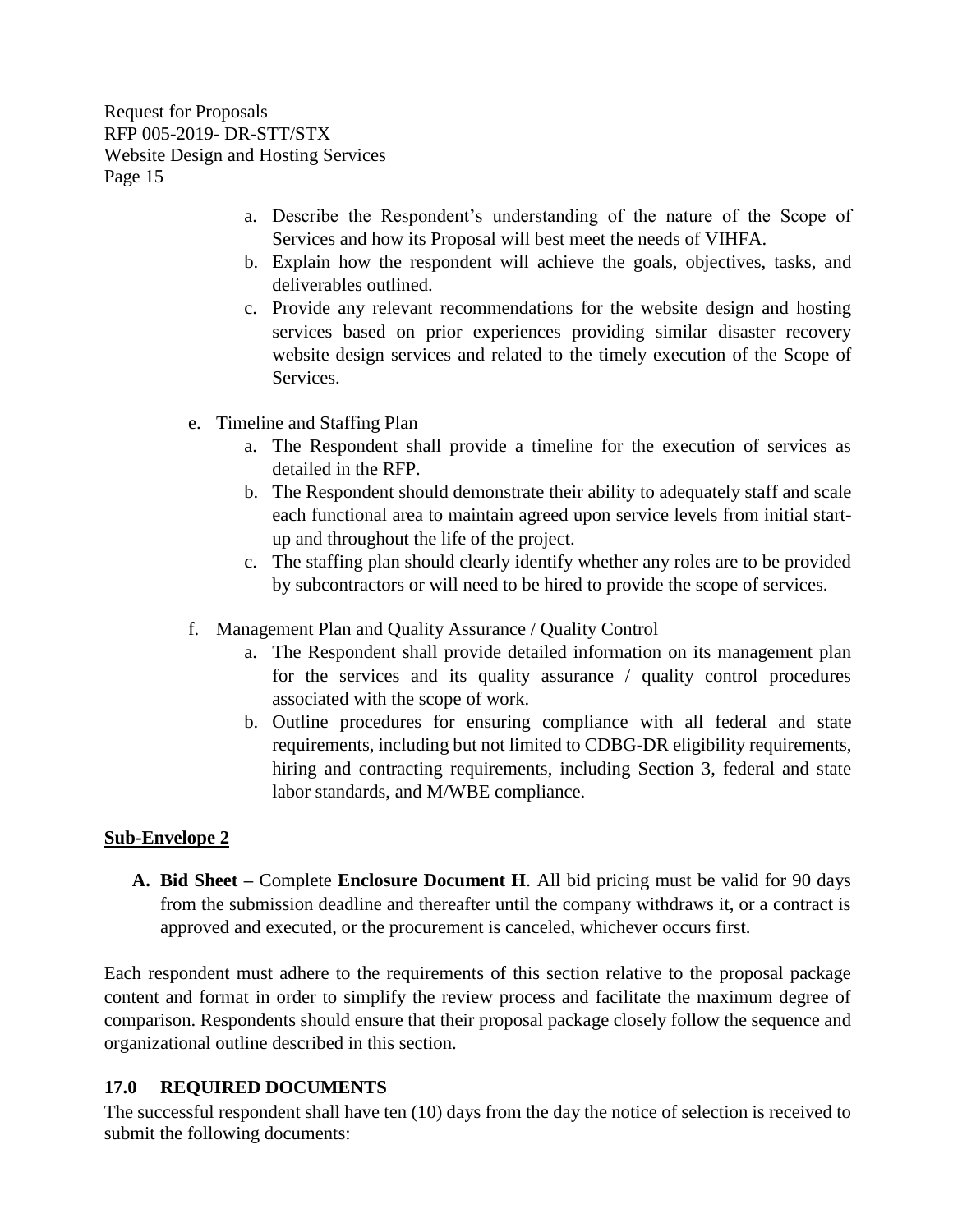- **A. Letter of Good Standing if Corporation or Certificate of Existence if LLC -** The successful respondent will be required to provide a copy of their Letter of Good Standing or Certificate of Existence. A copy of the receipt that demonstrates evidence of filing the company's Annual Report on June 30th of the current Year from the Office of Lieutenant Governor will be acceptable as well.
- **B. Liability Insurance** The successful respondent will be required to obtain and have in place Liability Insurance in an amount no less than Five Hundred Thousand Dollars (\$500,000.00). The Insurance policy shall name the VIHFA as an "Additional Insured". The successful respondent must provide a copy of the Liability Insurance.
- **C. Worker's Compensation**  The successful respondent will be required to provide proof of Worker's Compensation.

Failure to provide the required documents within the stated time period may result in the proposals deemed non-responsive and may be immediately disqualified with no further consideration given for potential awarding of the contract.

## <span id="page-18-0"></span>**18.0 SELECTION PROCESS**

VIHFA will evaluate all Proposals that are received in a proper and timely manner to determine whether they meet the submission requirements. Awards are made to the most responsive bidder that provides the proposal that is most advantageous to VIHFA, considering such factors as the Bidder's ability to perform the work of the kind involved in the bid under consideration, the Bidders' past experience, qualifications, etc. and not solely the lowest price.

VIHFA, at its sole discretion, will determine which Proposal best satisfies its requirements. All Proposals deemed to be responsive to the requirements of this RFP will be evaluated and scored for technical qualities and price. Proposals that are materially deficient in meeting the submission requirements of this RFP or have omitted material documents may be eliminated from consideration at the sole discretion of VIHFA. The evaluation process will include separate technical and price evaluations and will be conducted as set forth herein.

Through an evaluation panel, VIHFA will establish a shortlist, either through a natural break in scores or a technically viable cut off technical score. The panel will then evaluate the Price Proposals of only those proposals that have made the cut off/it deems technically qualified. Depending on the number of respondents, VIHFA reserves the right to deviate from this approach.

VIHFA reserves the right to award contracts based on initial proposals received, without discussions; therefore, the Respondent's initial proposal should contain its best technical and price terms.

The Evaluation Committee Panel is responsible for evaluating all responsive Respondents' submittals. The Evaluation Committee Panel will consider the following criteria: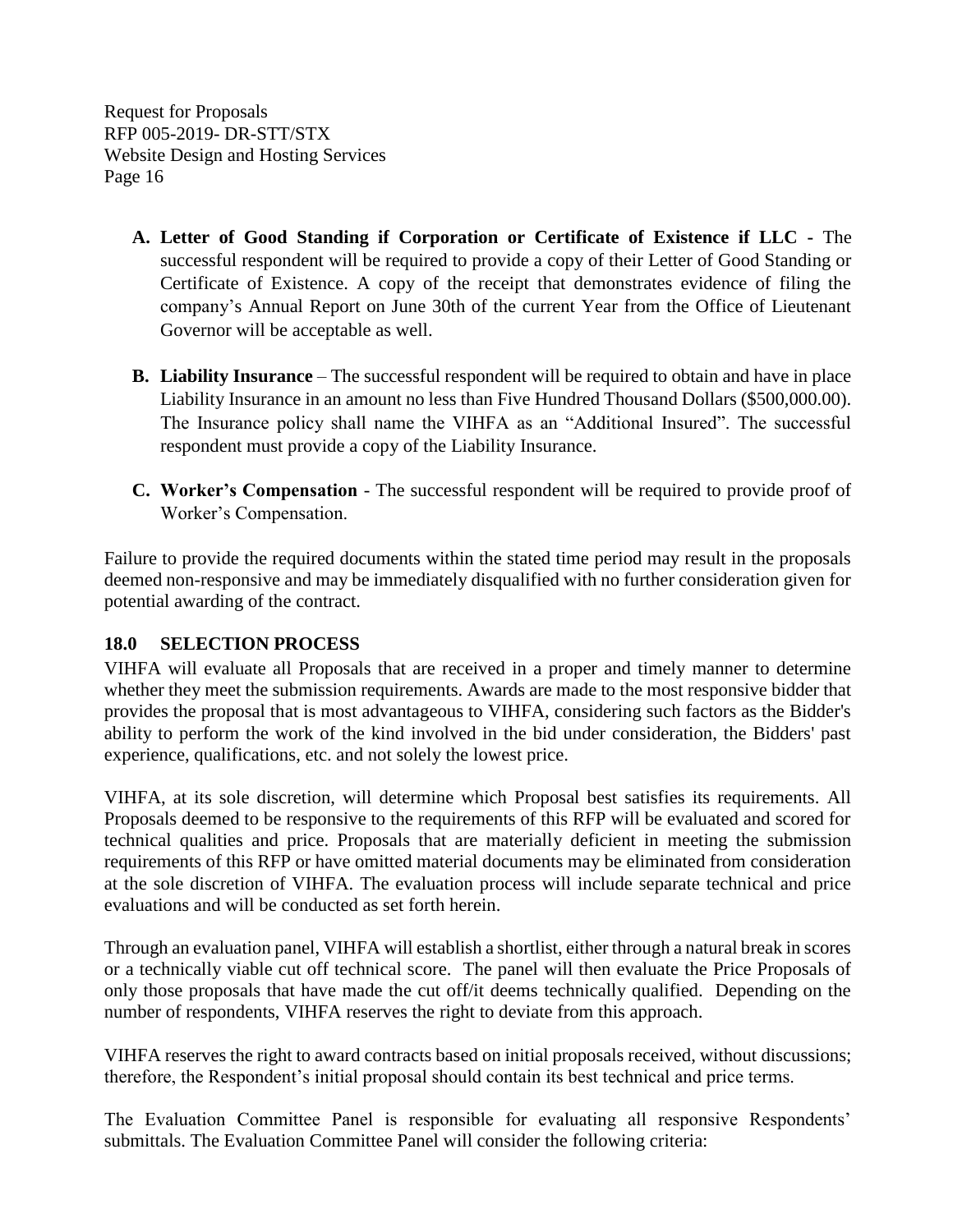| <b>Evaluation Factors</b>                  | <b>Total Points</b> |
|--------------------------------------------|---------------------|
| <b>Technical</b>                           |                     |
| <b>Technical Qualifications</b>            | 30                  |
| <b>Website Design and Hosting Services</b> | 20                  |
| Experience                                 |                     |
| Approach and Methodology                   | 30                  |
| <b>Pricing</b>                             |                     |
| Pricing                                    | 20                  |
| Total:                                     | 100                 |

The proposer with the lowest total pricing shall receive a score of 20 points for the pricing category. The remaining proposers will receive a price score based upon the following formula:

 $CS = (LCP/PC^*20)$ 

Where:

 $CS =$  Computed cost score (points) for proposer being evaluated  $LCP =$  Lowest cost proposed of responses deemed technically feasible PC = Proposer's total cost

# <span id="page-19-0"></span>**18.1 INTERVIEW AND/OR DEMO**

At VIHFA's discretion, certain Respondents may be asked to interview with VIHFA staff, and should be prepared to demonstrate their website design and hosting solutions. The demo/interview process would last approximately 2 hours.

# <span id="page-19-1"></span>**18.2 RIGHT TO REJECT BID PACKAGES**

VIHFA reserves the right to reject, without prejudice, any and all bids submitted in response to this solicitation. Further, Bids submitted in response to this solicitation become the property of VIHFA and VIHFA may use any idea or concept in a submitted bid, regardless of whether that bid is selected for award.

# <span id="page-19-2"></span>**18.3 CHANGES, ADDENDA, AND WITHDRAWLS**

VIHFA reserves the right to change the schedule of events or revise any part of the RFP by issuing an addendum to the RFP at any time. The RFP and Addenda, if any, will be posted at https://www.vihfa.gov/disaster-recovery/procurement.

## <span id="page-19-3"></span>**18.4 WITHDRAWL OF PROPOSAL**

A Respondent may withdraw a proposal that has been submitted at any time up to the date and time the proposal is due. To withdraw a proposal, a written request signed by the authorized representative of the Respondent must be submitted to the RFP Coordinator identified in the RFP.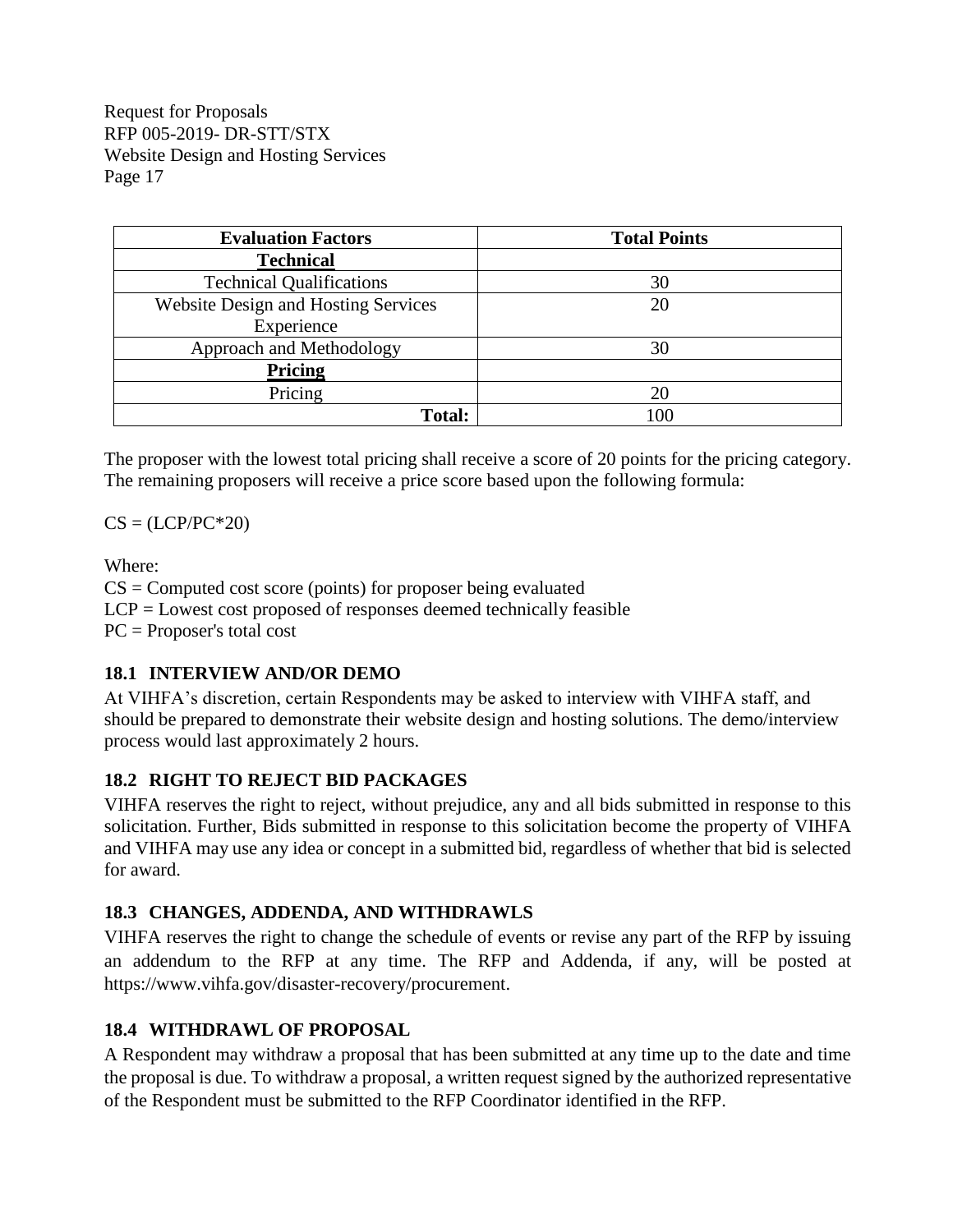## <span id="page-20-0"></span>**18.5 COST OF OFFEROR PREPARATION**

VIHFA shall not be liable for any costs incurred by respondents prior to issuance of or entering into a contract. Costs associated with developing the proposal, preparing for oral presentations, and any other expenses incurred by the Respondent in responding to this RFP shall be entirely the responsibility of the Respondent and shall not be reimbursed in any manner by the VIHFA.

## <span id="page-20-1"></span>**18.6 CONTRACT AWARD AND EXECUTION**

VIHFA reserves the right to enter into a contract(s) based on the initial offers received without further discussion of the proposals submitted. VIHFA reserves the right to contract for all or a partial list of services offered in the proposals. VIHFA reserves the right to negotiate reduced payment terms with the awarded Proposer(s).

### **Enclosures**

- **Enclosure Document A Non-Collusive Affidavit**
- **Enclosure Document B Debarment Certification Form**
- **Enclosure Document C Contract Document Checklist Form**
- **Enclosure Document D Contractor's Qualification Statement Form**
- **Enclosure Document E Conflict of Interest**
- **Enclosure Document F Authorization for Background Check & Financial Information**
	- **Enclosure Document G Prior Performance Certification**
	- **Enclosure Document H Bid Sheet**

### **Attachments**

- **Attachment 1 Enclosure Checklist**
- **Attachment 2 Form for Submission of Inquiries**
- **Attachment 3 HUD General Provisions**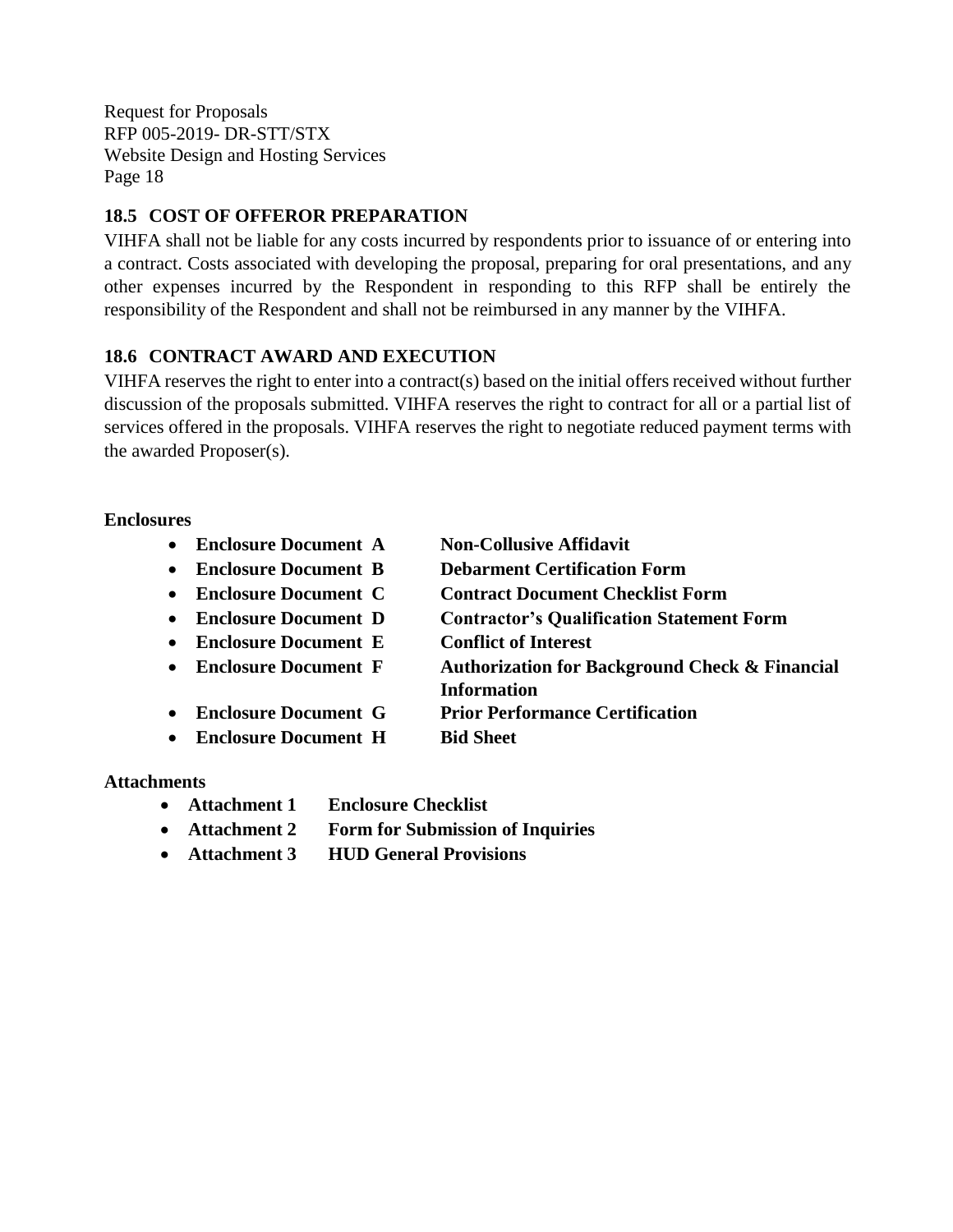# **ENCLOSURE DOCUMENT A**

Virgin Islands Housing Finance Authority *NON-COLLUSIVE AFFIDAVIT*

\_\_\_\_\_\_\_\_\_\_\_\_\_\_\_\_\_\_\_\_\_\_\_\_\_\_\_\_\_\_\_\_\_\_\_\_\_\_\_\_, being first duly sworn, deposes and says:

<span id="page-21-0"></span>That he/she is \_\_\_\_\_\_\_\_\_\_\_\_\_\_\_\_\_\_\_\_\_\_\_\_\_\_\_\_\_\_\_\_\_\_\_\_\_\_\_\_\_\_\_\_\_\_\_\_\_\_\_ (a partner or officer of the firm of, etc.) the party making the foregoing proposal or proposal cost, that such proposal/bid or proposal cost/bid cost is genuine and not collusive or sham; that said proponent has not colluded conspired, connived or agreed directly or indirectly, with any proponent or person, to put in a sham proposal cost or to refrain from bidding and has not in any matter directly or indirectly sought by agreement or collusion or communication or conference, with any person, to fix the proposal cost of the affinity or of any other proponent, or to fix any overhead, profit or cost element of said cost proposal, or of that of any other proponent, or to secure any advantage against the Virgin Islands Housing Finance Authority or any person interested in the proposed contract; and that all statements in said proposal or cost proposal are true.

|                             | (Name of Respondent, if the Respondent is a Corporation)                          |
|-----------------------------|-----------------------------------------------------------------------------------|
|                             | (Name of Respondent, if the Respondent is a Limited Liability Company)            |
|                             | (Name of the Respondent, if the Respondent is a Sole Proprietor)                  |
|                             | Subscribed and sworn to before me at (location) _________________________________ |
|                             |                                                                                   |
|                             |                                                                                   |
|                             | (Trade or Corporation)                                                            |
| and personally known to me. |                                                                                   |
| (SEAL)                      |                                                                                   |
|                             |                                                                                   |

Public Notary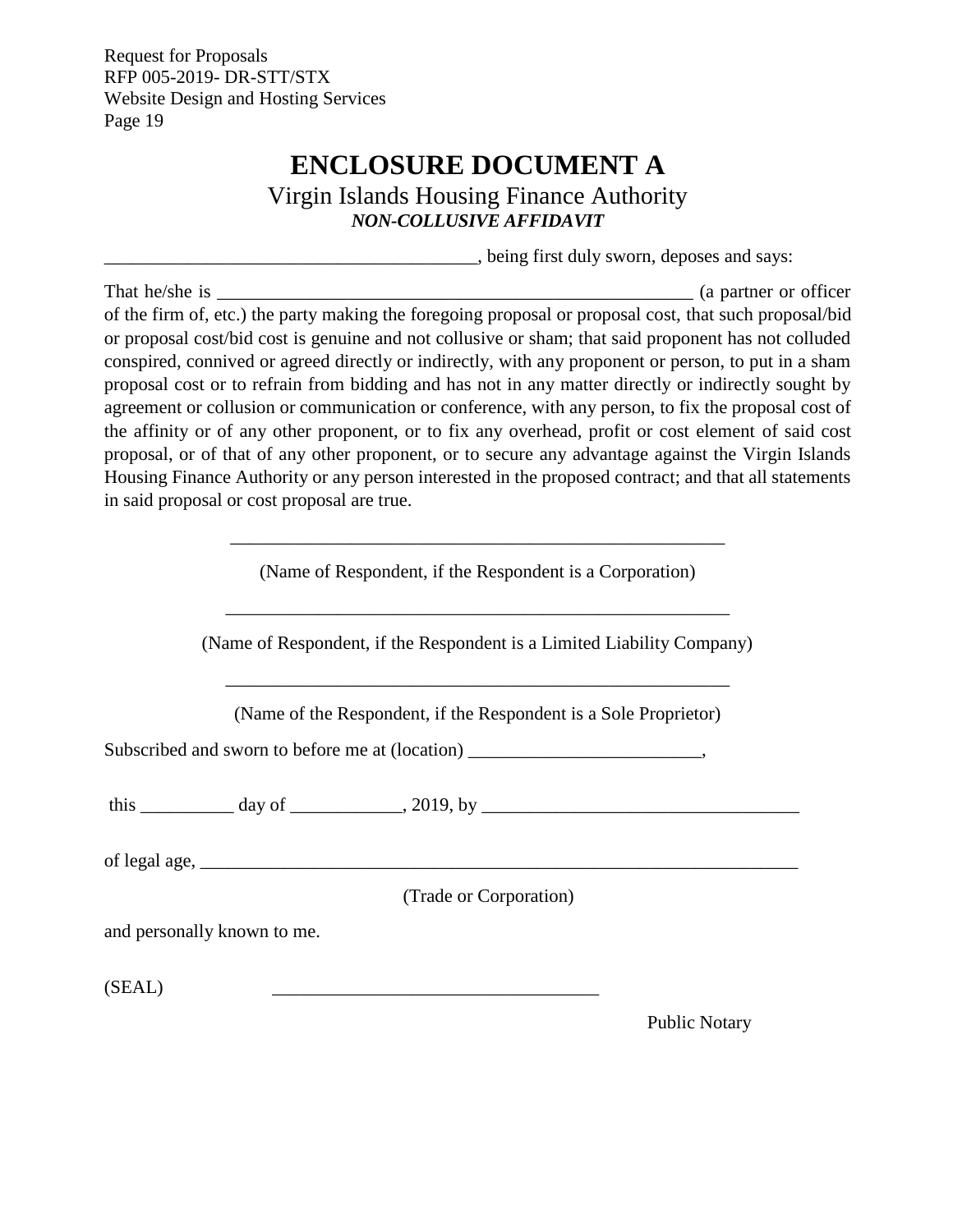# **ENCLOSURE DOCUMENT B**

Virgin Islands Housing Finance Authority *DEBARMENT CERTIFICATION FORM*

*Certification Regarding Debarment, Suspension and Ineligibility \_\_\_\_\_\_\_\_\_\_\_\_\_\_\_\_\_\_\_\_\_\_\_\_\_\_\_\_\_\_\_\_\_\_\_\_\_\_\_\_\_\_\_\_\_\_\_\_\_\_\_\_\_\_\_\_\_\_\_\_\_\_\_\_\_\_*

<span id="page-22-0"></span>*\_\_\_\_\_\_\_\_\_\_\_\_\_\_\_\_\_\_\_\_\_\_\_\_\_\_\_\_\_\_\_\_\_\_\_\_\_\_\_\_\_\_\_\_\_\_\_\_\_\_\_\_\_\_\_\_\_\_\_\_\_\_\_\_\_\_*

- (1) The respondent certifies, by submission of this RFP Response, that neither it nor its principals are presently debarred, suspended, proposed for debarment, declared ineligible, or voluntarily excluded from participation in any federal or local programs in the Territory or any Federal department or agency.
- (2) The respondent will provide immediate written notice to whom this Certification is submitted if at any time the Proposer learns its certification was erroneous when submitted or has become erroneous by reason of changed circumstances.
- (3) The respondent shall not knowingly enter any agreement/subcontractor relationship lower tier covered transaction with a person who is debarred, suspended, declared ineligible, or voluntarily excluded from participation in this procurement, unless authorized by the department or agency with which this procurement originated.
- (4) Where the respondent is unable to certify to any of the statements in this certification, such respondent shall attach an explanation to this RFP Response.

Name and Title of Authorized Representative

Signature Date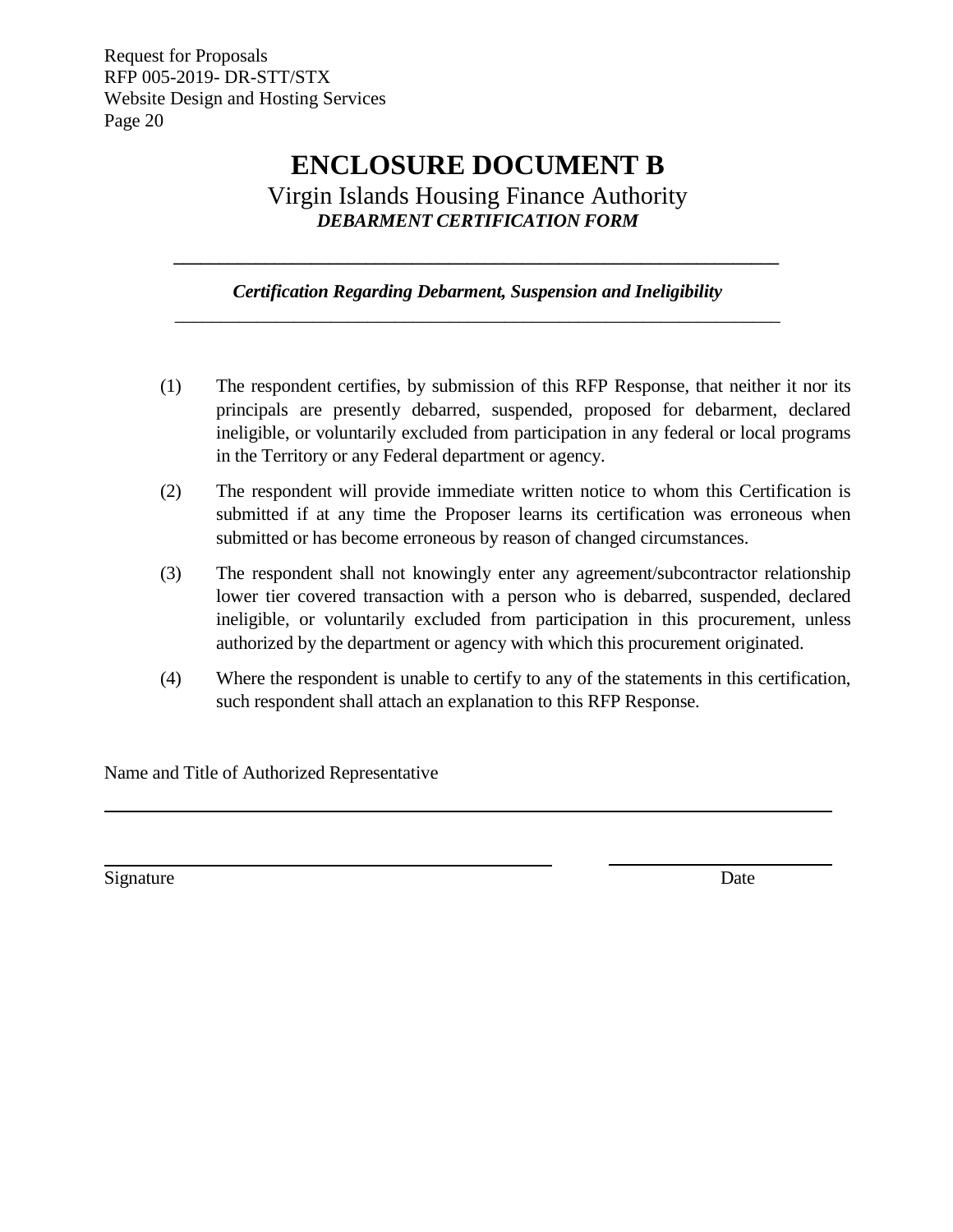# **ENCLOSURE DOCUMENT C**

Virgin Islands Housing Finance Authority *CONTRACT DOCUMENT CHECKLIST*

*Complete the form and provide associated supporting documentation.*

<span id="page-23-0"></span>

| 1. Contractor Corporate Documents (Provide Supporting Documents)                                               |                                                                                                                                                      |                |
|----------------------------------------------------------------------------------------------------------------|------------------------------------------------------------------------------------------------------------------------------------------------------|----------------|
|                                                                                                                | <b>Corporation</b> $\qquad \qquad \text{Copy of Articles of Incorporation & By Laws}$<br>Letter of Good Standing from Office of the Lt. Governor     |                |
| LLC                                                                                                            | Copy of Articles of Organization<br>$\qquad \qquad \text{Copy of & Operating Agreement}$<br>Certificate of Existence from Office of the Lt. Governor |                |
|                                                                                                                | <b>Sole Proprietor</b> Copy of Trade Name Certificate                                                                                                |                |
| 2. __ Current business license (Provide Supporting Documents)<br>Type of business license:                     | Expiration date: $\frac{20}{20}$                                                                                                                     |                |
| 3. Employer Identification Number (EIN/SSN): ___________________________________                               |                                                                                                                                                      |                |
|                                                                                                                |                                                                                                                                                      |                |
| Omissions                                                                                                      | Type of Insurance: Ceneral Liability Automobile Errors and                                                                                           |                |
| 6. Proposed Scope of Work TB#______ IFB#________RFP#_________RFQ# ______________                               |                                                                                                                                                      |                |
| 7. Bids Signed Bid Evaluation Spreadsheet                                                                      |                                                                                                                                                      |                |
| 8. Request for Approval from CBDG-DR Director and approval by Chief Operating Officer<br>& Executive Director. |                                                                                                                                                      |                |
|                                                                                                                |                                                                                                                                                      |                |
| Date Submitted by CDBG-DR ___/ ___ /20                                                                         |                                                                                                                                                      |                |
|                                                                                                                |                                                                                                                                                      |                |
| CDBG-DR Director:                                                                                              |                                                                                                                                                      | Date approved: |
| Legal Counsel:                                                                                                 |                                                                                                                                                      | Date approved: |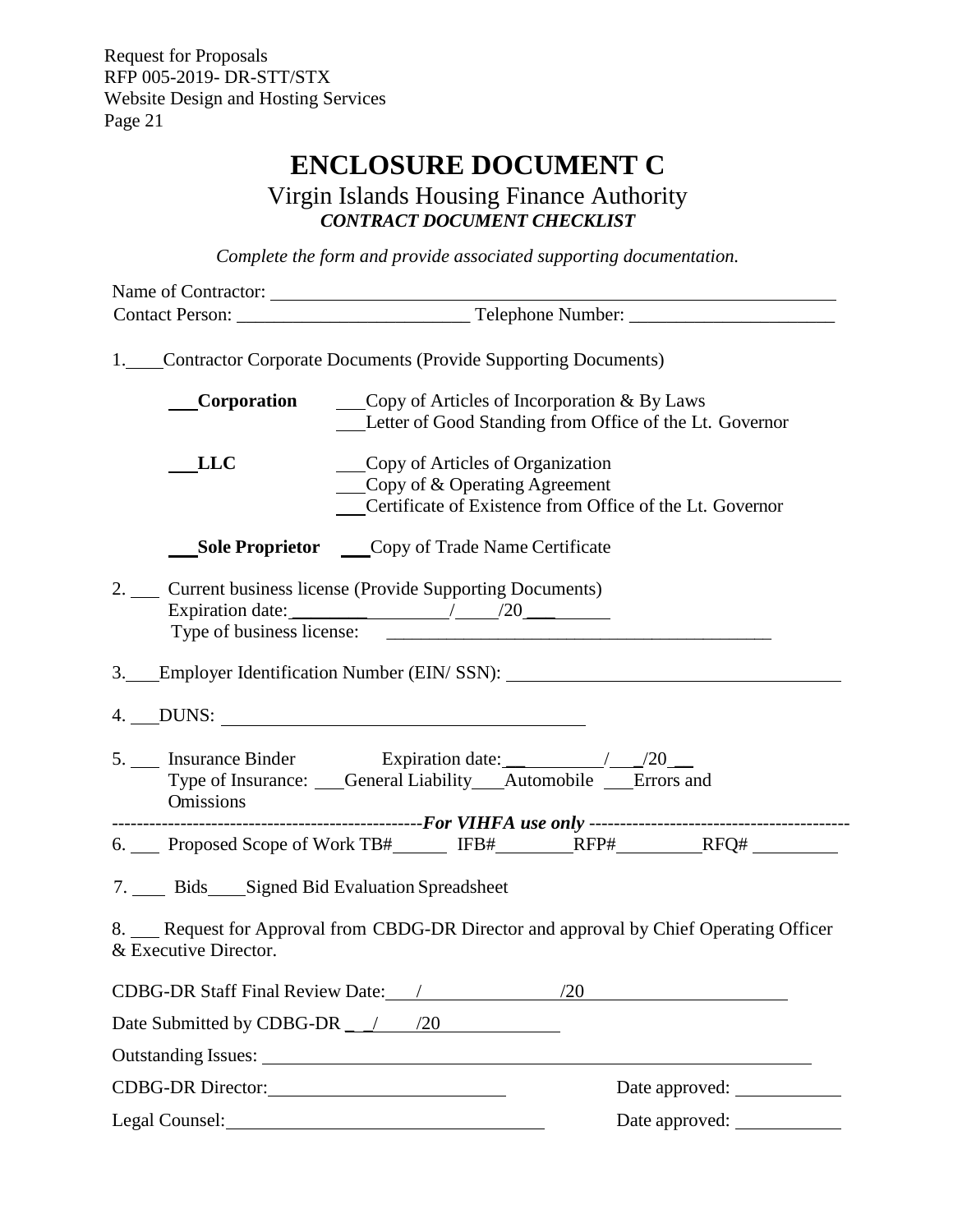| <b>Request for Proposals</b><br>RFP 005-2019- DR-STT/STX<br><b>Website Design and Hosting Services</b><br>Page 22 |  |
|-------------------------------------------------------------------------------------------------------------------|--|
| Date Submitted to Executive Director for Contract Approval: \[ \]<br>/20                                          |  |
| Suggested # of Days in Contract                                                                                   |  |
| Mobilization/Payment Terms                                                                                        |  |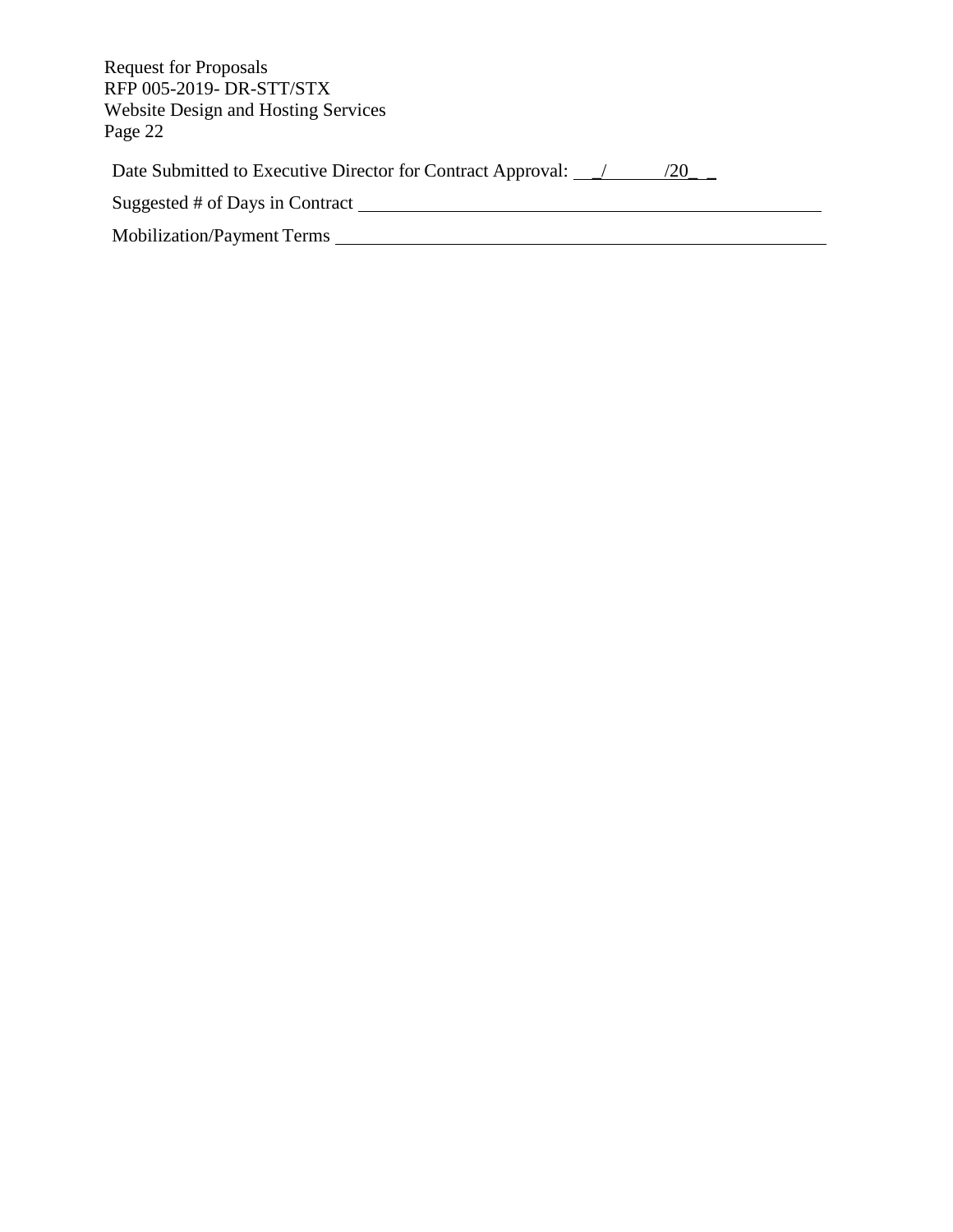$\overline{\phantom{0}}$ 

# **ENCLOSURE DOCUMENT D**

<span id="page-25-0"></span>Virgin Islands Housing Finance Authority *CONTRACTOR'S QUALIFICATION STATEMENT*

| Name of Company/DBA (if any):<br>Legal Status: (check one) Corp. LLC Legal Status: (check one) Corp. LLC LEC LEC Partnership Sole Proprietorship                                                                               |  |  |                                               |  |  |
|--------------------------------------------------------------------------------------------------------------------------------------------------------------------------------------------------------------------------------|--|--|-----------------------------------------------|--|--|
|                                                                                                                                                                                                                                |  |  |                                               |  |  |
| Business Location (office):                                                                                                                                                                                                    |  |  |                                               |  |  |
| Mailing Address: National Address: National Address: National Address: National Address: National Address: National Address: National Address: National Address: National Address: National Address: National Address: Nationa |  |  |                                               |  |  |
| Telephone Number: Email: Fax Number: Email:                                                                                                                                                                                    |  |  |                                               |  |  |
| Website address (if any):                                                                                                                                                                                                      |  |  |                                               |  |  |
|                                                                                                                                                                                                                                |  |  |                                               |  |  |
|                                                                                                                                                                                                                                |  |  |                                               |  |  |
| Number of Website Design and Hosting Services completed in the last 5 Years ______, Average                                                                                                                                    |  |  |                                               |  |  |
| value of these Contracts \$                                                                                                                                                                                                    |  |  |                                               |  |  |
| Do you have current Liability Insurance Coverage? □Yes □No If yes, value \$                                                                                                                                                    |  |  |                                               |  |  |
|                                                                                                                                                                                                                                |  |  |                                               |  |  |
| Have you ever failed to complete a project, been fired and/or sued by one of your clients?                                                                                                                                     |  |  |                                               |  |  |
| (If yes, explain on another sheet, the circumstances and outcome)                                                                                                                                                              |  |  |                                               |  |  |
|                                                                                                                                                                                                                                |  |  |                                               |  |  |
| Are there or have there been any Claims, Arbitration, Judgments or Liens against you?                                                                                                                                          |  |  |                                               |  |  |
| (If yes, explain on another sheet, the circumstances and outcome)                                                                                                                                                              |  |  |                                               |  |  |
|                                                                                                                                                                                                                                |  |  |                                               |  |  |
| Complete the following pages for information related to your current and past projects                                                                                                                                         |  |  |                                               |  |  |
| references/client listing.                                                                                                                                                                                                     |  |  |                                               |  |  |
|                                                                                                                                                                                                                                |  |  |                                               |  |  |
|                                                                                                                                                                                                                                |  |  |                                               |  |  |
| List the <b>Subcontractors</b> you will utilize:                                                                                                                                                                               |  |  | <u> 1980 - Andrea Andrew Maria (h. 1980).</u> |  |  |
|                                                                                                                                                                                                                                |  |  |                                               |  |  |
|                                                                                                                                                                                                                                |  |  |                                               |  |  |
| Certification of truth of the above Statements, by: ____                                                                                                                                                                       |  |  |                                               |  |  |

| Title: |  |
|--------|--|
|        |  |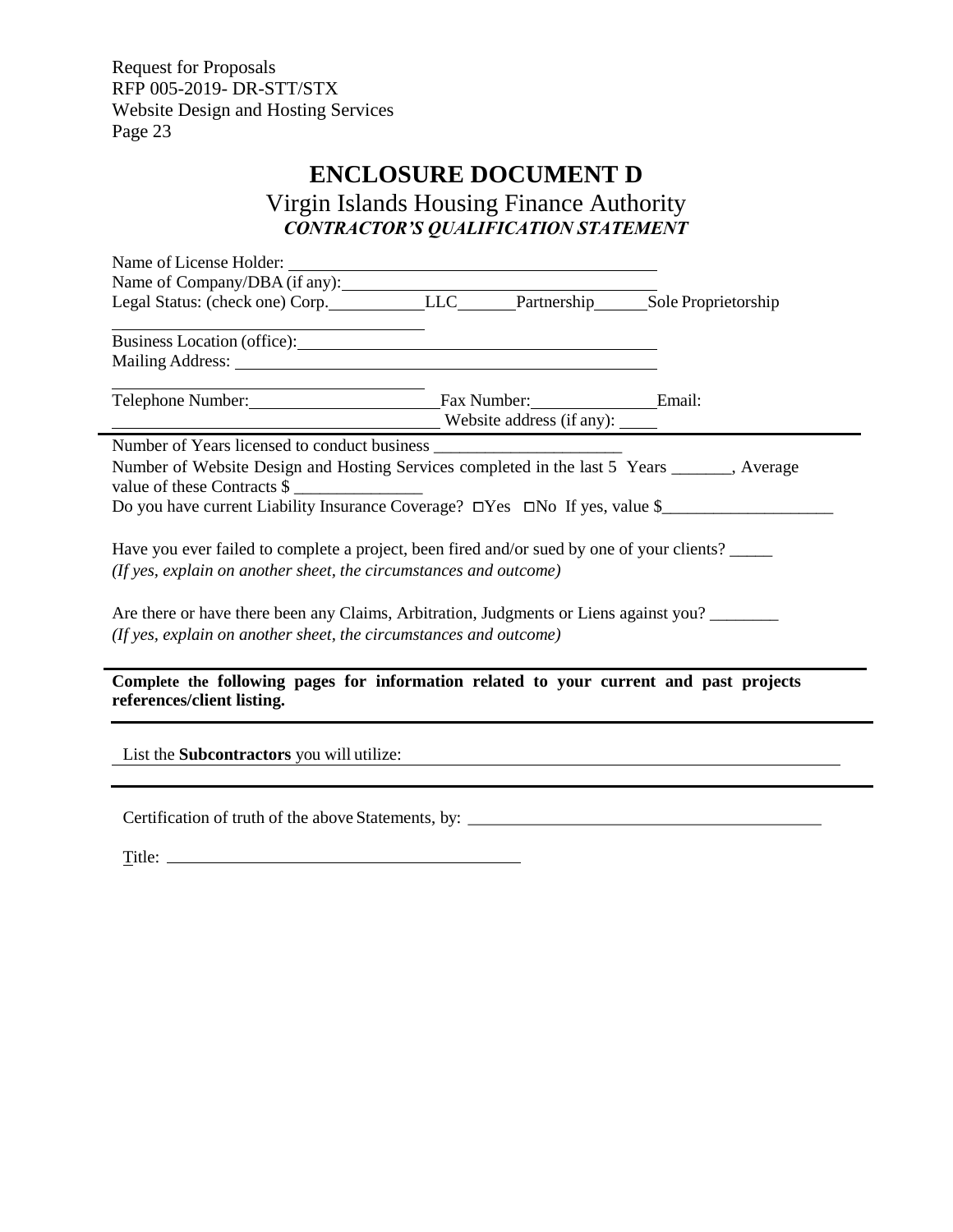Provide at least three (3) references for the most recent, relevant work comparable to the scope requested in this RFP. At a minimum, one of the three (3) references must be for the prime Contractor.

| $\#$ | Name of Client          | Project Title | Project<br>Description | Specific Deliverables | Contract<br>Value | Contract<br>Start and<br>End Date | $\%$<br>Complete | Reference<br><b>Contact Name</b> | Phone and Email of<br>Reference Contact |
|------|-------------------------|---------------|------------------------|-----------------------|-------------------|-----------------------------------|------------------|----------------------------------|-----------------------------------------|
|      | $\mathbf{1}$            |               |                        |                       |                   |                                   |                  |                                  |                                         |
| 2    |                         |               |                        |                       |                   |                                   |                  |                                  |                                         |
|      | $\overline{\mathbf{3}}$ |               |                        |                       |                   |                                   |                  |                                  |                                         |
|      | $\overline{4}$          |               |                        |                       |                   |                                   |                  |                                  |                                         |
|      | $\overline{5}$          |               |                        |                       |                   |                                   |                  |                                  |                                         |

Certification of truth of the above Statements, by: Title: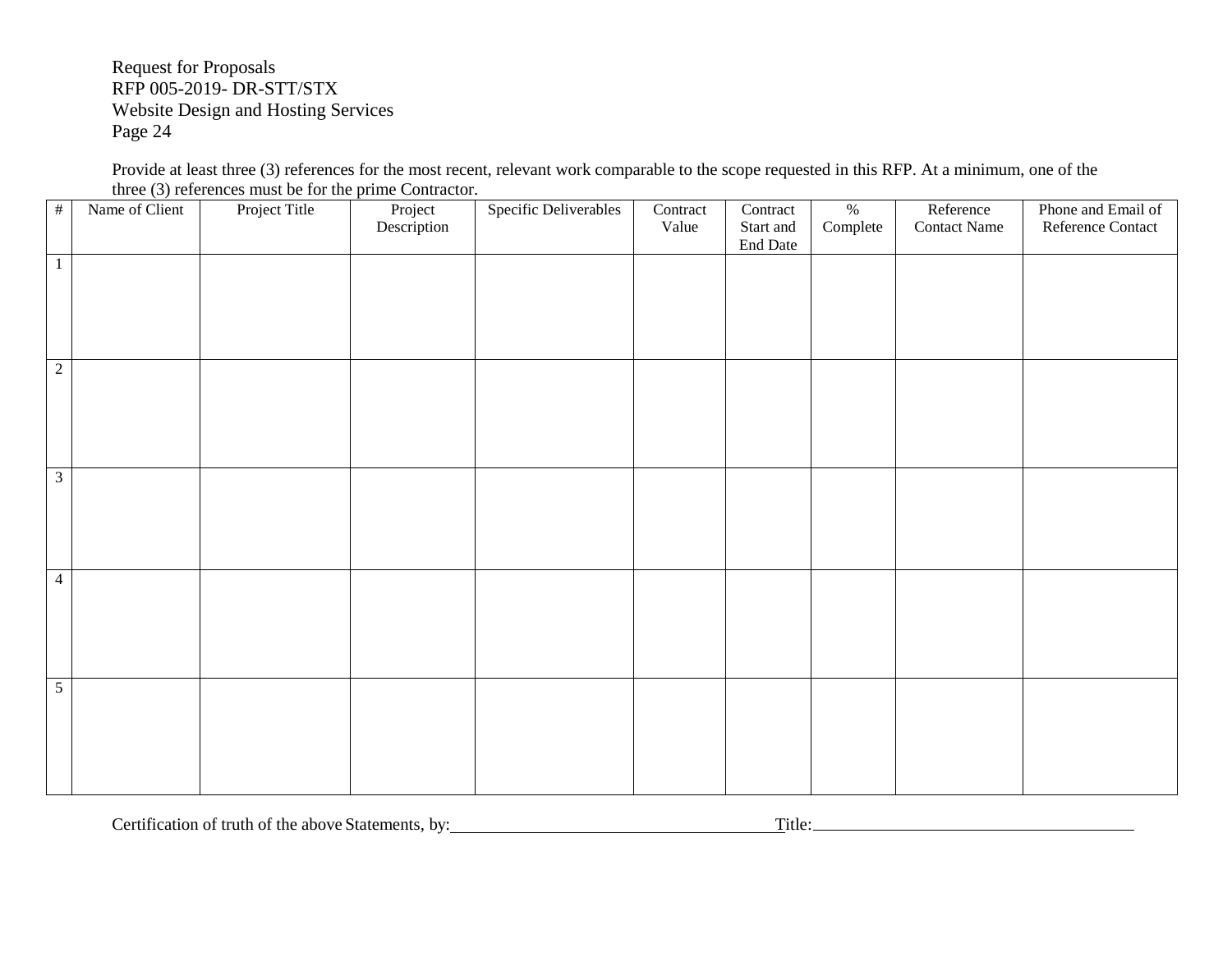# **ENCLOSURE DOCUMENT E**

# Virgin Islands Housing Finance Authority

## *CONFLICT OF INTEREST*

<span id="page-27-0"></span>**By signing this form, the Respondent certifies that, to the best of its knowledge and belief, there are no relevant facts or circumstances that could give rise to an organizational or personal conflict of interest, for the organization or any of its staff, and that the Respondent, subcontractor, employee, or consultant has disclosed all such relevant information if such a conflict of interest appears to exist to a reasonable person with knowledge of the relevant facts (or if such a person would question the impartiality of the Respondent, subcontractor, employee, or consultant).**

Conflicts may arise in but not limited to the following situations:

- (a) Unequal access to information. A potential respondent, subcontractor, employee, or consultant has access to non-public information through its performance on a government contract for disaster recovery services in the Virgin Islands.
- (b) Biased ground rules. A potential respondent, subcontractor, employee, or consultant has worked, in one government contract, or program, on the basic structure or ground rules of another government contract for disaster recovery services in the Virgin Islands.
- (c) Impaired objectivity. A potential respondent, subcontractor, employee, or consultant, or member of their immediate family (spouse, parent, or child) has financial or other interests that would impair, or give the appearance of impairing, impartial judgment in the evaluation of government programs, in offering advice or recommendations to the government, or in providing technical assistance or other services to recipients of Federal funds as part of its contractual responsibility.
- 1) Proposer must provide the disclosure described above on any actual or potential conflict of interest (or apparent conflict of interest) regardless of their opinion that such a conflict or potential conflict (or apparent conflict of interest) would not impair their objectivity.
- 2) In a case in which an actual or potential conflict (or apparent conflict of interest) is disclosed, the VIHFA will take appropriate actions to eliminate or address the actual or potential conflict, including but not limited to mitigating or neutralizing the conflict, when appropriate, through such means as ensuring a balance of views, disclosure with the appropriate disclaimers, or by restricting or modifying the work to be performed to avoid or reduce the conflict. In this clause, the term "potential conflict" means reasonably foreseeable conflict of interest.
- 3) The Respondent, subcontractor, employee, or consultant agrees that if "impaired objectivity", or an actual or potential conflict of interest (or apparent conflict of interest) is discovered after the award is made, it will make a full disclosure in writing to the contracting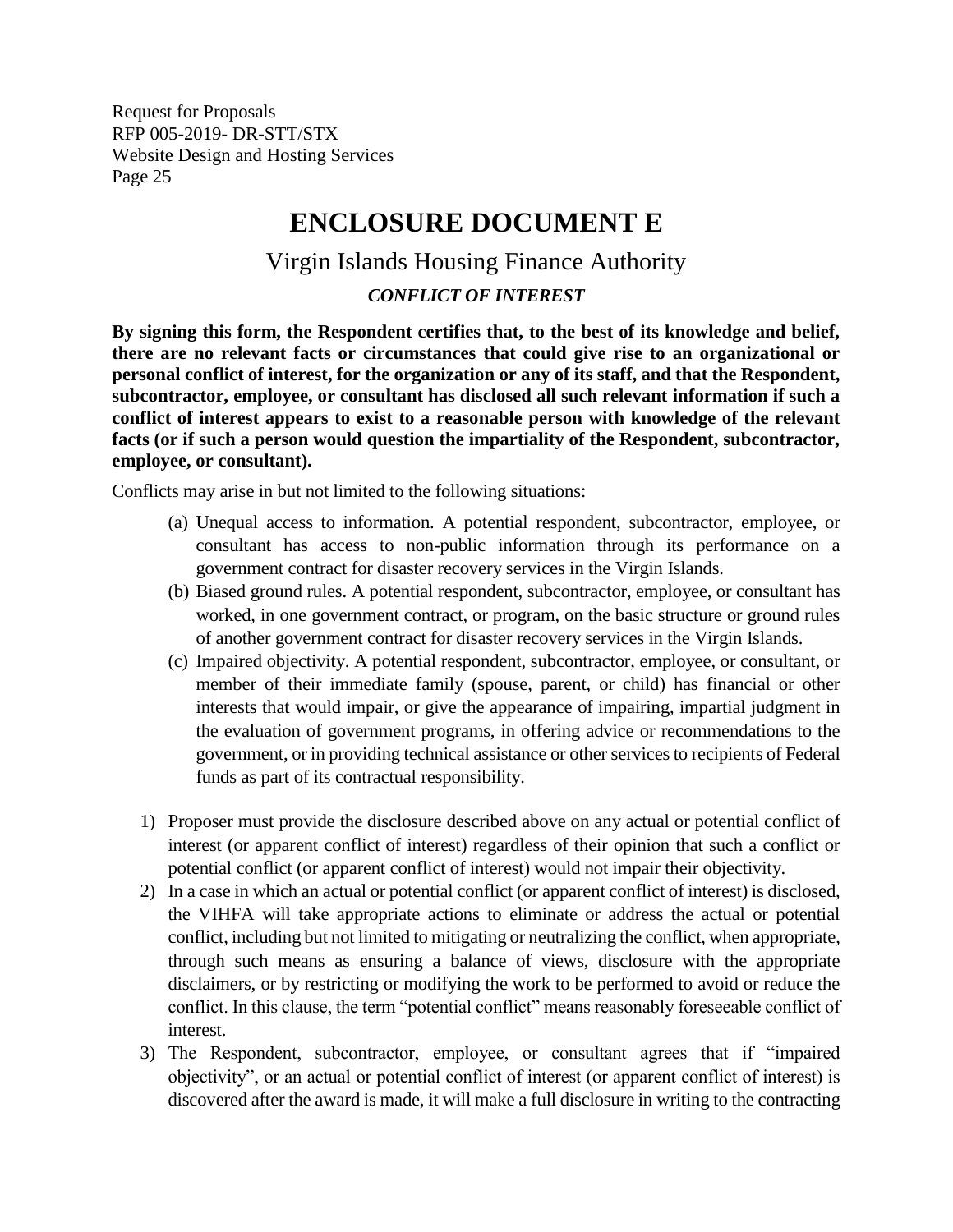> officer. This disclosure shall include a description of actions that the Proponent has taken or proposes to take to avoid, mitigate, or neutralize the actual or potential conflict (or apparent conflict of interest).

The Respondent,  $\blacksquare$ , hereby certifies that, to the best of its knowledge and belief, there are no present or currently planned interests (financial, contractual, organizational, or otherwise) relating to the work to be performed under the contract or task order resulting from Request for Proposal No. **RFP 005-2019-DR-STT/STX** that would create any actual or potential conflict of interest (or apparent conflicts of interest) (including conflicts of interest for immediate family members: spouses, parents, children) that would impinge on its ability to render impartial, technically sound, and objective assistance or advice or result in it being given an unfair competitive advantage. In this clause, the term "potential conflict" means reasonably foreseeable conflict of interest. The Respondent further certifies that it has and will continue to exercise due diligence in identifying and removing or mitigating, to the VIHFA's satisfaction, such conflict of interest (or apparent conflict of interest).

Name and Title of Authorized Representative

Signature Date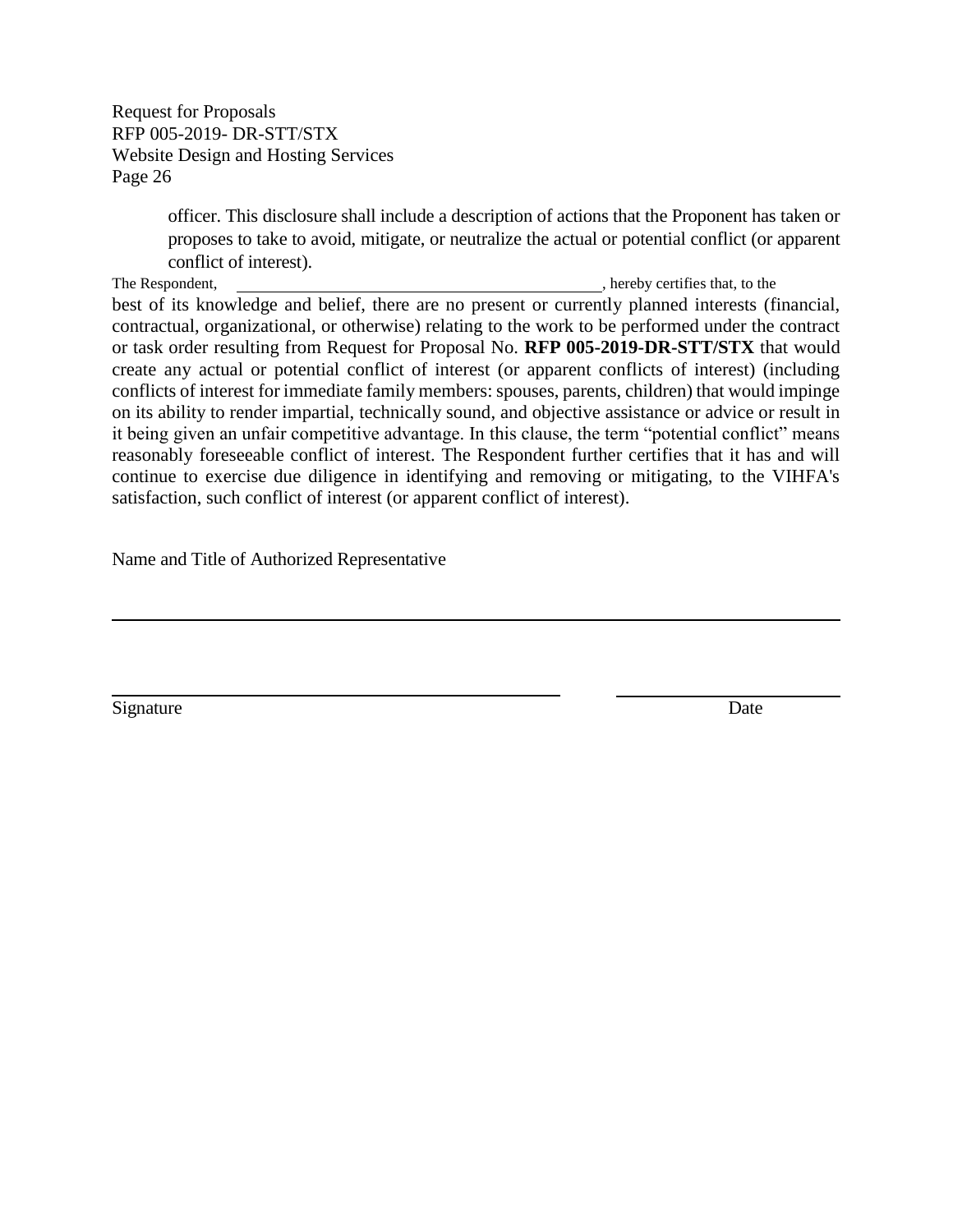# **ENCLOSURE DOCUMENT F**

# <span id="page-29-0"></span>Virgin Islands Housing Finance Authority *AUTHORIZATION FOR BACKGROUND CHECK & FINANCIAL INFORMATION*

By signing this Authorization, the Proposer authorizes the Virgin Islands Housing Finance Authority (VIHFA) to seek any background and/or financial information it deems' necessary to evaluate the Respondent's financial capacity in connection to the Request for Proposal (RFP) referenced above.

Name of Proposer Entity

Signature of Authorized Representative Date

Printed Name of Authorized Representative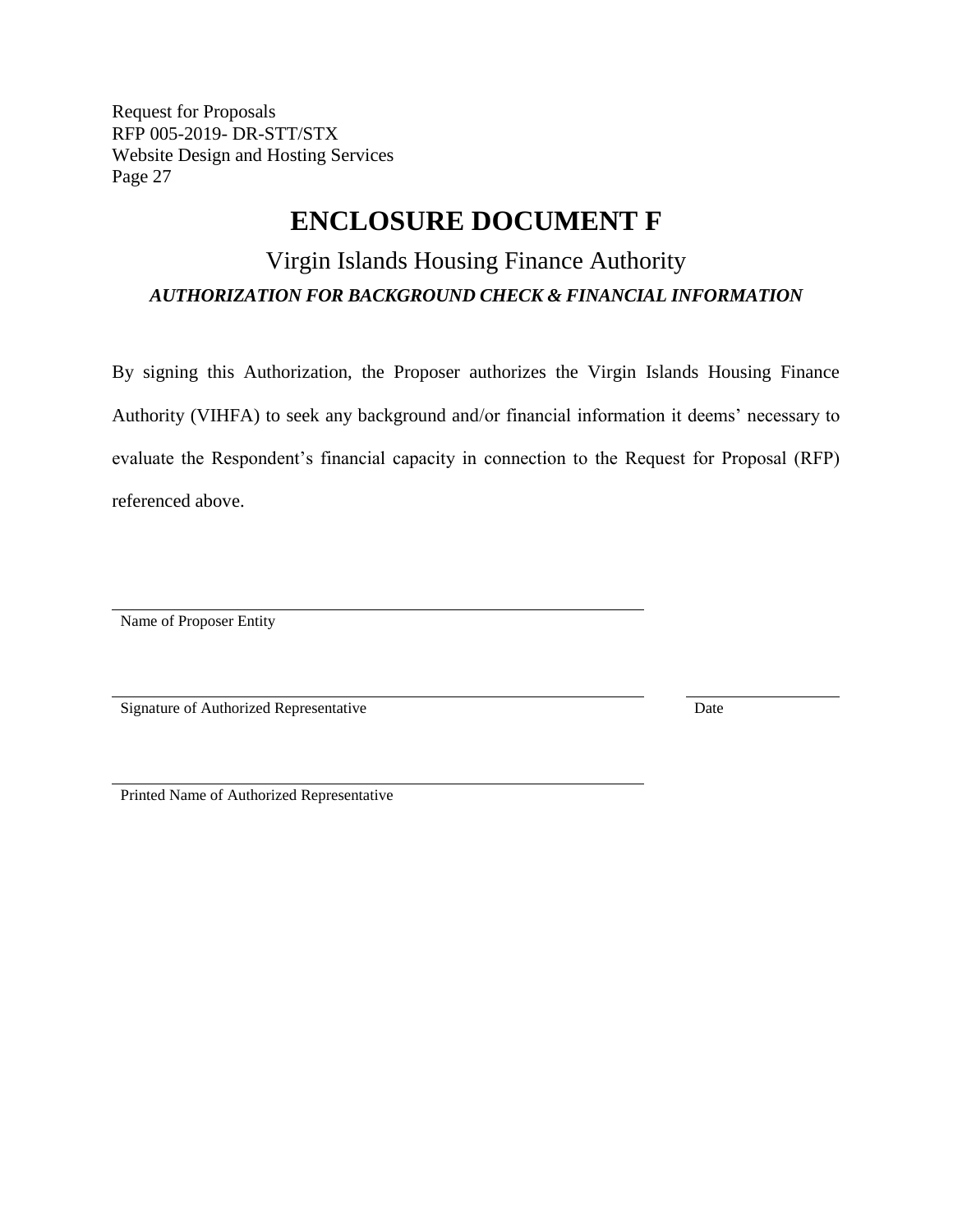# **ENCLOSURE DOCUMENT G**

# Virgin Islands Housing Finance Authority *PRIOR PERFORMANCE CERTIFICATION*

<span id="page-30-0"></span>

| Has the Proposer or any of its Team Members been notified with a "Letter of Concern", which refers to any  |
|------------------------------------------------------------------------------------------------------------|
| written communication from a Government entity notifying the Proposer or any of its Team Members, wariness |
| or caution about the performance under a contract to provide services.                                     |

 $\Box$  Yes  $\Box$  No  $\Box$  Other (Specify):

If yes, provide a copy of every "Letter of Concern" received from and as a contractor of a Government entity.

**2.** Has the Proposer or any of its Team Members been found in default of contract terms with any contracting entity?  $\bigcap$  Yes  $\bigcap$  No

If yes, indicate below if a Performance Bond or other means was used to resolve the default issue:

| $\sim$<br>۰.<br>× |
|-------------------|
|-------------------|

Name of Surety Company: 2008

Telephone of Surety Company:

 $\Box$  No  $\Box$  Other (Specify):

Contact Person of Surety Company:

Provide an explanation regarding the circumstances that created the need for the contracting entity to invoke the terms of the Performance Bond, or other means, to include the current status of the matter (Include additional sheets if necessary).

Proposer Name

Signature of Authorized Representative Date

Printed Name of Authorized Representative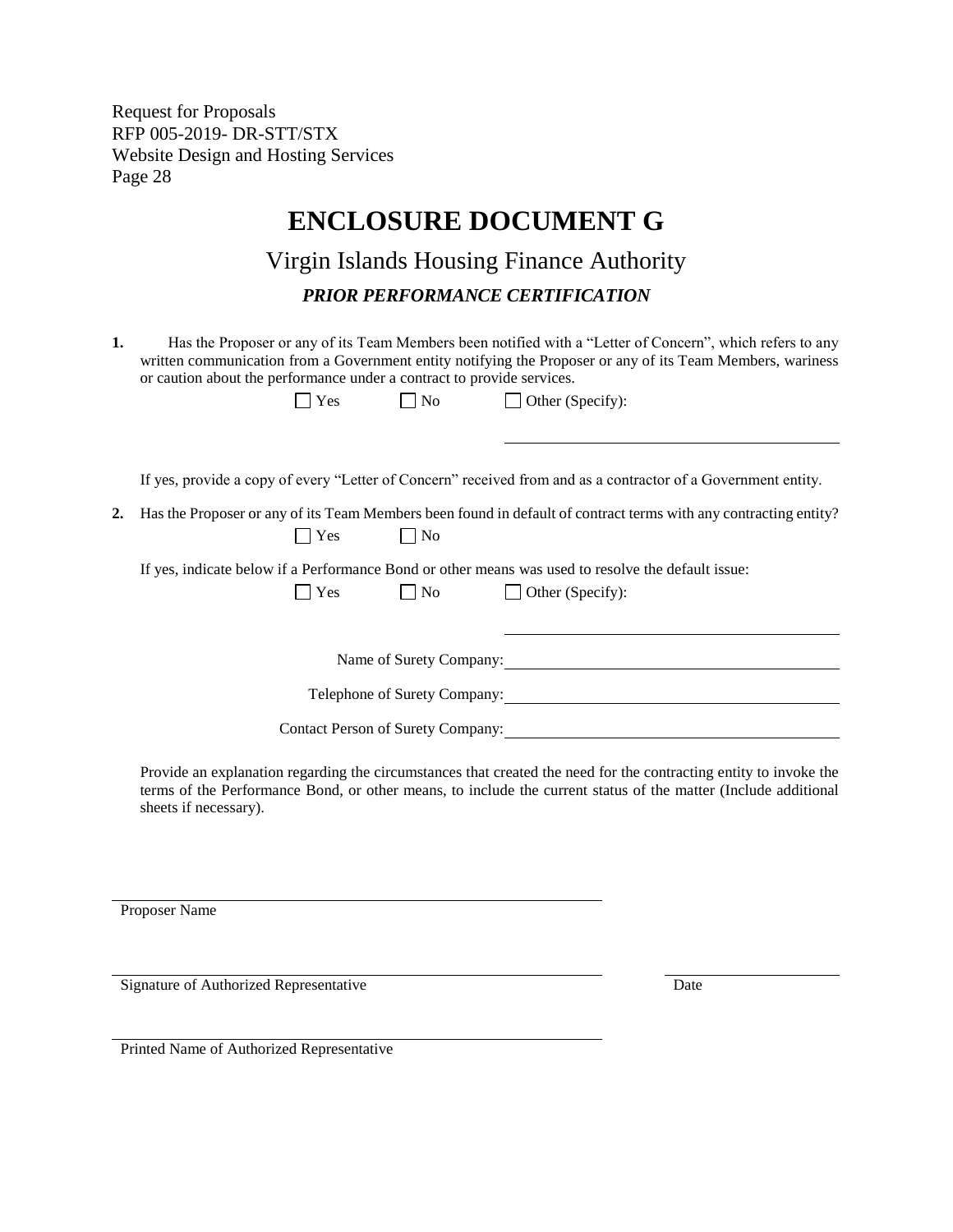# **ENCLOSURE DOCUMENT H** *BASE BID SHEET*

# <span id="page-31-0"></span>**WEBSITE DESIGN AND HOSTING SERVICES for the VIRGIN ISLANDS HOUSING FINANCE AUTHORITY**

**The undersigned contractor proposes to furnish all labor, tools, materials, equipment, miscellaneous supplies and incur any other costs as may be required to perform the scopes of work, subject to all the conditions as set forth in the project scope of work. All costs are to be inclusive of any travel or other direct out of pocket costs.**

**Instructions:** For Section 1, the respondent should provide the lump sum amounts for Phases 1 and 2. For Section 2, the respondent should provide the monthly rate for Phase 3 (Estimated Total should be the monthly rate multiplied by the number of months shown). For Section 3, the respondent should provide the Number of Staff, Hourly Rate, and calculate the Estimated Total in the chart below.Any additional positions not already listed may be added by the respondent.

These costs are being provided for purposes of evaluating bids and determining reasonable cost for these items. Depending on the structure of the winning bidder's response, not all costs may ultimately be included in the final contract.

| <b>Section 1</b>                   |              |                     |                  |                        |
|------------------------------------|--------------|---------------------|------------------|------------------------|
| <b>Website Design:</b>             | Unit         |                     |                  | <b>Estimated Total</b> |
| Phase 1: Design and Content        |              | N/A                 | N/A              |                        |
| Coordination                       |              |                     |                  |                        |
| Phase 2: Building and Testing      |              | N/A                 | N/A              |                        |
| SUBTOTAL – Website Design          | N/A          | N/A                 | N/A              |                        |
|                                    |              |                     |                  |                        |
|                                    |              | <b>Section 2</b>    |                  |                        |
| <b>Hosting Services:</b>           | Unit         | <b>Monthly Rate</b> | <b>Estimated</b> | <b>Estimated Total</b> |
|                                    |              |                     | <b>Timing</b>    |                        |
| Phase 3: Publish and Maintenance   |              |                     | 12 months        |                        |
| <b>SUBTOTAL</b> – Hosting Services | N/A          | N/A                 | N/A              |                        |
|                                    |              |                     |                  |                        |
| <b>Section 3</b>                   |              |                     |                  |                        |
| <b>Potential for Additional</b>    | # of         | <b>Hourly Rate</b>  | <b>Estimated</b> | <b>Estimated Total</b> |
| <b>Allowance of Services*:</b>     | <b>Staff</b> |                     | <b>Hours</b>     |                        |
| <b>Project Director</b>            |              |                     | 250              |                        |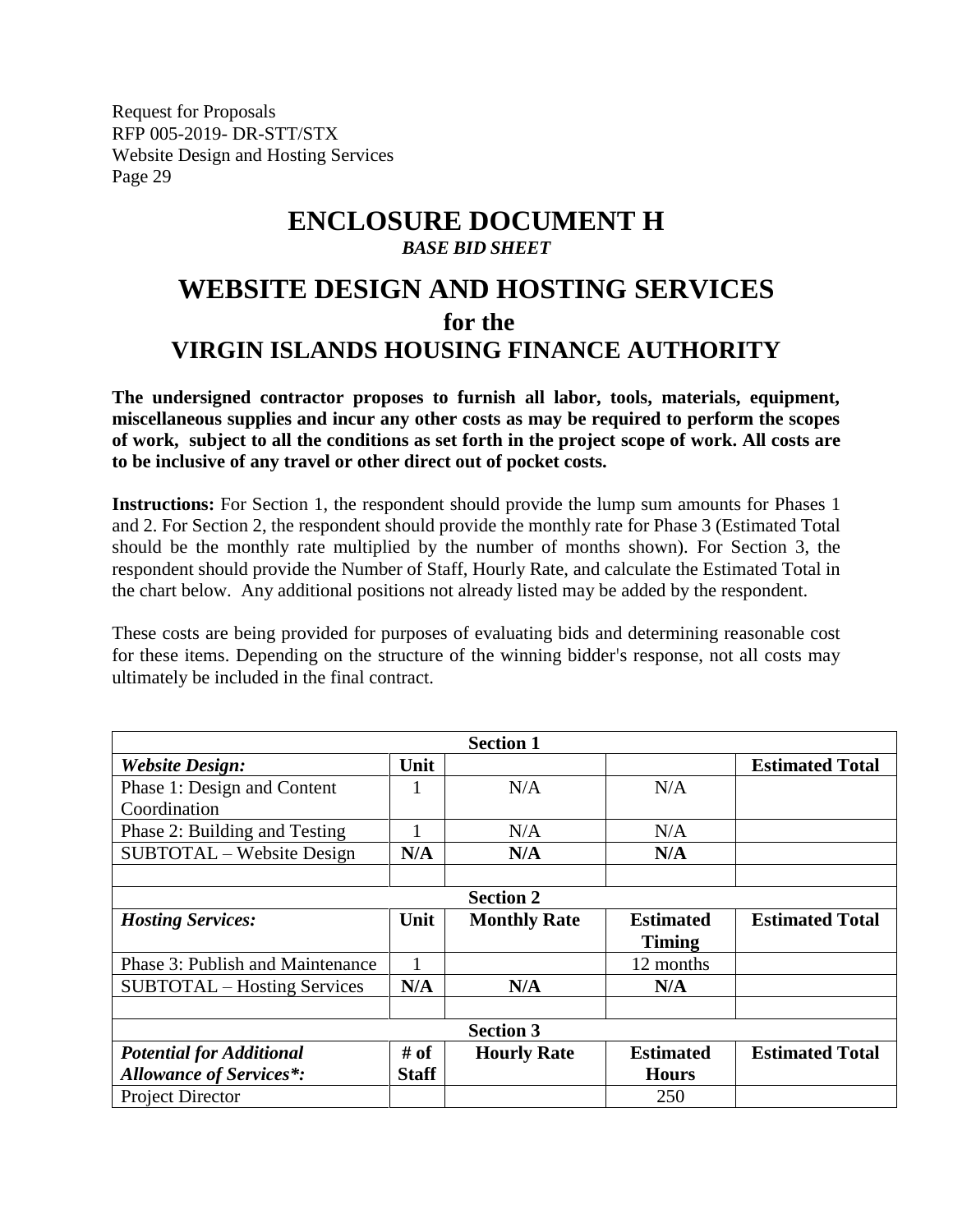| Project Manager                     |     |     | 250 |  |
|-------------------------------------|-----|-----|-----|--|
| <b>Website Designer</b>             |     |     | 250 |  |
| <b>Website Developer</b>            |     |     | 250 |  |
| Database Administrator              |     |     | 250 |  |
| [Bidder to provide Other Positions] |     |     | 250 |  |
| as necessary]                       |     |     |     |  |
|                                     |     |     | 250 |  |
|                                     |     |     | 250 |  |
|                                     |     |     | 250 |  |
| SUBTOTAL - Potential                | N/A | N/A | N/A |  |
| <b>Additional Services</b>          |     |     |     |  |
|                                     |     |     |     |  |
| <b>TOTAL</b>                        | N/A | N/A | N/A |  |

\* Note: Any additional allowance of services for website design will be invoiced to VIHFA upon support, modification, or additional development requests from VIHFA. Only approved tasks by VIHFA may be invoiced as part of this section of the price estimate. Any work under this Section will be invoiced by the selected Proposer based upon hours worked by staff and the hourly rates agreed to with VIHFA. Hours presented in the Bid Sheet are only for comparison purposes only. Actual hours will be based on the need determined by VIHFA and should not be interpreted to guarantee any minimum amount of hours.

## **PLEASE PRINT OR TYPE NAME & THEN SIGN BELOW**

| <b>NAME:</b>                                                                        |       |  |
|-------------------------------------------------------------------------------------|-------|--|
| <b>TITLE:</b>                                                                       |       |  |
| <b>COMPANY:</b><br><u> 1980 - Jan Barbara, martin da kasar Amerikaan Indonesia.</u> |       |  |
| <b>SIGNATURE:</b>                                                                   | DATE: |  |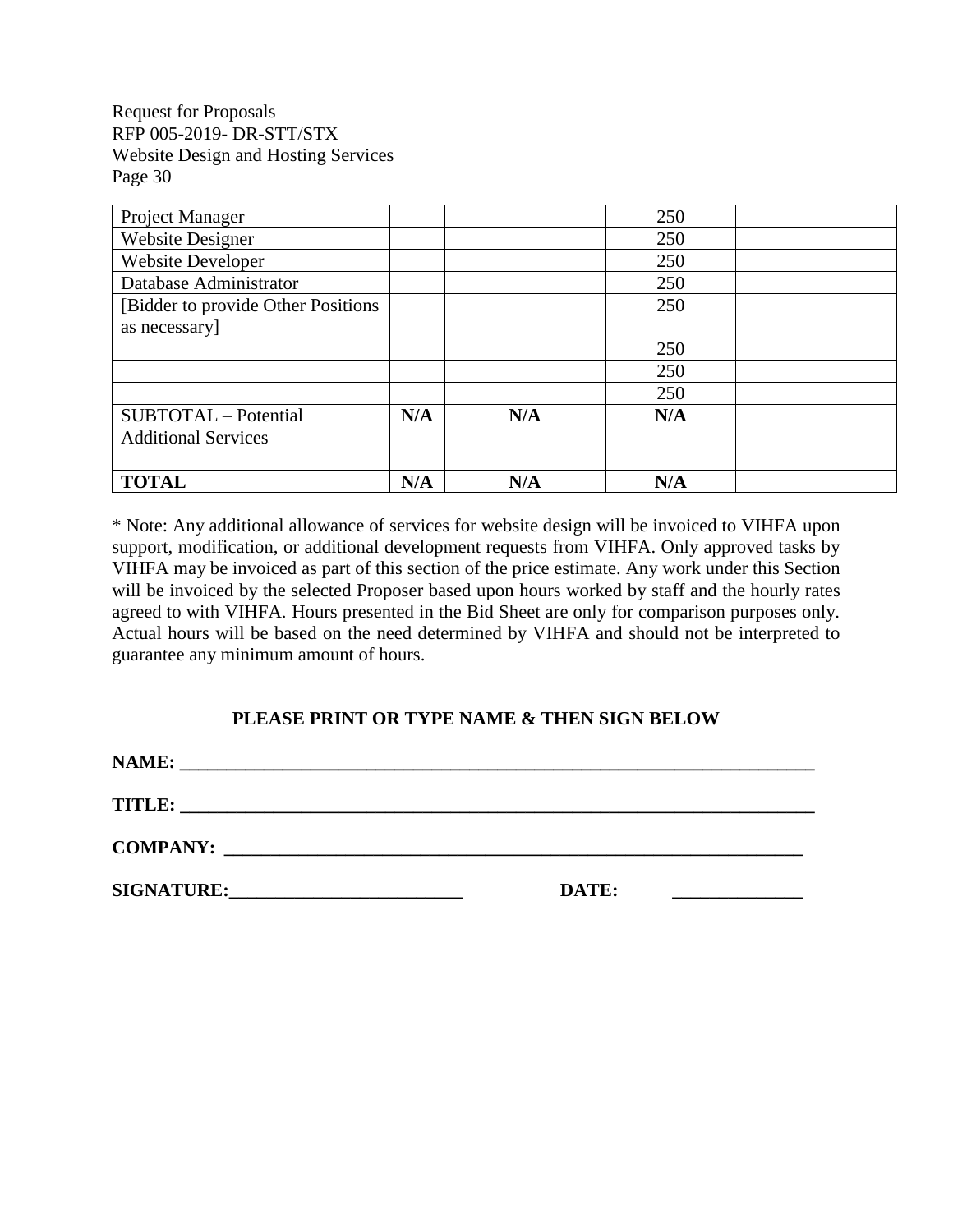# **ATTACHEMENT 1**

# Virgin Islands Housing Finance Authority *ENCLOSURE CHECKLIST*

<span id="page-33-0"></span>**RFP 005-2019-DR-STT/STX Website Design and Hosting Services**

**Proposer: Date:**

| □      | Enclosure Document A Non-Collusive Affidavit                        |
|--------|---------------------------------------------------------------------|
| □      | Enclosure Document B Debarment Certification Form                   |
| □      | Enclosure Document C Contract Document Checklist Form               |
| □      | Enclosure Document D Contractor's Qualification Statement Form      |
| $\Box$ | Enclosure Document E Conflict of Interest                           |
| $\Box$ | Enclosure Document F Authorization for Background Check & Financial |
| □      | Enclosure Document G Prior Performance Certification                |
| $\Box$ | <b>Enclosure Document H Bid Sheet</b>                               |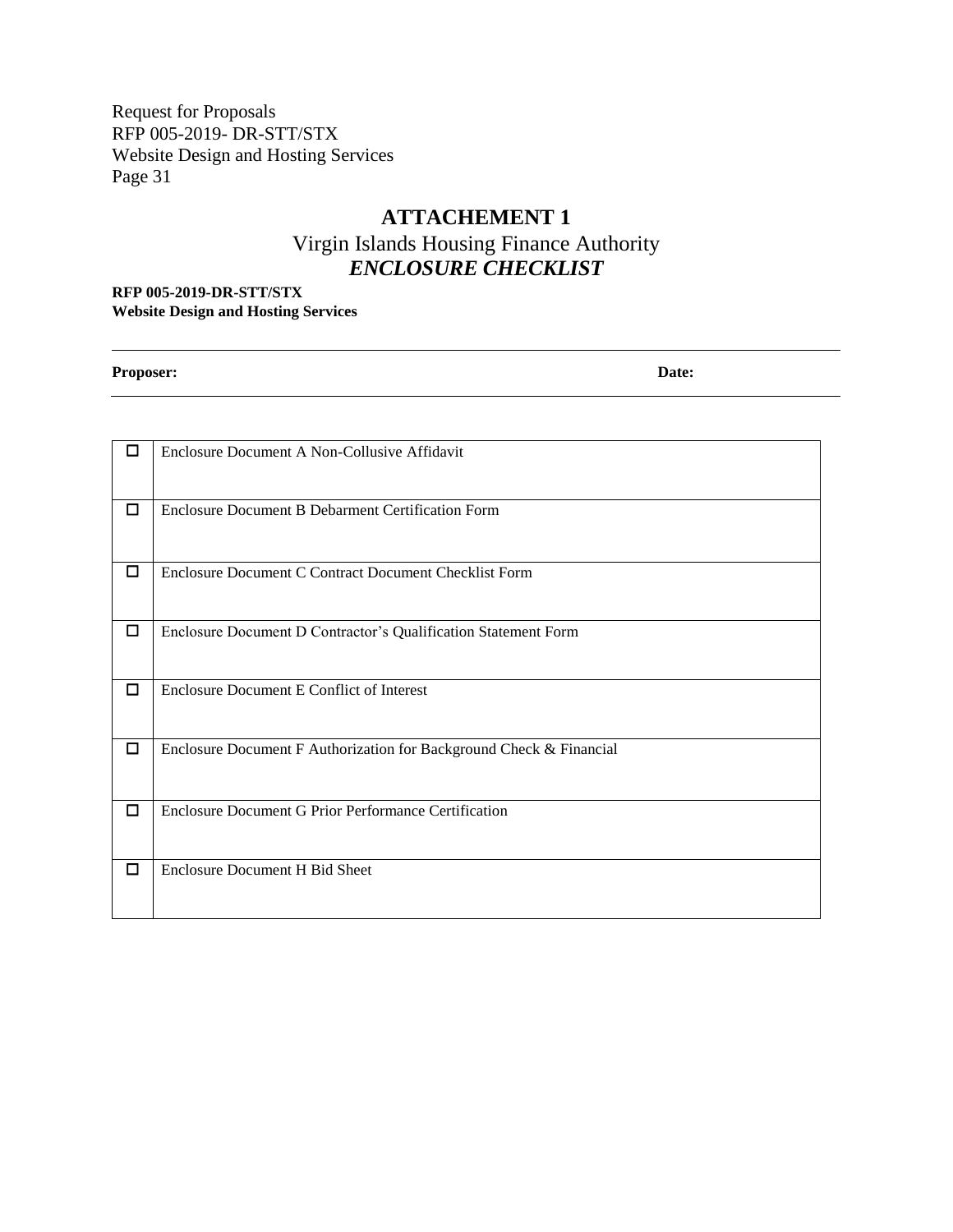# **ATTACHEMENT 2**

# Virgin Islands Housing Finance Authority *FORM FOR SUBMISSION OF INQUIRIES*

### <span id="page-34-0"></span>**RFP 005 -2019-DR-STT/STX**

**Website Design and Hosting Services**

*Submit additional sheets of this Form for Submission of Inquiries if more than 10 questions are to be submitted*

| Proposer:               | Date:                                                                                      |
|-------------------------|--------------------------------------------------------------------------------------------|
| No. Question            | <b>RFP</b> or<br><b>RFP</b> Section or<br><b>Document</b><br>$\bold{Document}$<br>Page No. |
| $\mathbf{1}$            |                                                                                            |
| $\mathbf 2$             |                                                                                            |
| $\overline{\mathbf{3}}$ |                                                                                            |
| $\overline{\mathbf{4}}$ |                                                                                            |
| $\overline{5}$          |                                                                                            |
| $\overline{6}$          |                                                                                            |
| $\overline{7}$          |                                                                                            |
| $\overline{\mathbf{8}}$ |                                                                                            |
| $\overline{9}$          |                                                                                            |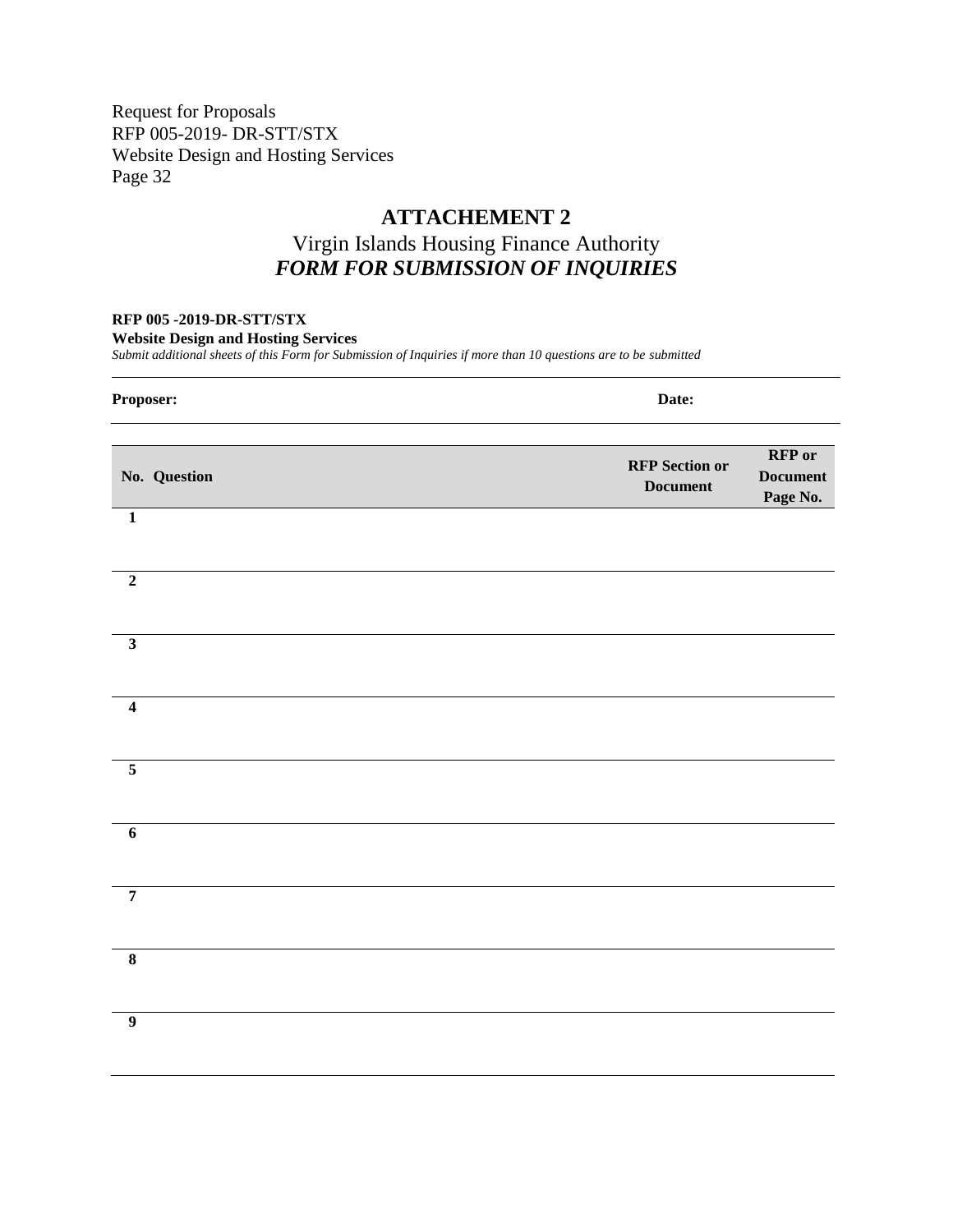| No. Question | <b>RFP</b> Section or<br><b>Document</b> | <b>RFP</b> or<br><b>Document</b><br>Page No. |
|--------------|------------------------------------------|----------------------------------------------|
| 10           |                                          |                                              |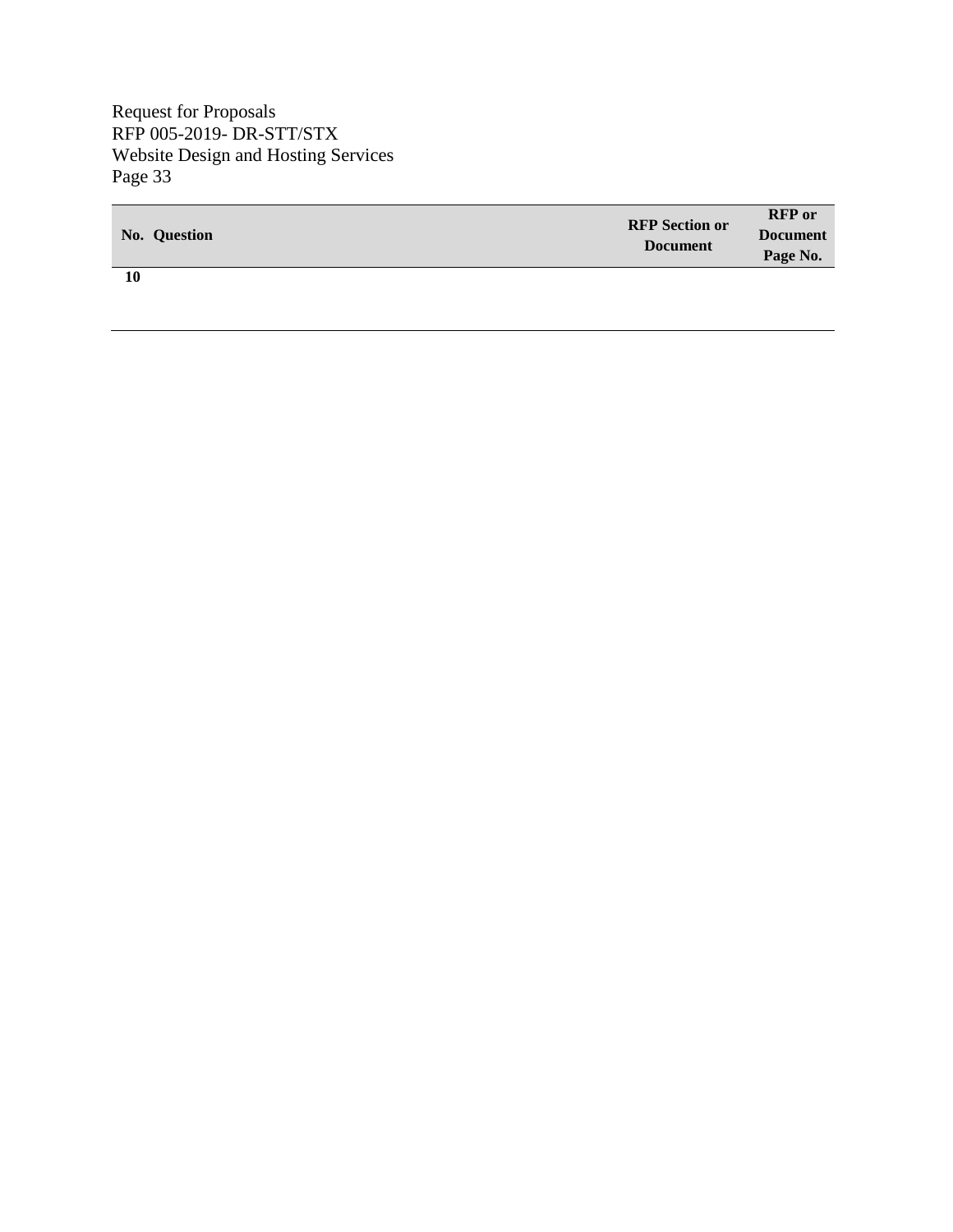## **Attachment 1**

# *HUD GENERAL PROVISIONS*

<span id="page-36-0"></span>The following terms and conditions apply to any contract for which any portion of the funding is derived from a grant made by the United States Department of Housing and Urban Development ("HUD"). In addition, Contractor or Subcontractor shall comply with the Federal Labor Standards Provisions set forth in Form HUD-4010, available at [http://www.hud.gov/offices/adm/hudclips/forms/files/4010.pdf.](http://www.hud.gov/offices/adm/hudclips/forms/files/4010.pdf)

### 1. PROVISIONS REQUIRED BY LAW DEEMED INSERTED

Each and every provision of law and clause required by law to be inserted in this contract shall be deemed to be inserted herein and the contract shall be read and enforced as though it were included herein, and if through mistake or otherwise any such provision is not inserted, or is not correctly inserted, then upon the application of either party the contract shall forthwith be physically amended to make such insertion or correction.

### 2. STATUTORY AND REGULATORY COMPLIANCE

Subcontractor shall comply with all laws and regulations applicable to the Community Development Block Grant-Disaster Recovery funds appropriated by the Disaster Relief Appropriations Act, 2017 (Pub. L. 115-56) and the Bipartisan Budget Act of 2018 ("BBA"), (Pub. L. 115-123), including but not limited to the applicable Office of Management and Budget Circulars, which may impact the administration of funds and/or set forth certain cost principles, including the allowability of certain expenses.

#### 3. BREACH OF CONTRACT TERMS

VIHFA reserves its right to all administrative, contractual, or legal remedies, including but not limited to suspension or termination of this contract, in instances where the Contractor or any of its subcontractors violate or breach any contract term. If the Contractor or any of its subcontractors violate or breach any contract term, they shall be subject to such sanctions and penalties as may be appropriate. The duties and obligations imposed by the contract documents and the rights and remedies available thereunder shall be in addition to and not a limitation of any duties, obligations, rights and remedies otherwise imposed or available by law.

#### 4. REPORTING REQUIREMENTS

The Subcontractor shall complete and submit all reports, in such form and according to such schedule, as may be required by VIHFA. The Subcontractor shall cooperate with all VIHFA efforts to comply with HUD requirements and regulations pertaining to reporting, including but not limited to 24 C.F.R. §§ 85.40- 41 (or 84.50-52, if applicable) and 570.507.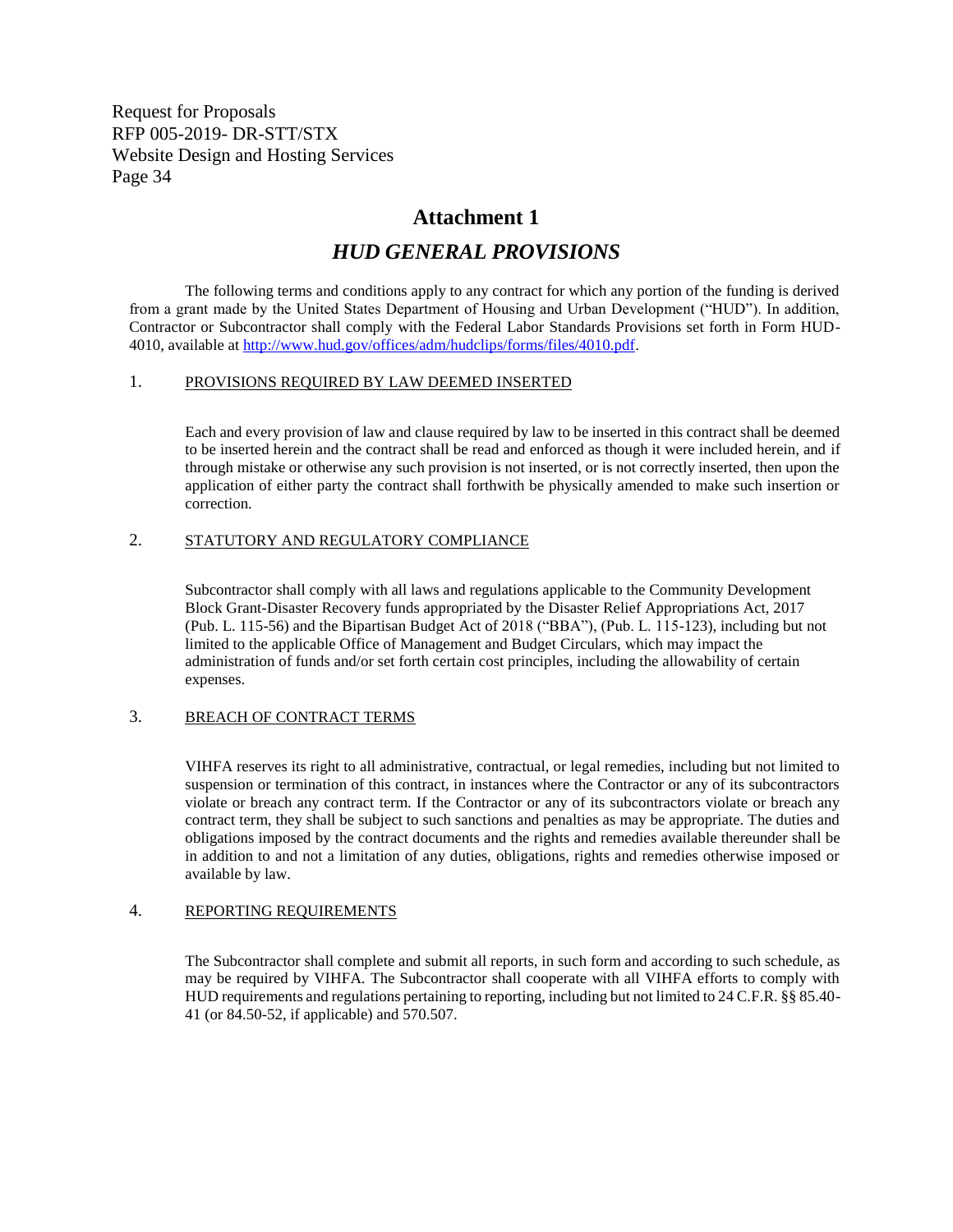#### 5. ACCESS TO RECORDS

The State, the U.S. Department of Housing and Urban Development, the Comptroller General of the United States, or any of their duly authorized representatives, shall have, at any time and from time to time during normal business hours, access to any work product, books, documents, papers, and records of the Subcontractor which are related to this contract, for the purpose of inspection, audits, examinations, and making excerpts, copies and transcriptions.

#### 6. MAINTENANCE/RETENTION OF RECORDS

All records connected with this contract will be maintained in a central location and will be maintained for a period of at least four (4) years following the date of final payment and close-out of all pending matters related to this contract.

### 7. SMALL AND MINORITY FIRMS, WOMEN'S BUSINESS ENTERPRISES, AND LABOR SURPLUS AREA FIRMS

The Subcontractor will take necessary affirmative steps to assure that minority firms, women's business enterprises, and labor surplus area firms are used in subcontracting when possible. Steps include:

- (i) Placing qualified small and minority businesses and women's business enterprises on solicitation lists;
- (ii) Assuring that small and minority businesses, and women's business enterprises are solicited whenever they are potential sources;
- (iii) Dividing total requirements, when economically feasible, into smaller tasks or quantities to permit maximum participation by small and minority business, and women's business enterprises;
- (iv) Establishing delivery schedules, where the requirement permits, which encourage participation by small and minority business, and women's business enterprises; and
- (v) Using the services and assistance of the Small Business Administration, and the Minority Business Development Agency of the Department of Commerce.

### 8. RIGHTS TO INVENTIONS MADE UNDER A CONTRACT OR AGREEMENT

Contracts or agreements for the performance of experimental, developmental, or research work shall provide for the rights of the Federal Government and the recipient in any resulting invention in accordance with 37 CFR part 401, "Rights to Inventions Made by Nonprofit Organizations and Small Business Firms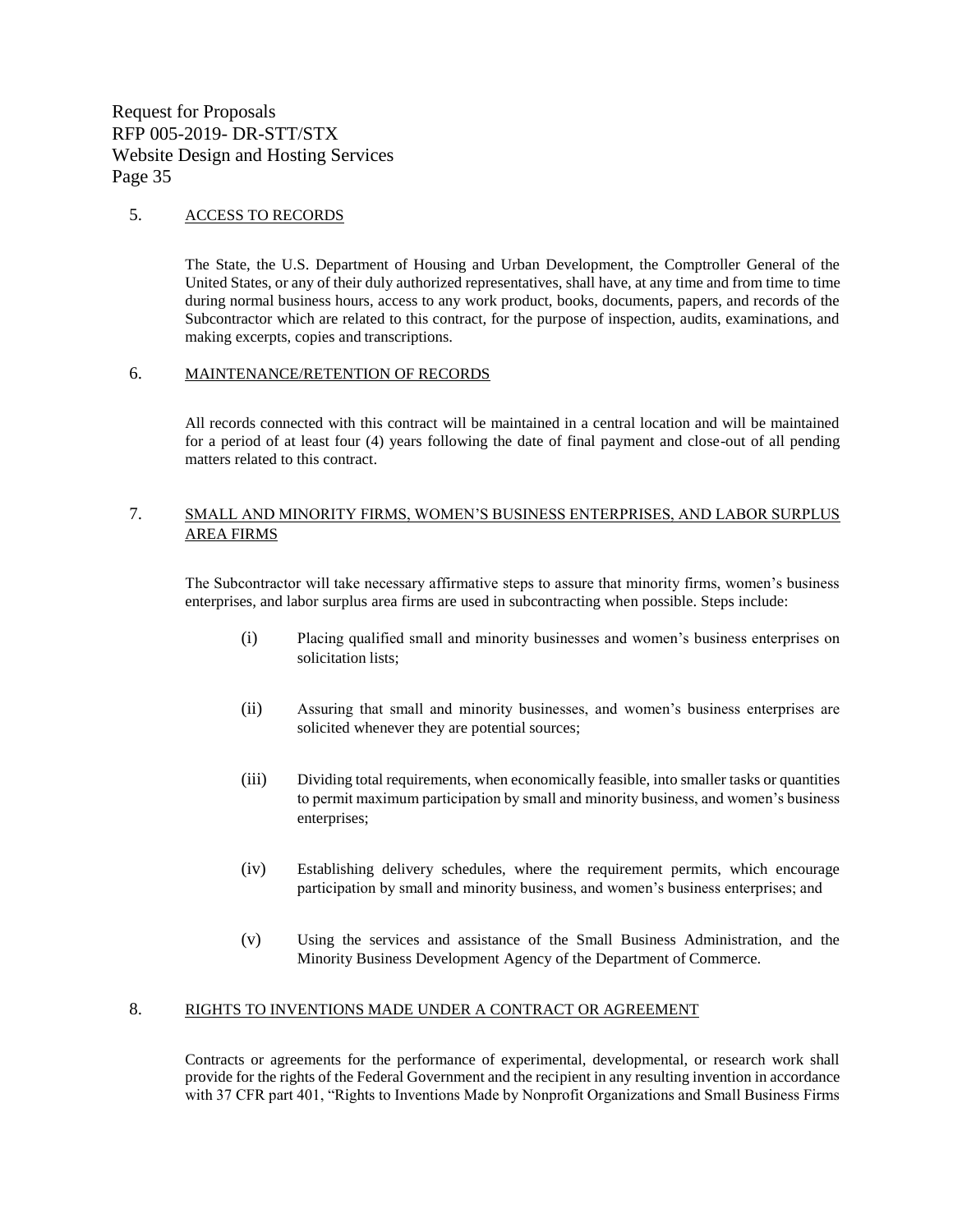> Under Government Grants, Contracts and Cooperative Agreements," and any implementing regulations issued by HUD.

#### 9. **ENERGY EFFICIENCY**

The Subcontractor shall comply with mandatory standards and policies relating to energy efficiency issued in compliance with the Energy Policy and Conservation Act (Public Law 94-163).

#### 10. TITLE VI OF THE CIVIL RIGHTS ACT OF 1964

The Contractor shall comply with the provisions of Title VI of the Civil Rights Act of 1964. No person shall, on the grounds of race, color, or national origin, be excluded from participation in, be denied the benefits of, or be subjected to discrimination under any program or activity receiving federal financial assistance.

#### 11. SECTION 109 OF THE HOUSING AND COMMUNITY DEVELOPMENT ACT OF 1974

The Subcontractor shall comply with the provisions of Section 109 of the Housing and Community Development Act of 1974. No person in the United States shall on the grounds of race, color, national origin, or sex be excluded from participation in, be denied the benefits of, or be subjected to discrimination under any program or activity funded in whole or in part with funds made available under this title. Section 109 further provides that discrimination on the basis of age under the Age Discrimination Act of 1975 or with respect to an otherwise qualified handicapped individual as provided in Section 504 of the Rehabilitation Act of 1973, as amended, is prohibited

#### 12. SECTION 504 OF THE REHABILITATION ACT OF 1973

The Subcontractor shall comply with section 504 of the Rehabilitation Act of 1973 (29 U.S.C. § 94), as amended, and any applicable regulations.

The Subcontractor agrees that no qualified individual with handicaps shall, solely on the basis of handicap, be excluded from participation in, be denied the benefits of, or otherwise be subjected to discrimination under any program or activity that receives Federal financial assistance from HUD.

### 13. AGE DISCRIMINATION ACT OF 1975

The Subcontractor shall comply with the Age Discrimination Act of 1975 (42 U.S.C. § 6101 *et seq.*), as amended, and any applicable regulations. No person in the United States shall, on the basis of age, be excluded from participation in, be denied the benefits of, or be subjected to discrimination under, any program or activity receiving Federal financial assistance.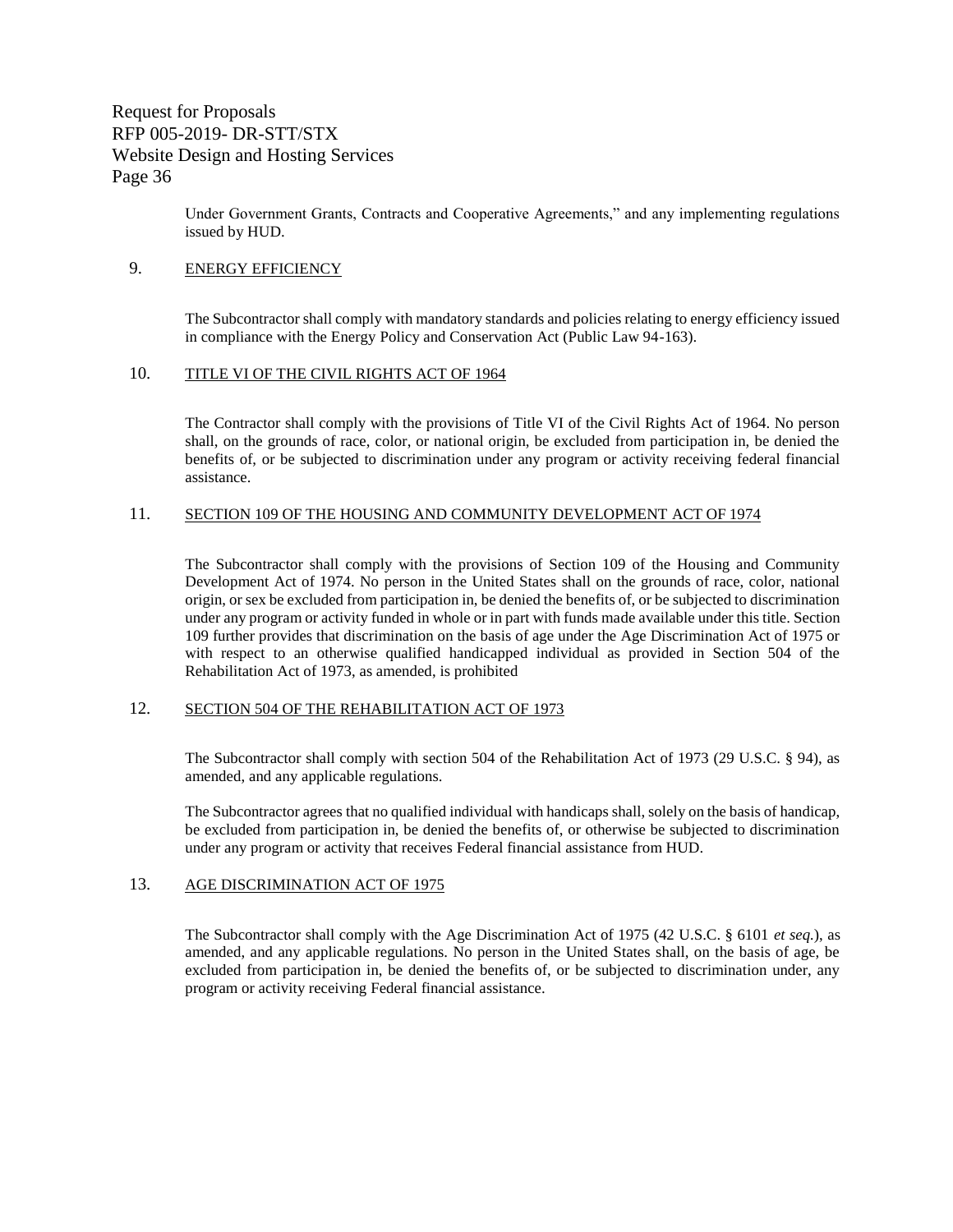#### 14. DEBARMENT, SUSPENSION, AND INELIGIBILITY

The Subcontractor represents and warrants that it and its subcontractors are not debarred or suspended or otherwise excluded from or ineligible for participation in Federal assistance programs subject to 2 C.F.R. part 2424.

#### 15. CONFLICTS OF INTEREST

The Subcontractor shall notify VIHFA as soon as possible if this contract or any aspect related to the anticipated work under this contract raises an actual or potential conflict of interest (as defined at 2 C.F.R. Part 215 and 24 C.F.R. § 85.36 (or 84.42, if applicable)). The Subcontractor shall explain the actual or potential conflict in writing in sufficient detail so that the State is able to assess such actual or potential conflict. The Subcontractor shall provide VIHFA any additional information necessary for VIHFA to fully assess and address such actual or potential conflict of interest. The Subcontractor shall accept any reasonable conflict mitigation strategy employed by VIHFA, including but not limited to the use of an independent subcontractor(s) to perform the portion of work that gives rise to the actual or potential conflict.

#### 16. SUBCONTRACTING

When subcontracting, the Subcontractor shall solicit for and contract with such subcontractors in a manner providing for fair competition. Some of the situations considered to be restrictive of competition include but are not limited to:

- (i) Placing unreasonable requirements on firms in order for them to qualify to do business,
	- (ii) Requiring unnecessary experience and excessive bonding,
	- (iii) Noncompetitive pricing practices between firms or between affiliated companies,
	- (iv) Noncompetitive awards to consultants that are on retainer contracts,
	- (v) Organizational conflicts of interest,
- (vi) Specifying only a *brand name* product instead of allowing *an equal* product to be offered and describing the performance of other relevant requirements of the procurement, and
	- (vii) Any arbitrary action in the procurement process.

The Subcontractor represents to VIHFA that all work shall be performed by personnel experienced in the appropriate and applicable profession and areas of expertise, taking into account the nature of the work to be performed under this contract.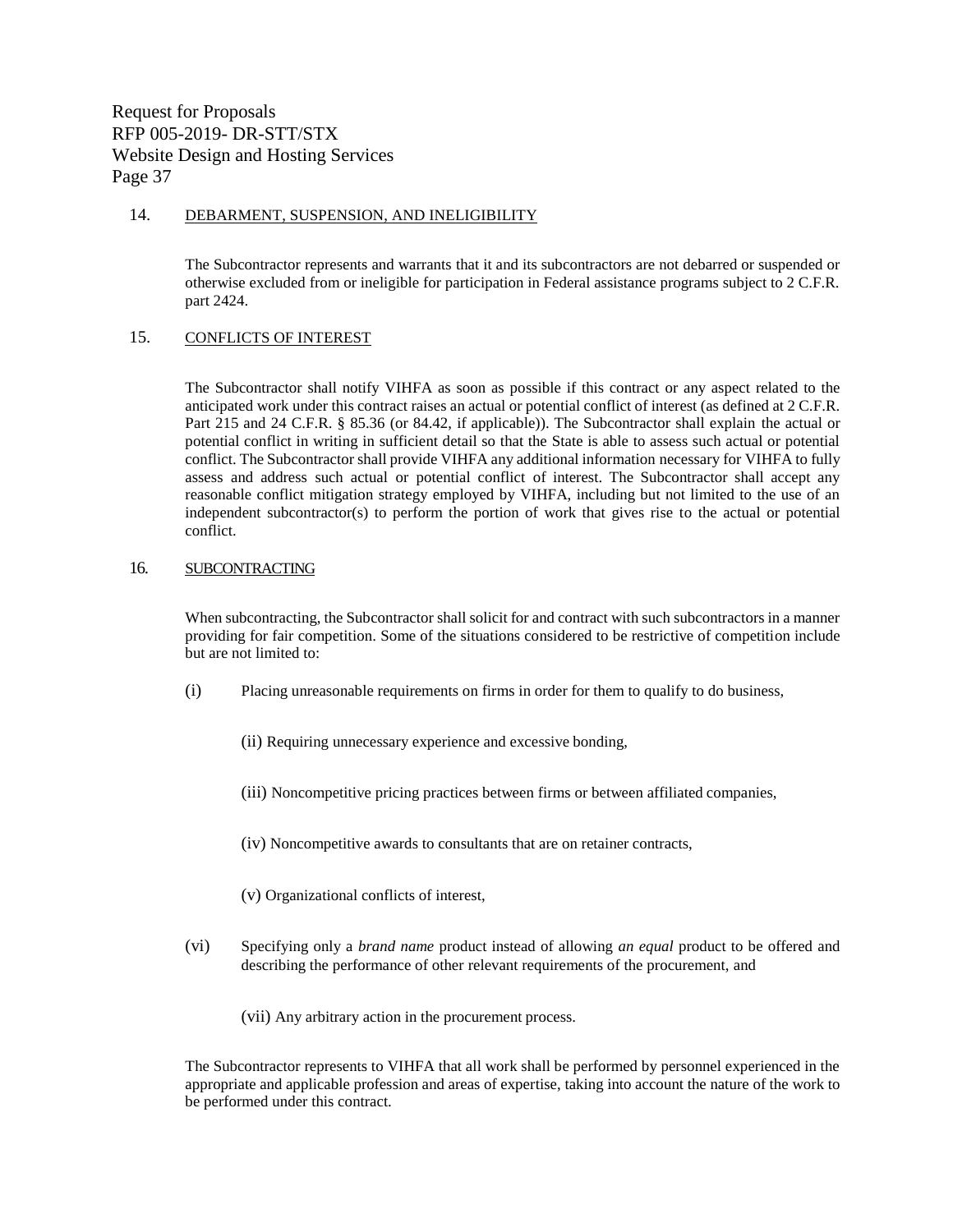> The Subcontractor will include these HUD General Provisions in every subcontract issued by it so that such provisions will be binding upon each of its subcontractors as well as the requirement to flow down such terms to all lower-tiered subcontractors.

### 17. ASSIGNABILITY

The Subcontractor shall not assign any interest in this contract, and shall not transfer any interest in the same (whether by assignment or novation) without prior written approval of VIHFA.

#### 18. INDEMNIFICATION

The Subcontractor shall indemnify, defend, and hold harmless VIHFA and its agents and employees from and against any and all claims, actions, suits, charges, and judgments arising from or related to the negligence or willful misconduct of the Subcontractor in the performance of the services called for in this contract.

19. COPELAND "ANTI-KICKBACK" ACT (Applicable to all construction or repair contracts)

Salaries of personnel performing work under this contract shall be paid unconditionally and not less often than once a month without payroll deduction or rebate on any account except only such payroll deductions as are mandatory by law or permitted by the applicable regulations issued by the Secretary of Labor pursuant to the Copeland "Anti-Kickback Act" of June 13, 1934 (48 Stat. 948; 62 Stat. 740; 63 Stat. 108; Title 18 U.S.C. § 874; and Title 40 U.S.C. § 276c). The Subcontractor shall comply with all applicable "Anti-Kickback" regulations and shall insert appropriate provisions in all subcontracts covering work under this contract to ensure compliance by subcontractors with such regulations, and shall be responsible for the submission of affidavits required of subcontractors thereunder except as the Secretary of Labor may specifically provide for variations of or exemptions from the requirements thereof.

#### 20. CONTRACT WORK HOURS AND SAFETY STANDARDS ACT

(Applicable to construction contracts exceeding \$2,000 and contracts exceeding \$2,500 that involve the employment of mechanics or laborers)

The Subcontractor shall comply with Sections 103 and 107 of the Contract Work Hours and Safety Standards Act (40 U.S.C. §§ 327-330) as supplemented by Department of Labor regulations (29 C.F.R. part 5).

All laborers and mechanics employed by contractors or subcontractors shall receive overtime compensation in accordance with and subject to the provisions of the Contract Work Hours and Safety Standards Act, and the contractors and subcontractors shall comply with all regulations issued pursuant to that act and with other applicable Federal laws and regulations pertaining to labor standards.

#### 21. DAVIS-BACON ACT

(Applicable to construction contracts exceeding \$2,000 when required by Federal program legislation)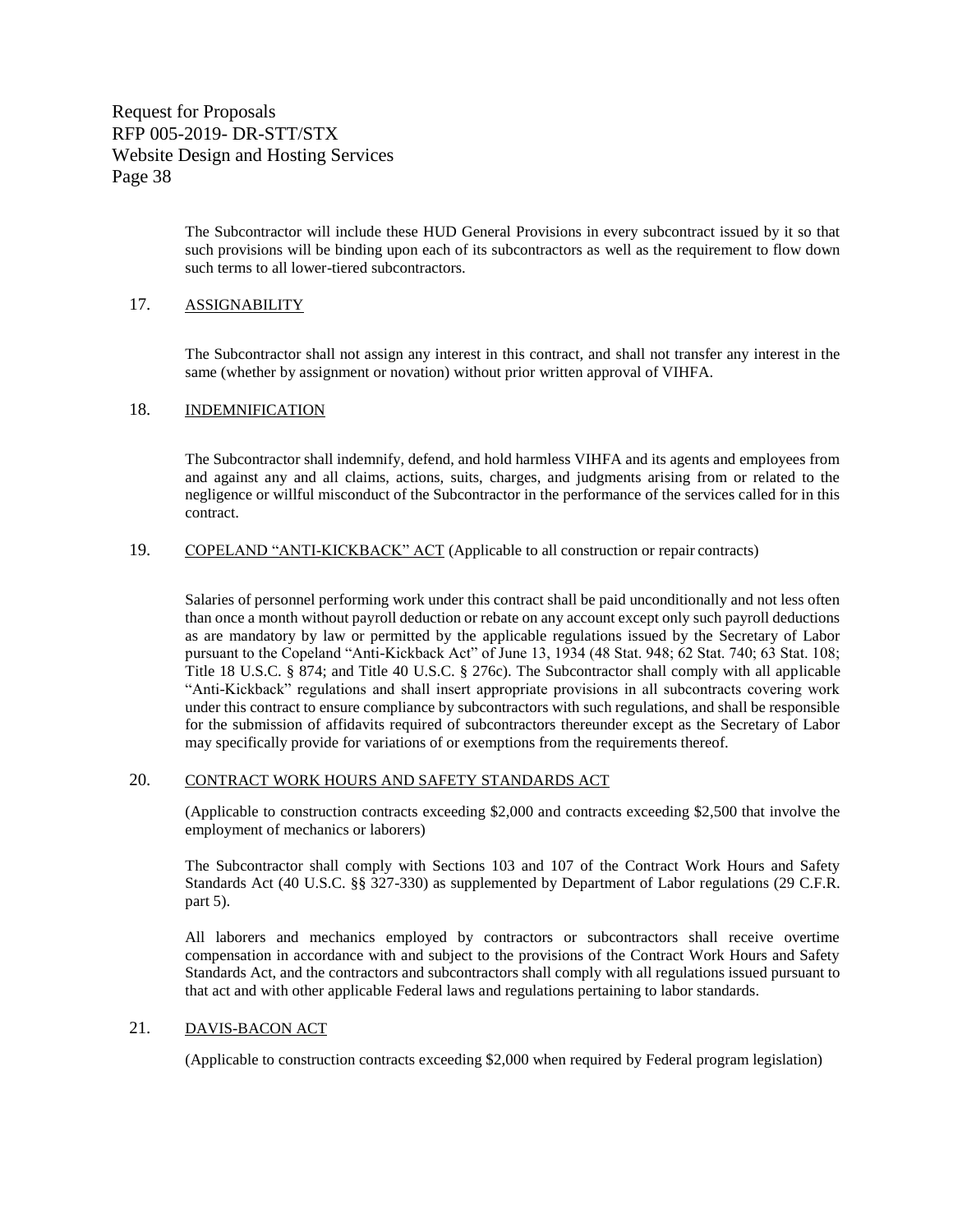> The Subcontractor shall comply with the Davis Bacon Act (40 U.S.C. §§ 276a to 276a-7) as supplemented by Department of Labor regulations (29 C.F.R. part 5).

> All laborers and mechanics employed by contractors or subcontractors, including employees of other governments, on construction work assisted under this contract, and subject to the provisions of the federal acts and regulations listed in this paragraph, shall be paid wages at rates not less than those prevailing on similar construction in the locality as determined by the Secretary of Labor in accordance with the Davis-Bacon Act.

### 22. TERMINATION FOR CAUSE (Applicable to contracts exceeding \$10,000)

If, through any cause, the Subcontractor shall fail to fulfill in a timely and proper manner his obligations under this contract, or if the Subcontractor shall violate any of the covenants, agreements, or stipulations of this contract, VIHFA shall thereupon have the right to terminate this contract by giving written notice to the Subcontractor of such termination and specifying the effective date thereof, at least five (5) days before the effective date of such termination. In such event, all finished or unfinished documents, data, studies, surveys, drawings, maps, models, photographs, and reports prepared by the Subcontractor under this contract shall, at the option of VIHFA, become VIHFA's property and the Subcontractor shall be entitled to receive just and equitable compensation for any work satisfactorily completed hereunder. Notwithstanding the above, the Subcontractor shall not be relieved of liability to VIHFA for damages sustained by VIHFA by virtue of any breach of the contract by the Subcontractor, and VIHFA may withhold any payments to the Subcontractor for the purpose of set-off until such time as the exact amount of damages due VIHFA from the Subcontractor is determined.

23. TERMINATION FOR CONVENIENCE (Applicable to contracts exceeding \$10,000)

VIHFA may terminate this contract at any time by giving at least ten (10) days' notice in writing to the Subcontractor. If the contract is terminated by VIHFA as provided herein, the Subcontractor will be paid for the time provided and expenses incurred up to the termination date.

24. SECTION 503 OF THE REHABILITATION ACT OF 1973 (Applicable to contracts exceeding \$10,000)

The Subcontractor shall comply with section 503 of the Rehabilitation Act of 1973 (29 U.S.C. § 793), as amended, and any applicable regulations.

Equal Opportunity for Workers With Disabilities

- 1. The Subcontractor will not discriminate against any employee or applicant for employment because of physical or mental disability in regard to any position for which the employee or applicant for employment is qualified. The Subcontractor agrees to take affirmative action to employ, advance in employment and otherwise treat qualified individuals with disabilities without discrimination based on their physical or mental disability in all employment practices, including the following:
	- i. Recruitment, advertising, and job application procedures;
	- ii. Hiring, upgrading, promotion, award of tenure, demotion, transfer, layoff, termination, right of return from layoff and rehiring;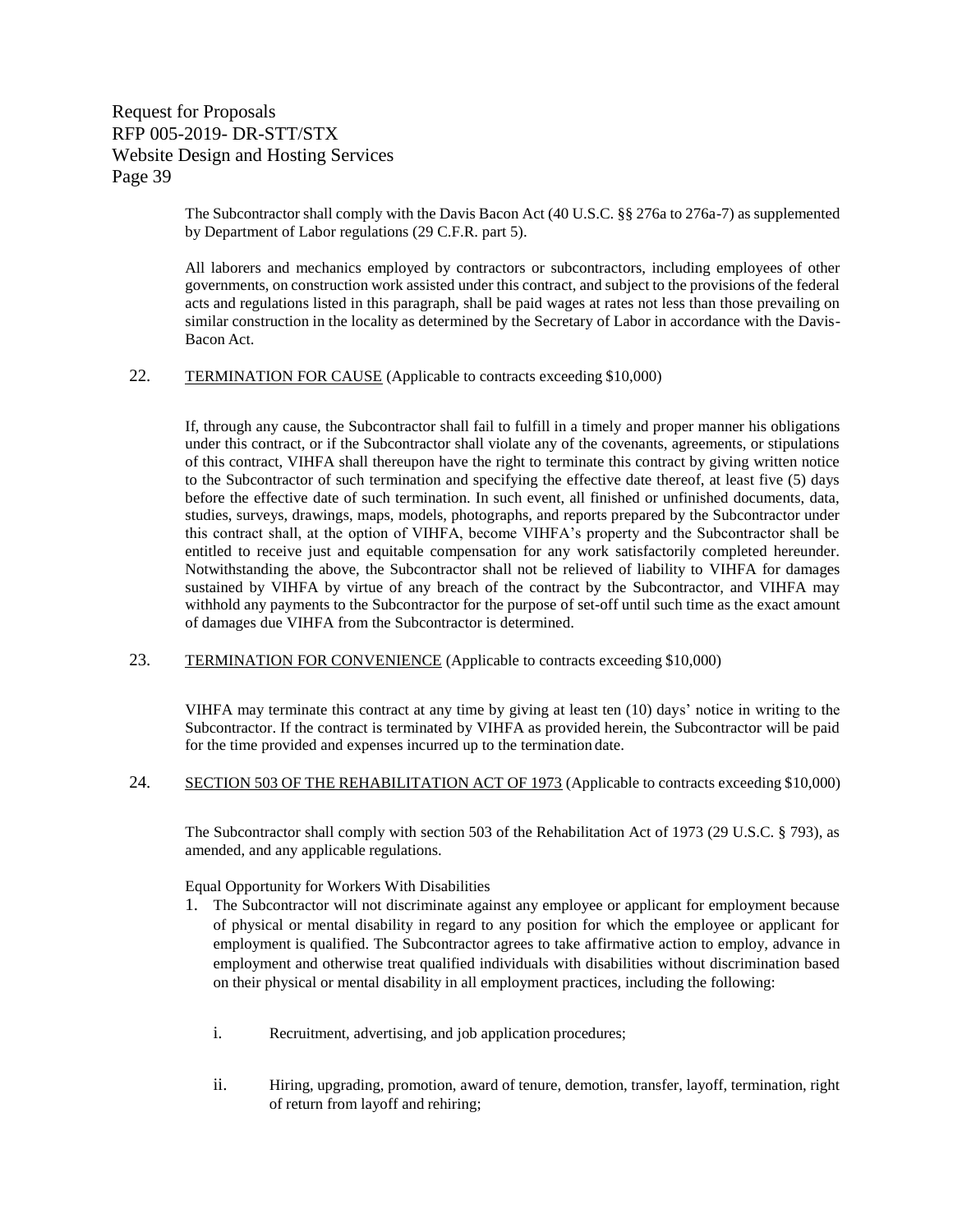- iii. Rates of pay or any other form of compensation and changes in compensation;
- iv. Job assignments, job classifications, organizational structures, position descriptions, lines of progression, and seniority lists;
- v. Leaves of absence, sick leave, or any other leave;
- vi. Fringe benefits available by virtue of employment, whether or not administered by the Subcontractor;
- vii. Selection and financial support for training, including apprenticeship, professional meetings, conferences, and other related activities, and selection for leaves of absence to pursue training;
- viii. Activities sponsored by the contractor including social or recreational programs; and
- ix. Any other term, condition, or privilege of employment.
- 2. The Subcontractor agrees to comply with the rules, regulations, and relevant orders of the Secretary of Labor issued pursuant to the act.
- 3. In the event of the Subcontractor's noncompliance with the requirements of this clause, actions for noncompliance may be taken in accordance with the rules, regulations, and relevant orders of the Secretary of Labor issued pursuant to the act.
- 4. The Subcontractor agrees to post in conspicuous places, available to employees and applicants for employment, notices in a form to be prescribed by the Deputy Assistant Secretary for Federal Contract Compliance Programs, provided by or through the contracting officer. Such notices shall state the rights of applicants and employees as well as the Subcontractor's obligation under the law to take affirmative action to employ and advance in employment qualified employees and applicants with disabilities. The Subcontractor must ensure that applicants and employees with disabilities are informed of the contents of the notice (e.g., the Subcontractor may have the notice read to a visually disabled individual, or may lower the posted notice so that it might be read by a person in a wheelchair).
- 5. The Subcontractor will notify each labor organization or representative of workers with which it has a collective bargaining agreement or other contract understanding, that the Subcontractor is bound by the terms of section 503 of the Rehabilitation Act of 1973, as amended, and is committed to take affirmative action to employ and advance in employment individuals with physical or mental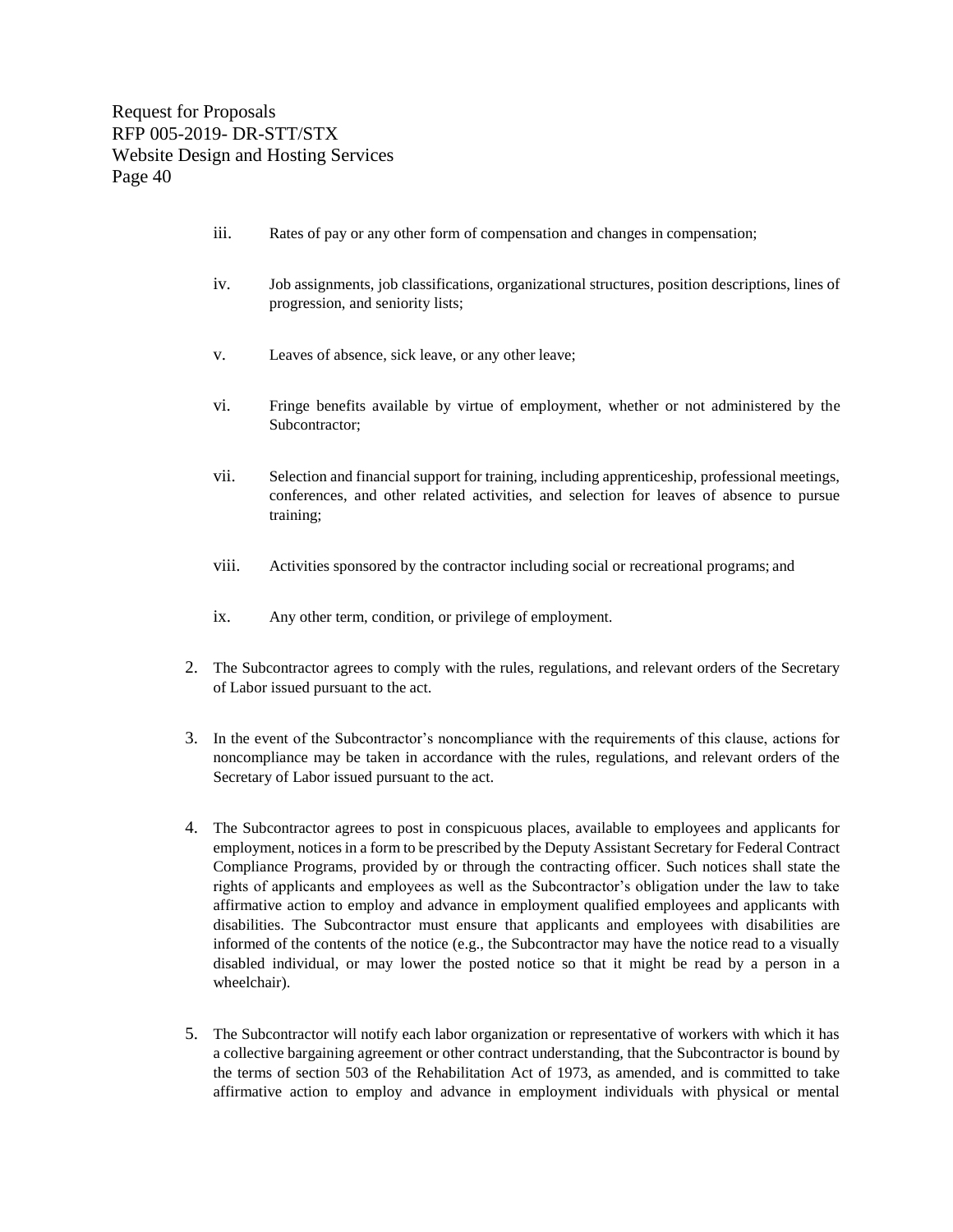disabilities.

6. The Subcontractor will include the provisions of this clause in every subcontract or purchase order in excess of \$10,000, unless exempted by the rules, regulations, or orders of the Secretary issued pursuant to section 503 of the act, as amended, so that such provisions will be binding upon each subcontractor or vendor. The Subcontractor will take such action with respect to any subcontract or purchase order as the Deputy Assistant Secretary for Federal Contract Compliance Programs may direct to enforce such provisions, including action for noncompliance.

### 25. EXECUTIVE ORDER 11246

(Applicable to construction contracts and subcontracts exceeding \$10,000)

The Subcontractor shall comply with Executive Order 11246 of September 24, 1965, entitled "Equal Employment Opportunity," as amended by Executive Order 11375 of October 13, 1967, and as supplemented in Department of Labor regulations (41 CFR chapter 60).

During the performance of this contract, the Subcontractor agrees as follows:

- A. The Subcontractor shall not discriminate against any employee or applicant for employment because of race, color, religion, sex, or national origin. The Subcontractor shall take affirmative action to ensure that applicants for employment are employed, and that employees are treated during employment, without regard to their race, color, religion, sex, or national origin. Such action shall include, but not be limited to, the following: employment, upgrading, demotion, or transfer; recruitment or recruitment advertising; layoff or termination; rates of pay or other forms of compensation; and selection for training, including apprenticeship.
- B. The Subcontractor shall post in conspicuous places, available to employees and applicants for employment, notices to be provided by Contracting Officer setting forth the provisions of this nondiscrimination clause. The Subcontractor shall state that all qualified applicants will receive consideration for employment without regard to race, color, religion, sex, or national origin.
- C. The Subcontractor will, in all solicitations or advertisements for employees placed by or on behalf of the Subcontractor, state that all qualified applicants will receive consideration for employment without regard to race, color, religion, sex or national origin.
- D. The Subcontractor will send to each labor union or representative of workers with which he has a collective bargaining agreement or other contract or understanding, a notice, to be provided by the agency contracting officer, advising the labor union or workers representative of the contractor's commitments under Section 202 of Executive Order 11246 of September 24, 1965, and shall post copies of the notice in conspicuous places available to employees and applicants for employment.
- E. The Subcontractor will comply with all provisions of Executive Order 11246 of September 24, 1965, and of the rules, regulations and relevant orders of the Secretary of Labor.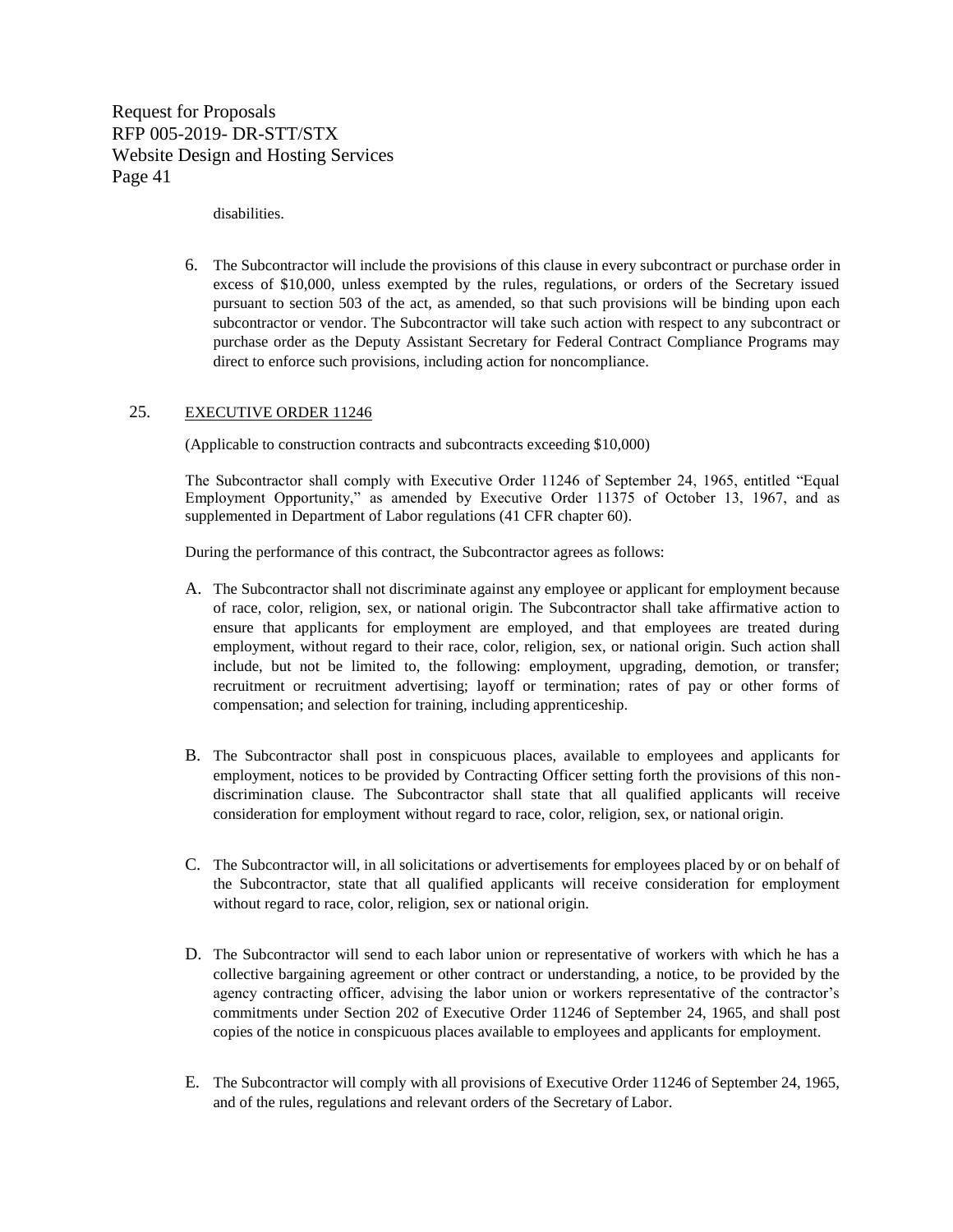- F. The Subcontractor will furnish all information and reports required by Executive Order 11246 of September 24, 1965, and by the rules, regulations and orders of the Secretary of Labor, or pursuant thereto, and will permit access to books, records and accounts by the contracting agency and the Secretary of Labor for purposes of investigation to ascertain compliance with such rules, regulations and orders.
- G. In the event of the Subcontractor's non-compliance with the non-discrimination clause of this contract or with any of such rules, regulations or orders, this contract may be cancelled, terminated or suspended in whole or in part and the Subcontractor may be declared ineligible for further government contracts in accordance with procedures authorized in Executive Order 11246 and such other sanctions as may be imposed and remedies invoked as provided in Executive Order 11246 of September 24, 1965, or by rule, regulation or order of the Secretary of Labor, or as otherwise provided by law.
- H. Subcontractor shall incorporate the provisions of A through G above in every subcontract or purchase order unless exempted by rules, regulations or orders of the Secretary of Labor so that such provisions shall be binding on such subcontractor. The Subcontractor will take such action with respect to any subcontract or purchase order as the contracting agency may direct as a means of enforcing such provisions including sanctions for non-compliance, provided, however, that in the event the contractor becomes involved in, or is threatened with, litigation with a subcontractor or vendor as a result of such direction by the contracting agency, the Subcontractor may request the United States to enter into such litigation to protect the interests of the United States.

### 26. CERTIFICATION OF NONSEGREGATED FACILITIES (Applicable to construction contracts exceeding \$10,000)

The Subcontractor certifies that it does not maintain or provide for its establishments, and that it does not permit employees to perform their services at any location, under its control, where segregated facilities are maintained. It certifies further that it will not maintain or provide for employees any segregated facilities at any of its establishments, and it will not permit employees to perform their services at any location under its control where segregated facilities are maintained. The Subcontractor agrees that a breach of this certification is a violation of the equal opportunity clause of this contract.

As used in this certification, the term "segregated facilities" means any waiting rooms, work areas, rest rooms and wash rooms, restaurants and other eating areas, time clocks, locker rooms, and other storage or dressing areas, parking lots, drinking fountains, recreation or entertainment areas, transportation and housing facilities provided for employees which are segregated by explicit directive or are, in fact, segregated on the basis of race, color, religion, or national origin because of habit, local custom, or any other reason.

The Subcontractor further agrees that (except where it has obtained for specific time periods) it will obtain identical certification from proposed subcontractors prior to the award of subcontracts exceeding \$10,000 which are not exempt from the provisions of the equal opportunity clause; that it will retain such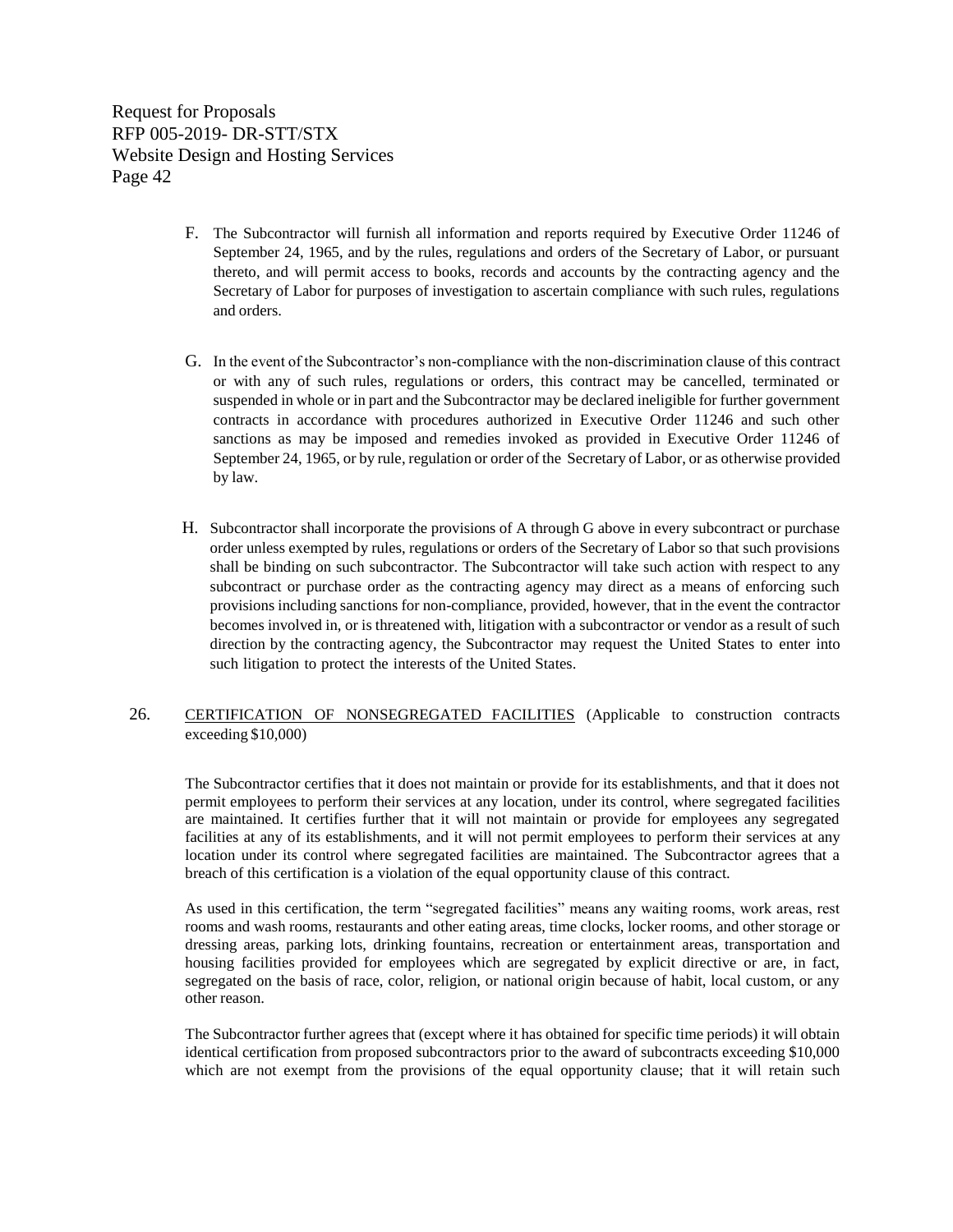> certifications in its files; and that it will forward the preceding notice to such proposed subcontractors (except where proposed subcontractors have submitted identical certifications for specific time periods).

### 27. CERTIFICATION OF COMPLIANCE WITH CLEAN AIR AND WATER ACTS (Applicable to contracts exceeding \$100,000)

The Subcontractor and all its subcontractors shall comply with the requirements of the Clean Air Act, as amended, 42 U.S.C. § 1857 *et seq.*, the Federal Water Pollution Control Act, as amended, 33 U.S.C. § 1251 *et seq.*, and the regulations of the Environmental Protection Agency with respect thereto, at 40 C.F.R. Part 15 and 32, as amended, Section 508 of the Clean Water Act (33 U.S.C. § 1368) and Executive Order 11738.

In addition to the foregoing requirements, all nonexempt contractors and subcontractors shall furnish to the owner, the following:

- A. A stipulation by the Contractor or subcontractors, that any facility to be utilized in the performance of any nonexempt contract or subcontract, is not listed on the Excluded Party Listing System pursuant to 40 C.F.R. 32 or on the List of Violating Facilities issued by the Environmental Protection Agency (EPA) pursuant to 40 C.F.R. Part 15, as amended.
- B. Agreement by the Subcontractor to comply with all the requirements of Section 114 of the Clean Air Act, as amended, (42 U.S.C. § 1857 c-8) and Section 308 of the Federal Water Pollution Control Act, as amended, (33 U.S.C. § 1318) relating to inspection, monitoring, entry, reports and information, as well as all other requirements specified in said Section 114 and Section 308, and all regulations and guidelines issued thereunder.
- C. A stipulation that as a condition for the award of the contract, prompt notice will be given of any notification received from the Director, Office of Federal Activities, EPA, indicating that a facility utilized, or to be utilized for the contract, is under consideration to be listed on the Excluded Party Listing System or the EPA List of Violating Facilities.
- D. Agreement by the Subcontractor that he will include, or cause to be included, the criteria and requirements in paragraph (A)through (D) of this section in every nonexempt subcontract and requiring that the Subcontractor will take such action as the government may direct as a means of enforcing such provisions.
- 28. LOBBYING (Applicable to contracts exceeding \$100,000)

The Subcontractor certifies, to the best of his or her knowledge and belief, that:

(1) No Federal appropriated funds have been paid or will be paid, by or on behalf of the Subcontractor, to any person for influencing or attempting to influence an officer or employee of an agency, a Member of Congress, an officer or employee of Congress, or an employee of a Member of Congress in connection with the awarding of any Federal contract, the making of any Federal grant, the making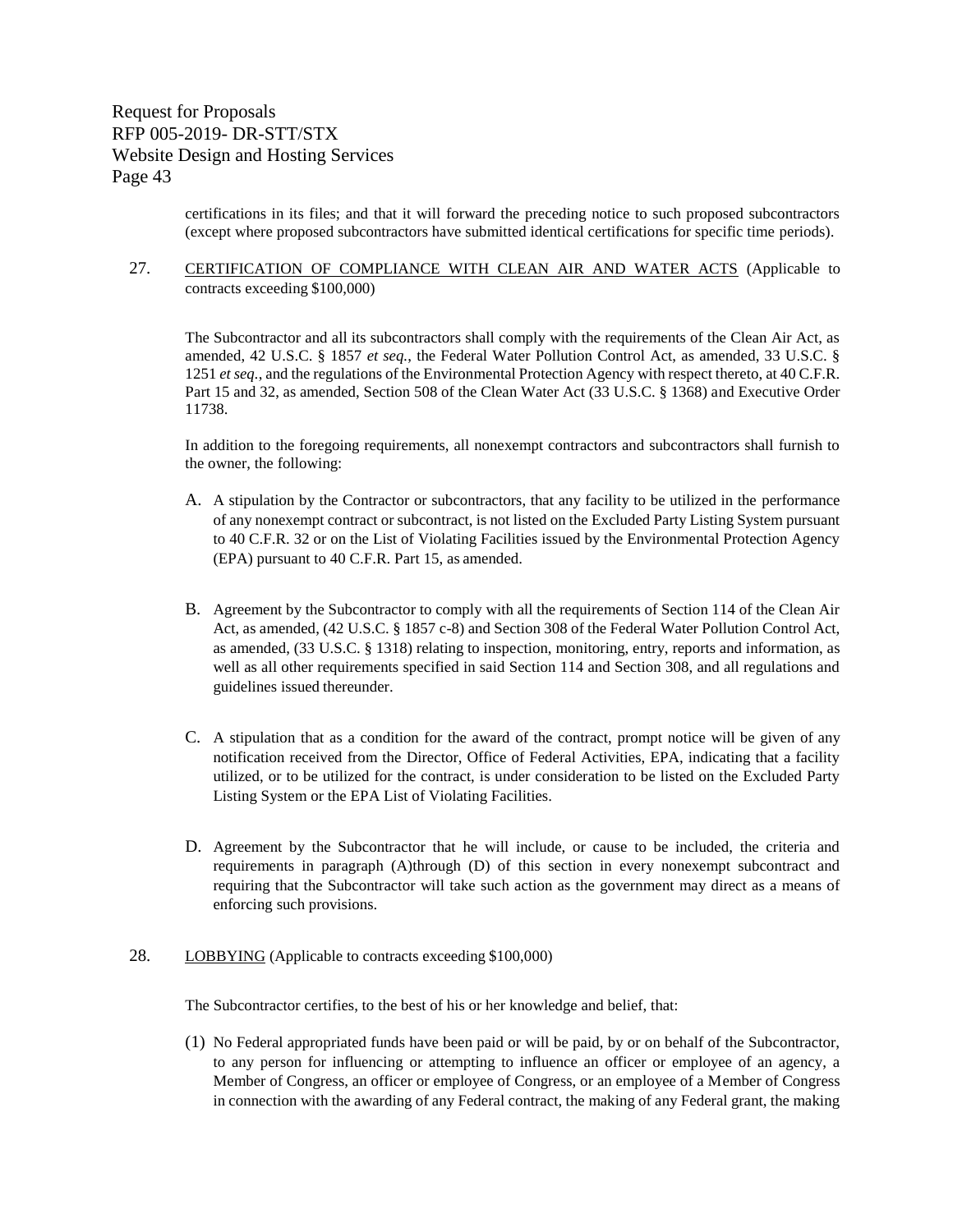> of any Federal loan, the entering into of any cooperative agreement, and the extension, continuation, renewal, amendment, or modification of any Federal contract, grant, loan, or cooperative agreement.

- (2) If any funds other than Federal appropriated funds have been paid or will be paid to any person for influencing or attempting to influence an officer or employee of any agency, a Member of Congress, an officer or employee of Congress, or an employee of a Member of Congress in connection with this Federal contract, grant, loan, or cooperative agreement, the Contractor shall complete and submit Standard Form-LLL, "Disclosure Form to Report Lobbying," in accordance with its instructions.
- (3) The Subcontractor shall require that the language of this certification be included in the award documents for all subawards at all tiers (including subcontracts, subgrants, and contracts under grants, loans, and cooperative agreements) and that all subrecipients shall certify and disclose accordingly.

This certification is a material representation of fact upon which reliance was placed when this transaction was made or entered into. Submission of this certification is a prerequisite for making or entering into this transaction imposed by section 1352, title 31, U.S. Code. Any person who fails to file the required certification shall be subject to a civil penalty of not less than \$10,000 and not more than \$100,000 for each such failure.

#### 29. BONDING REQUIREMENTS

(Applicable to construction and facility improvement contracts exceeding \$100,000)

The Subcontractor shall comply with VIHFA bonding requirements, unless they have not been approved by HUD, in which case the Contractor shall comply with the following minimum bonding requirements:

- (1) *A bid guarantee from each bidder equivalent to five percent of the bid price.* The "bid guarantee" shall consist of a firm commitment such as a bid bond, certified check, or other negotiable instrument accompanying a bid as assurance that the bidder will, upon acceptance of his bid, execute such contractual documents as may be required within the time specified.
- (2) *A performance bond on the part of the Contractor for 100 percent of the contract price.* A "performance bond" is one executed in connection with a contract to secure fulfillment of all the Contractor's obligations under such contract.
- (3) *A payment bond on the part of the Contractor for 100 percent of the contract price.* A "payment bond" is one executed in connection with a contract to assure payment as required by law of all persons supplying labor and material in the execution of the work provided for in the contract.
- 30. SECTION 3 OF THE HOUSING AND URBAN DEVELOPMENT ACT OF 1968 (As required by applicable thresholds)
	- A. The work to be performed under this contract is subject to the requirements of section 3 of the Housing and Urban Development Act of 1968, as amended, 12 U.S.C. § 1701u (section 3). The purpose of section 3 is to ensure that employment and other economic opportunities generated by HUD assistance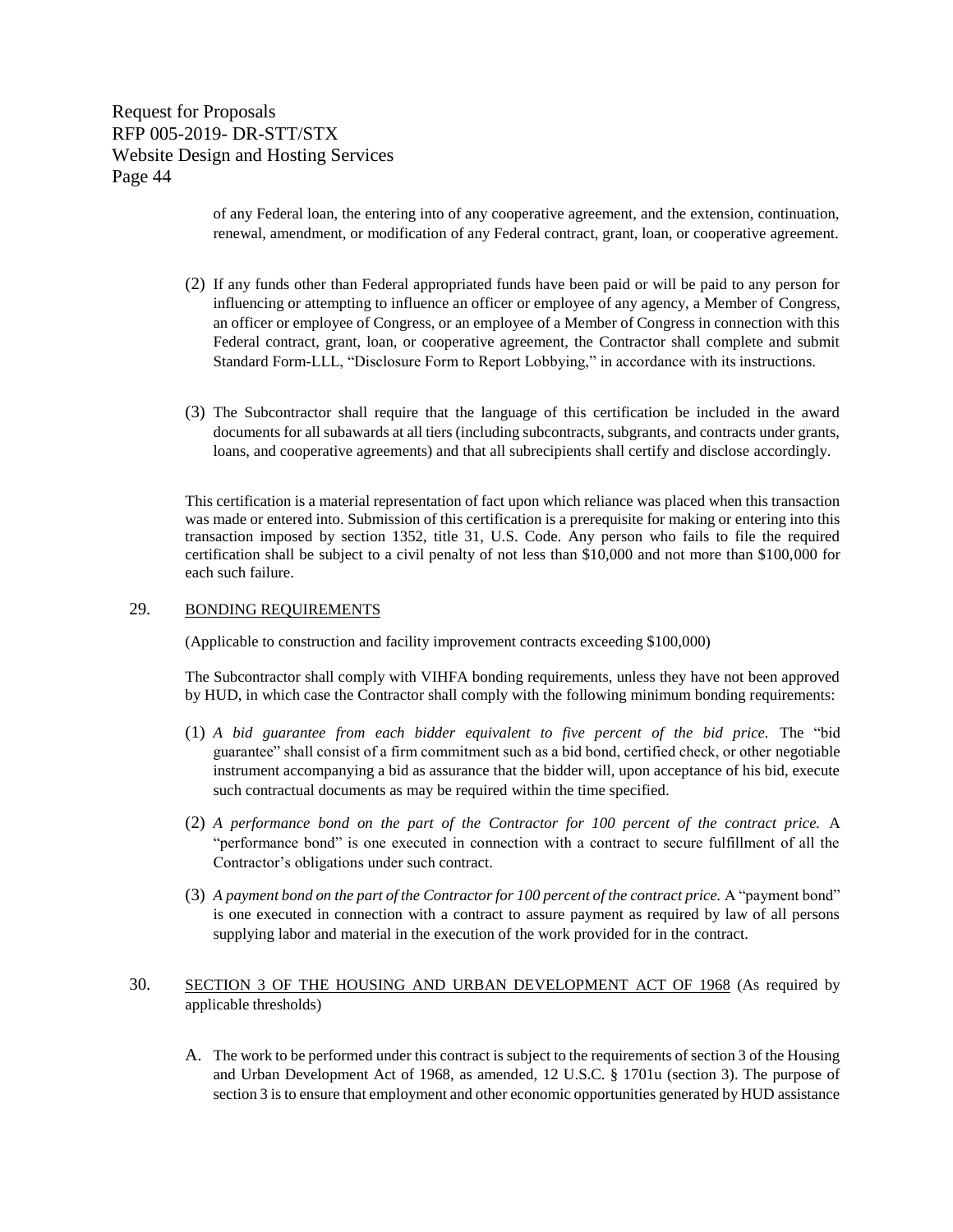> or HUD-assisted projects covered by section 3, shall, to the greatest extent feasible, be directed to low- and very low-income persons, particularly persons who are recipients of HUD assistance for housing.

- B. The parties to this contract agree to comply with HUD's regulations in 24 C.F.R. part 135, which implement section 3. As evidenced by their execution of this contract, the parties to this contract certify that they are under no contractual or other impediment that would prevent them from complying with the part 135 regulations.
- C. The Subcontractor agrees to send to each labor organization or representative of workers with which the Subcontractor has a collective bargaining agreement or other understanding, if any, a notice advising the labor organization or workers' representative of the Contractor's commitments under this section 3 clause, and will post copies of the notice in conspicuous places at the work site where both employees and applicants for training and employment positions can see the notice. The notice shall describe the section 3 preference, shall set forth minimum number and job titles subject to hire, availability of apprenticeship and training positions, the qualifications for each; and the name and location of the person(s) taking applications for each of the positions; and the anticipated date the work shall begin.
- D. The Subcontractor agrees to include this section 3 clause in every subcontract subject to compliance with regulations in 24 C.F.R. part 135, and agrees to take appropriate action, as provided in an applicable provision of the subcontract or in this section 3 clause, upon a finding that the subcontractor is in violation of the regulations in 24 C.F.R. part 135. The Subcontractor will not subcontract with any subcontractor where the Subcontractor has notice or knowledge that the subcontractor has been found in violation of the regulations in 24 C.F.R. part 135.
- E. The Subcontractor will certify that any vacant employment positions, including training positions, that are filled: (1) after the subcontractor is selected but before the contract is executed, and (2) with persons other than those to whom the regulations of 24 C.F.R. part 135 require employment opportunities to be directed, were not filled to circumvent the Subcontractor's obligations under 24 C.F.R. part 135.
- F. Noncompliance with HUD's regulations in 24 C.F.R. part 135 may result in sanctions, termination of this contract for default, and debarment or suspension from future HUD assisted contracts.
- G. With respect to work performed in connection with section 3 covered Indian housing assistance, section 7(b) of the Indian Self-Determination and Education Assistance Act (25

U.S.C. § 450e) also applies to the work to be performed under this contract. Section 7(b) requires that to the greatest extent feasible: (i) preference and opportunities for training and employment shall be given to Indians, and (ii) preference in the award of contracts and subcontracts shall be given to Indian organizations and Indian-owned Economic Enterprises. Parties to this contract that are subject to the